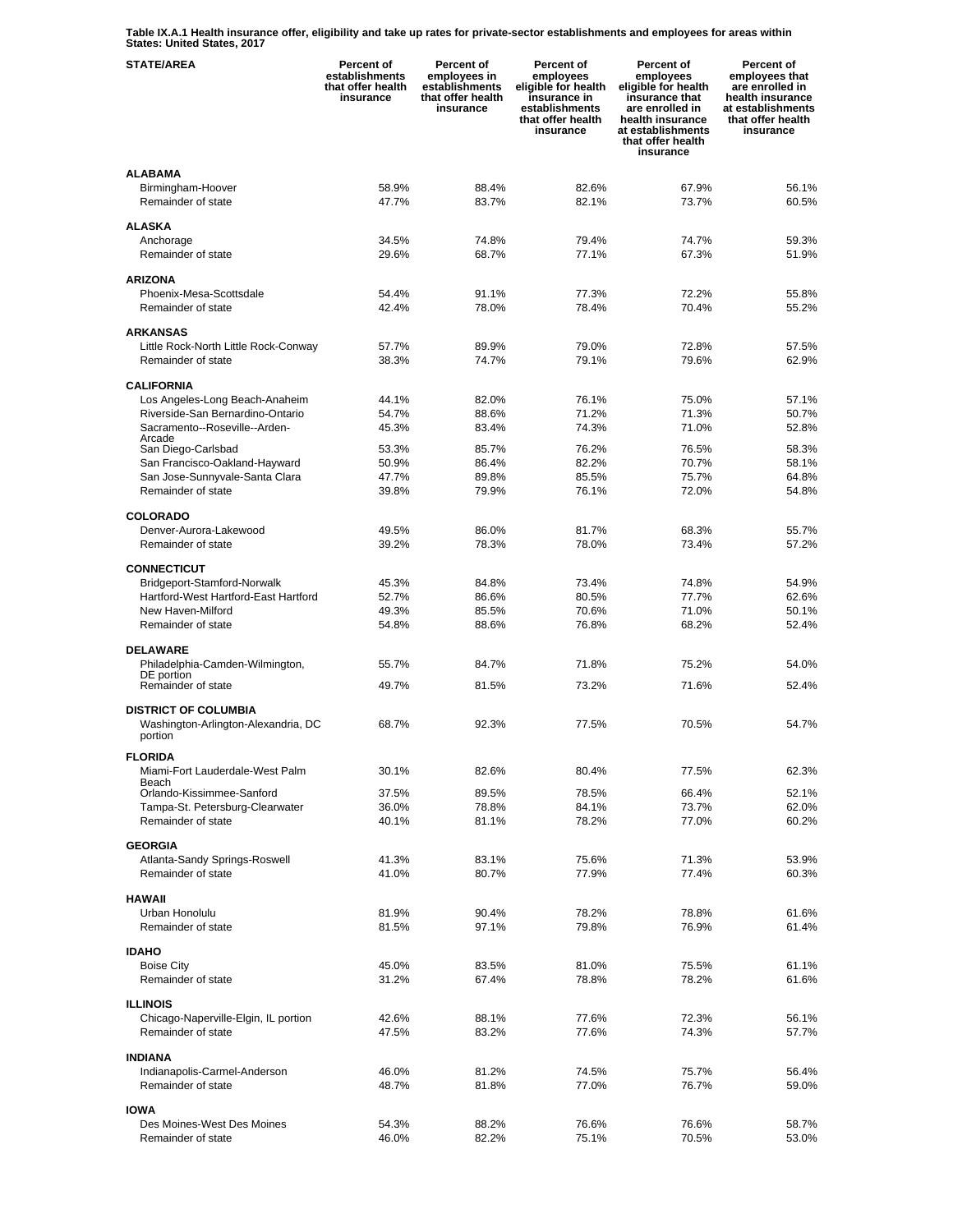**Table IX.A.1 Health insurance offer, eligibility and take up rates for private-sector establishments and employees for areas within States: United States, 2017 (cont.)** 

| <b>STATE/AREA</b>                                   | Percent of<br>establishments<br>that offer health<br>insurance | Percent of<br>employees in<br>establishments<br>that offer health<br>insurance | Percent of<br>employees<br>eligible for health<br>insurance in<br>establishments<br>that offer health<br>insurance | Percent of<br>employees<br>eligible for health<br>insurance that<br>are enrolled in<br>health insurance<br>at establishments<br>that offer health<br>insurance | Percent of<br>employees that<br>are enrolled in<br>health insurance<br>at establishments<br>that offer health<br>insurance |
|-----------------------------------------------------|----------------------------------------------------------------|--------------------------------------------------------------------------------|--------------------------------------------------------------------------------------------------------------------|----------------------------------------------------------------------------------------------------------------------------------------------------------------|----------------------------------------------------------------------------------------------------------------------------|
| <b>KANSAS</b>                                       |                                                                |                                                                                |                                                                                                                    |                                                                                                                                                                |                                                                                                                            |
| Kansas City, KS portion                             | 55.4%                                                          | 84.5%                                                                          | 77.8%                                                                                                              | 74.2%                                                                                                                                                          | 57.7%                                                                                                                      |
| Wichita                                             | 47.3%                                                          | 84.5%                                                                          | 65.7%                                                                                                              | 76.1%                                                                                                                                                          | 50.0%                                                                                                                      |
| Remainder of state                                  | 48.5%                                                          | 84.6%                                                                          | 75.9%                                                                                                              | 76.2%                                                                                                                                                          | 57.9%                                                                                                                      |
| <b>KENTUCKY</b>                                     |                                                                |                                                                                |                                                                                                                    |                                                                                                                                                                |                                                                                                                            |
| Louisville/Jefferson County, KY                     | 49.0%                                                          | 87.3%                                                                          | 86.1%                                                                                                              | 72.3%                                                                                                                                                          | 62.3%                                                                                                                      |
| portion                                             |                                                                |                                                                                |                                                                                                                    |                                                                                                                                                                |                                                                                                                            |
| Remainder of state                                  | 51.0%                                                          | 87.1%                                                                          | 75.4%                                                                                                              | 77.6%                                                                                                                                                          | 58.5%                                                                                                                      |
| <b>LOUISIANA</b>                                    |                                                                |                                                                                |                                                                                                                    |                                                                                                                                                                |                                                                                                                            |
| New Orleans-Metairie                                | 56.6%                                                          | 89.3%                                                                          | 78.0%                                                                                                              | 68.7%                                                                                                                                                          | 53.6%                                                                                                                      |
| Remainder of state                                  | 48.5%                                                          | 83.5%                                                                          | 74.1%                                                                                                              | 68.7%                                                                                                                                                          | 50.9%                                                                                                                      |
|                                                     |                                                                |                                                                                |                                                                                                                    |                                                                                                                                                                |                                                                                                                            |
| <b>MAINE</b>                                        |                                                                |                                                                                |                                                                                                                    |                                                                                                                                                                |                                                                                                                            |
| Portland-South Portland                             | 43.4%                                                          | 82.9%                                                                          | 75.9%                                                                                                              | 73.3%                                                                                                                                                          | 55.6%                                                                                                                      |
| Remainder of state                                  | 40.3%                                                          | 76.5%                                                                          | 77.2%                                                                                                              | 70.9%                                                                                                                                                          | 54.7%                                                                                                                      |
| <b>MARYLAND</b>                                     |                                                                |                                                                                |                                                                                                                    |                                                                                                                                                                |                                                                                                                            |
| Baltimore-Columbia-Towson                           | 55.2%                                                          | 87.3%                                                                          | 81.8%                                                                                                              | 71.9%                                                                                                                                                          | 58.8%                                                                                                                      |
| Washington-Arlington-Alexandria,                    | 56.2%                                                          | 86.7%                                                                          | 73.6%                                                                                                              | 65.2%                                                                                                                                                          | 48.0%                                                                                                                      |
| MD portion                                          |                                                                |                                                                                |                                                                                                                    |                                                                                                                                                                |                                                                                                                            |
| Remainder of state                                  | 45.8%                                                          | 88.7%                                                                          | 68.3%                                                                                                              | 68.4%                                                                                                                                                          | 46.7%                                                                                                                      |
| <b>MASSACHUSETTS</b>                                |                                                                |                                                                                |                                                                                                                    |                                                                                                                                                                |                                                                                                                            |
| Boston-Cambridge-Newton, MA                         | 67.3%                                                          | 92.4%                                                                          | 73.9%                                                                                                              | 70.0%                                                                                                                                                          | 51.8%                                                                                                                      |
| portion                                             |                                                                |                                                                                |                                                                                                                    |                                                                                                                                                                |                                                                                                                            |
| Remainder of state                                  | 58.9%                                                          | 85.9%                                                                          | 76.1%                                                                                                              | 68.3%                                                                                                                                                          | 52.0%                                                                                                                      |
| <b>MICHIGAN</b>                                     |                                                                |                                                                                |                                                                                                                    |                                                                                                                                                                |                                                                                                                            |
| Detroit-Warren-Dearborn                             | 48.3%                                                          | 90.6%                                                                          | 79.7%                                                                                                              | 81.0%                                                                                                                                                          | 64.6%                                                                                                                      |
| Remainder of state                                  | 49.9%                                                          | 80.6%                                                                          | 75.6%                                                                                                              | 78.4%                                                                                                                                                          | 59.2%                                                                                                                      |
|                                                     |                                                                |                                                                                |                                                                                                                    |                                                                                                                                                                |                                                                                                                            |
| <b>MINNESOTA</b>                                    |                                                                |                                                                                |                                                                                                                    |                                                                                                                                                                |                                                                                                                            |
| Minneapolis-St. Paul-Bloomington,<br>MN portion     | 54.2%                                                          | 85.2%                                                                          | 76.9%                                                                                                              | 78.0%                                                                                                                                                          | 59.9%                                                                                                                      |
| Remainder of state                                  | 41.2%                                                          | 78.8%                                                                          | 77.7%                                                                                                              | 71.0%                                                                                                                                                          | 55.2%                                                                                                                      |
|                                                     |                                                                |                                                                                |                                                                                                                    |                                                                                                                                                                |                                                                                                                            |
| <b>MISSISSIPPI</b>                                  |                                                                |                                                                                |                                                                                                                    |                                                                                                                                                                |                                                                                                                            |
| Jackson<br>Remainder of state                       | 58.7%<br>50.7%                                                 | 91.5%<br>83.5%                                                                 | 66.1%<br>80.9%                                                                                                     | 70.9%<br>72.6%                                                                                                                                                 | 46.9%<br>58.8%                                                                                                             |
|                                                     |                                                                |                                                                                |                                                                                                                    |                                                                                                                                                                |                                                                                                                            |
| <b>MISSOURI</b>                                     |                                                                |                                                                                |                                                                                                                    |                                                                                                                                                                |                                                                                                                            |
| Kansas City, MO portion                             | 55.4%                                                          | 84.8%                                                                          | 76.3%                                                                                                              | 71.7%                                                                                                                                                          | 54.7%                                                                                                                      |
| St. Louis, MO portion                               | 54.3%                                                          | 90.8%                                                                          | 79.4%                                                                                                              | 80.3%                                                                                                                                                          | 63.8%                                                                                                                      |
| Remainder of state                                  | 41.8%                                                          | 80.4%                                                                          | 77.4%                                                                                                              | 68.9%                                                                                                                                                          | 53.3%                                                                                                                      |
| <b>MONTANA</b>                                      |                                                                |                                                                                |                                                                                                                    |                                                                                                                                                                |                                                                                                                            |
| <b>Billings</b>                                     | 35.2%                                                          | 83.8%                                                                          | 83.3%                                                                                                              | 78.2%                                                                                                                                                          | 65.1%                                                                                                                      |
| Remainder of state                                  | 37.9%                                                          | 69.2%                                                                          | 78.1%                                                                                                              | 77.2%                                                                                                                                                          | 60.3%                                                                                                                      |
|                                                     |                                                                |                                                                                |                                                                                                                    |                                                                                                                                                                |                                                                                                                            |
| <b>NEBRASKA</b>                                     |                                                                |                                                                                |                                                                                                                    |                                                                                                                                                                |                                                                                                                            |
| Omaha-Council Bluffs, NE portion                    | 47.4%                                                          | 87.0%                                                                          | 79.7%                                                                                                              | 76.2%                                                                                                                                                          | 60.8%                                                                                                                      |
| Remainder of state                                  | 39.7%                                                          | 76.4%                                                                          | 75.1%                                                                                                              | 74.6%                                                                                                                                                          | 56.1%                                                                                                                      |
| <b>NEVADA</b>                                       |                                                                |                                                                                |                                                                                                                    |                                                                                                                                                                |                                                                                                                            |
| Las Vegas-Henderson-Paradise                        | 49.4%                                                          | 87.6%                                                                          | 75.8%                                                                                                              | 73.1%                                                                                                                                                          | 55.4%                                                                                                                      |
| Remainder of state                                  | 52.2%                                                          | 83.3%                                                                          | 72.8%                                                                                                              | 68.6%                                                                                                                                                          | 49.9%                                                                                                                      |
|                                                     |                                                                |                                                                                |                                                                                                                    |                                                                                                                                                                |                                                                                                                            |
| <b>NEW HAMPSHIRE</b><br>Boston-Cambridge-Newton, NH | 40.6%                                                          | 83.4%                                                                          | 68.6%                                                                                                              | 70.8%                                                                                                                                                          | 48.6%                                                                                                                      |
| portion                                             |                                                                |                                                                                |                                                                                                                    |                                                                                                                                                                |                                                                                                                            |
| Manchester-Nashua                                   | 61.1%                                                          | 87.9%                                                                          | 78.0%                                                                                                              | 74.0%                                                                                                                                                          | 57.7%                                                                                                                      |
| Remainder of state                                  | 48.3%                                                          | 80.5%                                                                          | 72.9%                                                                                                              | 70.7%                                                                                                                                                          | 51.5%                                                                                                                      |
| <b>NEW JERSEY</b>                                   |                                                                |                                                                                |                                                                                                                    |                                                                                                                                                                |                                                                                                                            |
| New York-Newark-Jersey City, NJ                     | 50.9%                                                          | 86.5%                                                                          | 73.7%                                                                                                              | 69.2%                                                                                                                                                          | 51.0%                                                                                                                      |
| portion                                             |                                                                |                                                                                |                                                                                                                    |                                                                                                                                                                |                                                                                                                            |
| Remainder of state                                  | 51.1%                                                          | 81.8%                                                                          | 78.9%                                                                                                              | 70.5%                                                                                                                                                          | 55.6%                                                                                                                      |
| <b>NEW MEXICO</b>                                   |                                                                |                                                                                |                                                                                                                    |                                                                                                                                                                |                                                                                                                            |
| Albuquerque                                         | 54.2%                                                          | 83.1%                                                                          | 73.0%                                                                                                              | 67.5%                                                                                                                                                          | 49.3%                                                                                                                      |
| Remainder of state                                  | 48.3%                                                          | 77.3%                                                                          | 77.9%                                                                                                              | 64.8%                                                                                                                                                          | 50.5%                                                                                                                      |
|                                                     |                                                                |                                                                                |                                                                                                                    |                                                                                                                                                                |                                                                                                                            |
| <b>NEW YORK</b>                                     |                                                                |                                                                                |                                                                                                                    |                                                                                                                                                                |                                                                                                                            |
| New York-Newark-Jersey City, NY<br>portion          | 41.2%                                                          | 86.5%                                                                          | 77.2%                                                                                                              | 72.1%                                                                                                                                                          | 55.7%                                                                                                                      |
| Remainder of state                                  | 55.8%                                                          | 89.3%                                                                          | 68.4%                                                                                                              | 68.7%                                                                                                                                                          | 47.0%                                                                                                                      |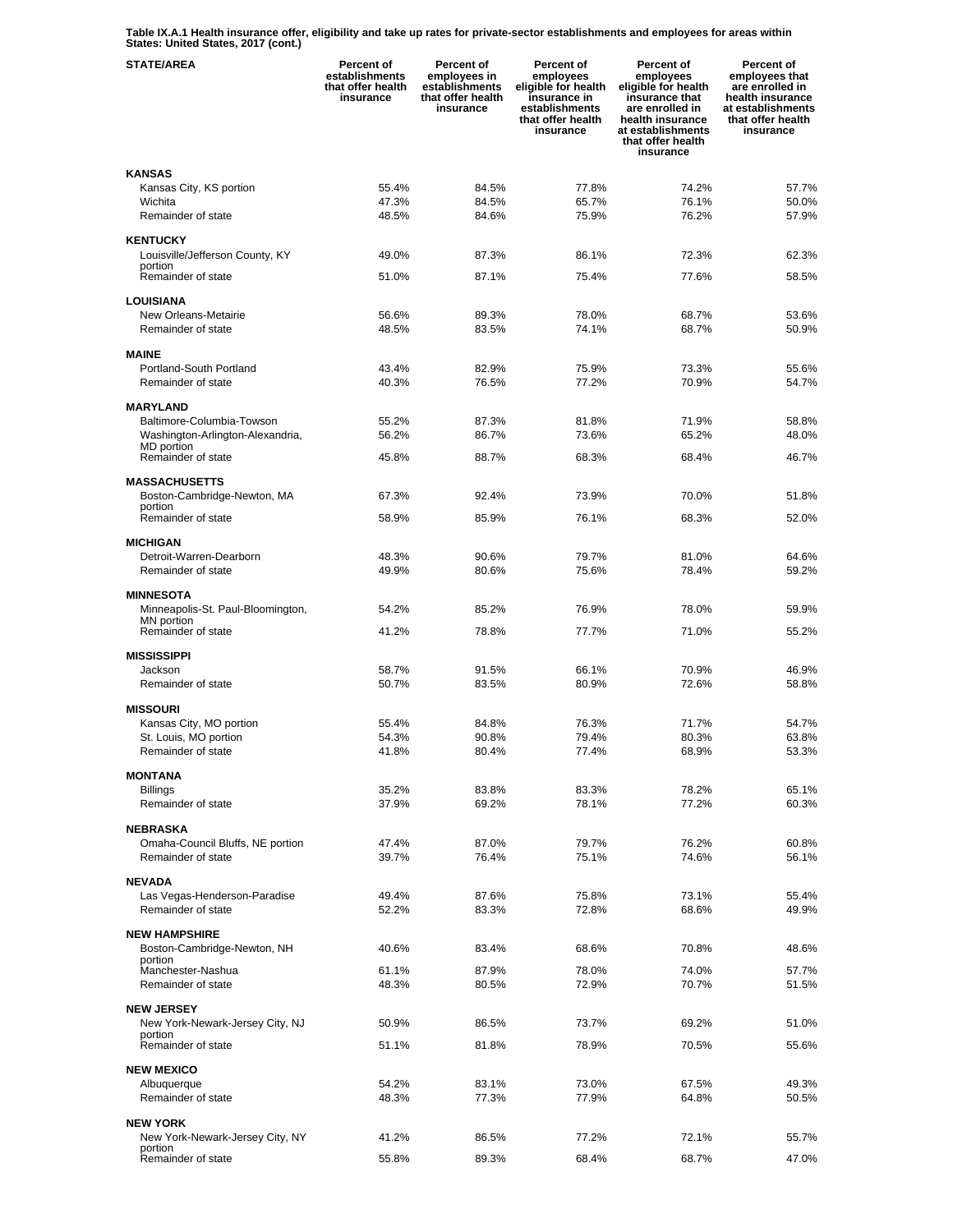**Table IX.A.1 Health insurance offer, eligibility and take up rates for private-sector establishments and employees for areas within States: United States, 2017 (cont.)** 

| <b>STATE/AREA</b>                                  | Percent of<br>establishments<br>that offer health<br>insurance | Percent of<br>employees in<br>establishments<br>that offer health<br>insurance | Percent of<br>employees<br>eligible for health<br>insurance in<br>establishments<br>that offer health<br>insurance | Percent of<br>employees<br>eligible for health<br>insurance that<br>are enrolled in<br>health insurance<br>at establishments<br>that offer health<br>insurance | Percent of<br>employees that<br>are enrolled in<br>health insurance<br>at establishments<br>that offer health<br>insurance |
|----------------------------------------------------|----------------------------------------------------------------|--------------------------------------------------------------------------------|--------------------------------------------------------------------------------------------------------------------|----------------------------------------------------------------------------------------------------------------------------------------------------------------|----------------------------------------------------------------------------------------------------------------------------|
| <b>NORTH CAROLINA</b>                              |                                                                |                                                                                |                                                                                                                    |                                                                                                                                                                |                                                                                                                            |
| Charlotte-Concord-Gastonia, NC                     | 37.5%                                                          | 81.6%                                                                          | 77.3%                                                                                                              | 73.0%                                                                                                                                                          | 56.4%                                                                                                                      |
| portion<br>Remainder of state                      | 42.1%                                                          | 78.4%                                                                          | 74.1%                                                                                                              | 76.2%                                                                                                                                                          | 56.5%                                                                                                                      |
|                                                    |                                                                |                                                                                |                                                                                                                    |                                                                                                                                                                |                                                                                                                            |
| <b>NORTH DAKOTA</b>                                |                                                                |                                                                                |                                                                                                                    |                                                                                                                                                                |                                                                                                                            |
| Fargo, ND portion<br>Remainder of state            | 54.6%<br>46.2%                                                 | 89.6%<br>81.5%                                                                 | 75.6%<br>77.1%                                                                                                     | 78.9%<br>75.4%                                                                                                                                                 | 59.6%<br>58.1%                                                                                                             |
|                                                    |                                                                |                                                                                |                                                                                                                    |                                                                                                                                                                |                                                                                                                            |
| OHIO                                               |                                                                |                                                                                |                                                                                                                    |                                                                                                                                                                |                                                                                                                            |
| Cincinnati, OH portion                             | 39.3%                                                          | 83.0%                                                                          | 77.7%<br>74.6%                                                                                                     | 72.9%<br>77.3%                                                                                                                                                 | 56.6%                                                                                                                      |
| Cleveland-Elyria<br>Columbus                       | 67.3%<br>53.9%                                                 | 89.2%<br>88.4%                                                                 | 77.0%                                                                                                              | 60.7%                                                                                                                                                          | 57.7%<br>46.7%                                                                                                             |
| Remainder of state                                 | 52.8%                                                          | 84.4%                                                                          | 79.1%                                                                                                              | 78.7%                                                                                                                                                          | 62.2%                                                                                                                      |
|                                                    |                                                                |                                                                                |                                                                                                                    |                                                                                                                                                                |                                                                                                                            |
| <b>OKLAHOMA</b>                                    |                                                                |                                                                                |                                                                                                                    |                                                                                                                                                                |                                                                                                                            |
| Oklahoma City                                      | 52.3%                                                          | 85.8%                                                                          | 76.1%                                                                                                              | 77.1%                                                                                                                                                          | 58.7%                                                                                                                      |
| Tulsa<br>Remainder of state                        | 52.5%<br>39.1%                                                 | 87.2%<br>72.9%                                                                 | 76.2%<br>77.3%                                                                                                     | 72.2%<br>77.4%                                                                                                                                                 | 55.0%<br>59.8%                                                                                                             |
|                                                    |                                                                |                                                                                |                                                                                                                    |                                                                                                                                                                |                                                                                                                            |
| <b>OREGON</b>                                      |                                                                |                                                                                |                                                                                                                    |                                                                                                                                                                |                                                                                                                            |
| Portland-Vancouver-Hillsboro, OR                   | 45.0%                                                          | 82.4%                                                                          | 74.3%                                                                                                              | 78.4%                                                                                                                                                          | 58.3%                                                                                                                      |
| portion<br>Remainder of state                      | 34.9%                                                          | 72.4%                                                                          | 80.6%                                                                                                              | 79.8%                                                                                                                                                          | 64.3%                                                                                                                      |
|                                                    |                                                                |                                                                                |                                                                                                                    |                                                                                                                                                                |                                                                                                                            |
| <b>PENNSYLVANIA</b>                                |                                                                |                                                                                | 71.4%                                                                                                              | 74.5%                                                                                                                                                          |                                                                                                                            |
| Philadelphia-Camden-Wilmington,<br>PA portion      | 62.9%                                                          | 90.7%                                                                          |                                                                                                                    |                                                                                                                                                                | 53.2%                                                                                                                      |
| Pittsburgh                                         | 53.6%                                                          | 87.5%                                                                          | 74.8%                                                                                                              | 78.1%                                                                                                                                                          | 58.4%                                                                                                                      |
| Remainder of state                                 | 50.2%                                                          | 86.0%                                                                          | 74.2%                                                                                                              | 78.6%                                                                                                                                                          | 58.3%                                                                                                                      |
| <b>RHODE ISLAND</b>                                |                                                                |                                                                                |                                                                                                                    |                                                                                                                                                                |                                                                                                                            |
| Providence-Warwick, RI portion                     | 52.6%                                                          | 86.1%                                                                          | 75.8%                                                                                                              | 67.5%                                                                                                                                                          | 51.2%                                                                                                                      |
|                                                    |                                                                |                                                                                |                                                                                                                    |                                                                                                                                                                |                                                                                                                            |
| <b>SOUTH CAROLINA</b><br>Columbia                  | 41.8%                                                          | 84.7%                                                                          | 75.9%                                                                                                              | 81.4%                                                                                                                                                          | 61.7%                                                                                                                      |
| Remainder of state                                 | 44.0%                                                          | 84.1%                                                                          | 75.3%                                                                                                              | 80.1%                                                                                                                                                          | 60.3%                                                                                                                      |
|                                                    |                                                                |                                                                                |                                                                                                                    |                                                                                                                                                                |                                                                                                                            |
| <b>SOUTH DAKOTA</b>                                |                                                                |                                                                                |                                                                                                                    |                                                                                                                                                                |                                                                                                                            |
| Sioux Falls                                        | 44.8%                                                          | 90.4%                                                                          | 84.3%                                                                                                              | 72.2%                                                                                                                                                          | 60.9%                                                                                                                      |
| Remainder of state                                 | 40.3%                                                          | 76.5%                                                                          | 76.7%                                                                                                              | 70.8%                                                                                                                                                          | 54.3%                                                                                                                      |
| <b>TENNESSEE</b>                                   |                                                                |                                                                                |                                                                                                                    |                                                                                                                                                                |                                                                                                                            |
| Memphis, TN portion                                | 58.2%                                                          | 92.0%                                                                          | 79.0%                                                                                                              | 73.6%                                                                                                                                                          | 58.1%                                                                                                                      |
| Nashville-Davidson--Murfreesboro--                 | 58.7%                                                          | 89.9%                                                                          | 75.7%                                                                                                              | 75.3%                                                                                                                                                          | 57.0%                                                                                                                      |
| Franklin<br>Remainder of state                     | 46.4%                                                          | 82.0%                                                                          | 77.0%                                                                                                              | 60.0%                                                                                                                                                          | 46.2%                                                                                                                      |
|                                                    |                                                                |                                                                                |                                                                                                                    |                                                                                                                                                                |                                                                                                                            |
| <b>TEXAS</b><br>Dallas-Fort Worth-Arlington        | 43.7%                                                          | 84.2%                                                                          | 80.6%                                                                                                              | 69.5%                                                                                                                                                          | 56.0%                                                                                                                      |
| Houston-The Woodlands-Sugar Land                   | 50.5%                                                          | 89.7%                                                                          | 76.4%                                                                                                              | 72.0%                                                                                                                                                          | 55.0%                                                                                                                      |
| San Antonio-New Braunfels                          | 54.3%                                                          | 90.8%                                                                          | 77.3%                                                                                                              | 67.8%                                                                                                                                                          | 52.4%                                                                                                                      |
| Remainder of state                                 | 47.3%                                                          | 80.1%                                                                          | 76.3%                                                                                                              | 74.9%                                                                                                                                                          | 57.2%                                                                                                                      |
|                                                    |                                                                |                                                                                |                                                                                                                    |                                                                                                                                                                |                                                                                                                            |
| <b>UTAH</b><br>Ogden-Clearfield                    | 38.1%                                                          | 84.6%                                                                          | 82.4%                                                                                                              | 78.6%                                                                                                                                                          | 64.8%                                                                                                                      |
| Provo-Orem                                         | 37.3%                                                          | 71.5%                                                                          | 65.0%                                                                                                              | 75.1%                                                                                                                                                          | 48.8%                                                                                                                      |
| Salt Lake City                                     | 37.5%                                                          | 84.1%                                                                          | 79.4%                                                                                                              | 72.6%                                                                                                                                                          | 57.7%                                                                                                                      |
| Remainder of state                                 | 31.9%                                                          | 66.2%                                                                          | 77.8%                                                                                                              | 69.8%                                                                                                                                                          | 54.3%                                                                                                                      |
| <b>VERMONT</b>                                     |                                                                |                                                                                |                                                                                                                    |                                                                                                                                                                |                                                                                                                            |
| Burlington-South Burlington                        | 40.8%                                                          | 78.0%                                                                          | 73.3%                                                                                                              | 68.6%                                                                                                                                                          | 50.3%                                                                                                                      |
| Remainder of state                                 | 41.0%                                                          | 72.4%                                                                          | 69.6%                                                                                                              | 66.6%                                                                                                                                                          | 46.4%                                                                                                                      |
|                                                    |                                                                |                                                                                |                                                                                                                    |                                                                                                                                                                |                                                                                                                            |
| <b>VIRGINIA</b>                                    |                                                                |                                                                                |                                                                                                                    |                                                                                                                                                                |                                                                                                                            |
| Virginia Beach-Norfolk-Newport<br>News, VA portion | 48.8%                                                          | 81.6%                                                                          | 79.0%                                                                                                              | 70.6%                                                                                                                                                          | 55.7%                                                                                                                      |
| Washington-Arlington-Alexandria, VA                | 63.5%                                                          | 89.2%                                                                          | 70.8%                                                                                                              | 64.2%                                                                                                                                                          | 45.5%                                                                                                                      |
| portion<br>Remainder of state                      | 47.3%                                                          | 82.0%                                                                          | 75.3%                                                                                                              | 77.4%                                                                                                                                                          | 58.3%                                                                                                                      |
|                                                    |                                                                |                                                                                |                                                                                                                    |                                                                                                                                                                |                                                                                                                            |
| <b>WASHINGTON</b>                                  |                                                                |                                                                                |                                                                                                                    |                                                                                                                                                                |                                                                                                                            |
| Seattle-Tacoma-Bellevue<br>Remainder of state      | 44.0%<br>43.9%                                                 | 88.7%<br>78.6%                                                                 | 77.3%<br>75.0%                                                                                                     | 81.5%<br>75.2%                                                                                                                                                 | 63.1%<br>56.5%                                                                                                             |
|                                                    |                                                                |                                                                                |                                                                                                                    |                                                                                                                                                                |                                                                                                                            |
| <b>WEST VIRGINIA</b>                               |                                                                |                                                                                |                                                                                                                    |                                                                                                                                                                |                                                                                                                            |
| Charleston                                         | 66.3%                                                          | 82.9%                                                                          | 70.4%                                                                                                              | 66.9%                                                                                                                                                          | 47.0%                                                                                                                      |
| Remainder of state                                 | 45.1%                                                          | 83.6%                                                                          | 81.7%                                                                                                              | 73.6%                                                                                                                                                          | 60.1%                                                                                                                      |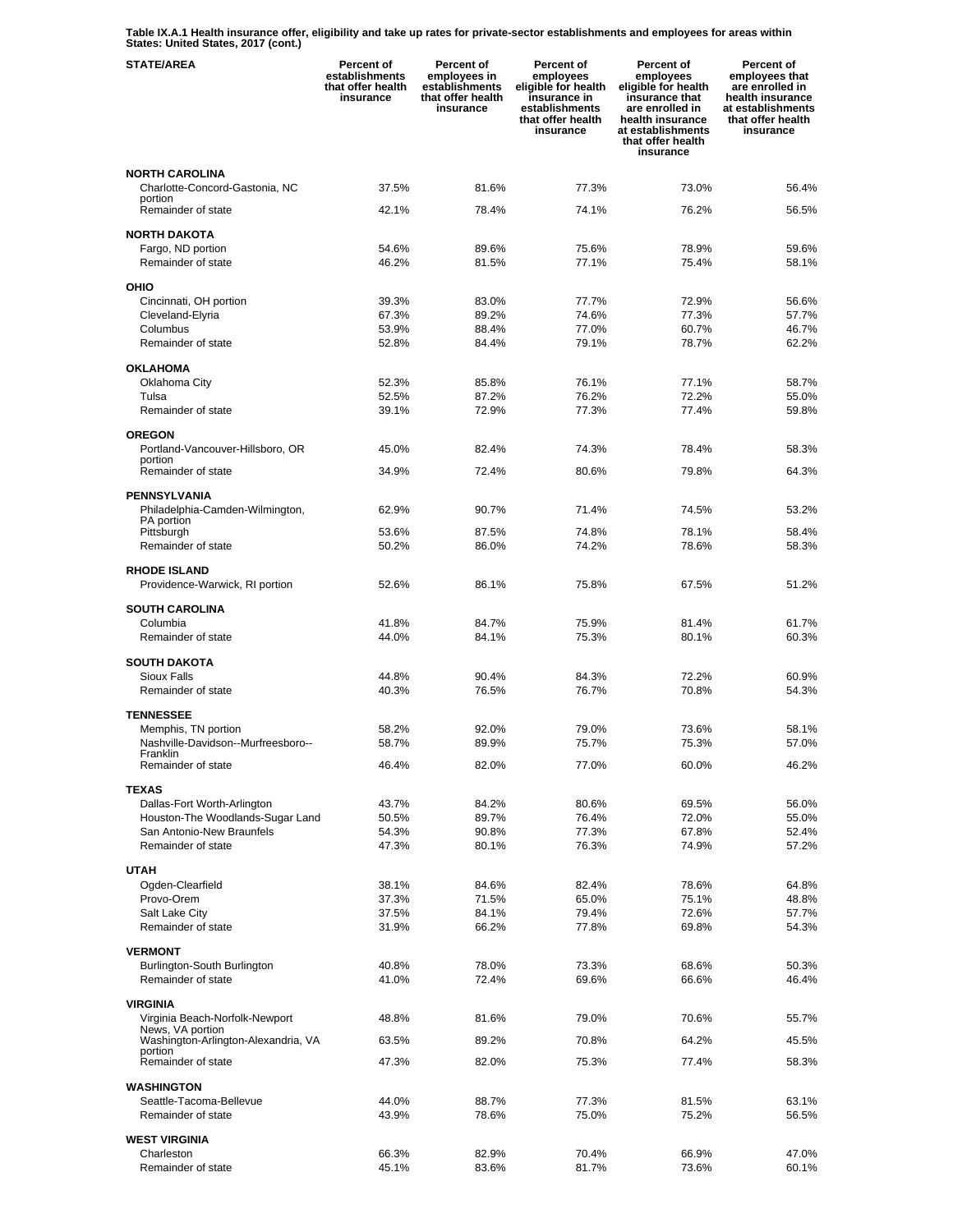**Table IX.A.1 Health insurance offer, eligibility and take up rates for private-sector establishments and employees for areas within States: United States, 2017 (cont.)** 

| <b>STATE/AREA</b>             | Percent of<br>establishments<br>that offer health<br>insurance | Percent of<br>employees in<br>establishments<br>that offer health<br>insurance | Percent of<br>employees<br>eligible for health<br>insurance in<br>establishments<br>that offer health<br>insurance | Percent of<br>employees<br>eligible for health<br>insurance that<br>are enrolled in<br>health insurance<br>at establishments<br>that offer health<br>insurance | Percent of<br>employees that<br>are enrolled in<br>health insurance<br>at establishments<br>that offer health<br>insurance |
|-------------------------------|----------------------------------------------------------------|--------------------------------------------------------------------------------|--------------------------------------------------------------------------------------------------------------------|----------------------------------------------------------------------------------------------------------------------------------------------------------------|----------------------------------------------------------------------------------------------------------------------------|
| <b>WISCONSIN</b>              |                                                                |                                                                                |                                                                                                                    |                                                                                                                                                                |                                                                                                                            |
| Milwaukee-Waukesha-West Allis | 53.0%                                                          | 88.5%                                                                          | 75.9%                                                                                                              | 72.0%                                                                                                                                                          | 54.7%                                                                                                                      |
| Remainder of state            | 41.5%                                                          | 79.6%                                                                          | 81.1%                                                                                                              | 77.2%                                                                                                                                                          | 62.6%                                                                                                                      |
| <b>WYOMING</b>                |                                                                |                                                                                |                                                                                                                    |                                                                                                                                                                |                                                                                                                            |
| Cheyenne                      | 46.3%                                                          | 73.3%                                                                          | 65.2%                                                                                                              | 64.0%                                                                                                                                                          | 41.8%                                                                                                                      |
| Remainder of state            | 38.5%                                                          | 68.8%                                                                          | 76.9%                                                                                                              | 76.7%                                                                                                                                                          | 59.0%                                                                                                                      |

Source: Agency for Healthcare Research and Quality, Center for Financing, Access and Cost Trends. 2017 Medical Expenditure Panel Survey-Insurance Component.

Note: Definition of each area can be found in the Technical Notes and Survey Documentation.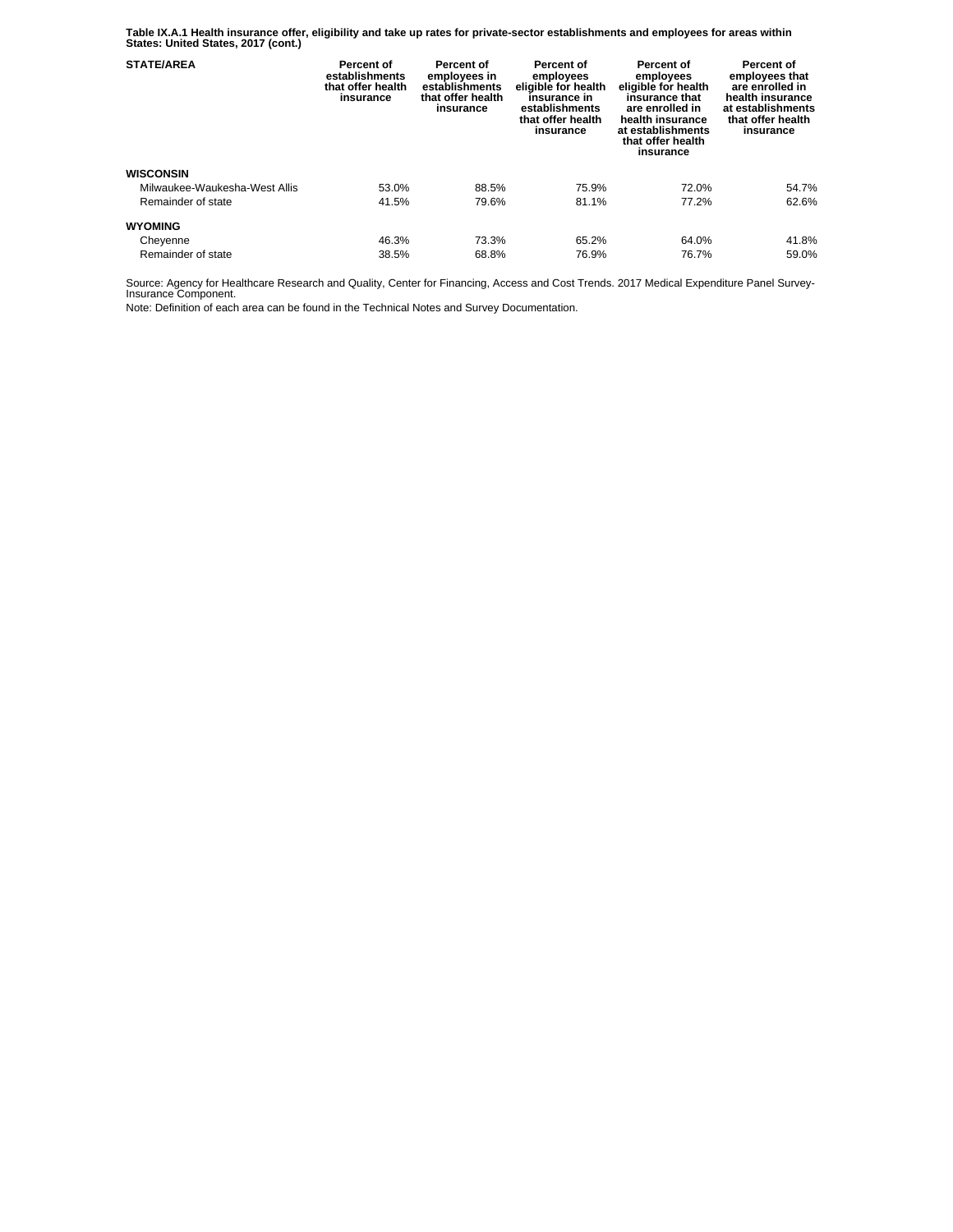**Table IX.A.1 Standard errors for health insurance offer, eligibility, take up rates for private-sector establishments and employees for areas within States: United States, 2017** 

| <b>STATE/AREA</b>                                     | Percent of<br>establishments<br>that offer health<br>insurance | Percent of<br>employees in<br>establishments<br>that offer health<br>insurance | Percent of<br>employees<br>eligible for health<br>insurance in<br>establishments<br>that offer health<br>insurance | <b>Percent of</b><br>employees<br>eligible for health<br>insurance that<br>are enrolled in<br>health insurance<br>at establishments<br>that offer health<br>insurance | Percent of<br>employees that<br>are enrolled in<br>health insurance<br>at establishments<br>that offer health<br>insurance |
|-------------------------------------------------------|----------------------------------------------------------------|--------------------------------------------------------------------------------|--------------------------------------------------------------------------------------------------------------------|-----------------------------------------------------------------------------------------------------------------------------------------------------------------------|----------------------------------------------------------------------------------------------------------------------------|
| <b>ALABAMA</b>                                        |                                                                |                                                                                |                                                                                                                    |                                                                                                                                                                       |                                                                                                                            |
| Birmingham-Hoover                                     | 6.65%                                                          | 2.95%                                                                          | 3.71%                                                                                                              | 5.23%                                                                                                                                                                 | 5.05%                                                                                                                      |
| Remainder of state                                    | 2.85%                                                          | 1.65%                                                                          | 2.26%                                                                                                              | 2.33%                                                                                                                                                                 | 2.72%                                                                                                                      |
| <b>ALASKA</b>                                         |                                                                |                                                                                |                                                                                                                    |                                                                                                                                                                       |                                                                                                                            |
| Anchorage                                             | 2.86%                                                          | 2.57%                                                                          | 2.81%                                                                                                              | 2.64%                                                                                                                                                                 | 3.27%                                                                                                                      |
| Remainder of state                                    | 3.25%                                                          | 3.72%                                                                          | 3.95%                                                                                                              | 3.38%                                                                                                                                                                 | 4.21%                                                                                                                      |
| <b>ARIZONA</b>                                        |                                                                |                                                                                |                                                                                                                    |                                                                                                                                                                       |                                                                                                                            |
| Phoenix-Mesa-Scottsdale                               | 3.89%                                                          | 1.40%                                                                          | 3.09%                                                                                                              | 3.01%                                                                                                                                                                 | 4.02%                                                                                                                      |
| Remainder of state                                    | 4.40%                                                          | 3.28%                                                                          | 3.13%                                                                                                              | 3.14%                                                                                                                                                                 | 3.96%                                                                                                                      |
| <b>ARKANSAS</b>                                       |                                                                |                                                                                |                                                                                                                    |                                                                                                                                                                       |                                                                                                                            |
| Little Rock-North Little Rock-Conway                  | 6.81%                                                          | 2.75%                                                                          | 3.60%                                                                                                              | 3.64%                                                                                                                                                                 | 3.98%                                                                                                                      |
| Remainder of state                                    | 3.18%                                                          | 3.01%                                                                          | 2.80%                                                                                                              | 2.29%                                                                                                                                                                 | 3.24%                                                                                                                      |
|                                                       |                                                                |                                                                                |                                                                                                                    |                                                                                                                                                                       |                                                                                                                            |
| <b>CALIFORNIA</b><br>Los Angeles-Long Beach-Anaheim   | 2.62%                                                          | 1.92%                                                                          | 3.23%                                                                                                              | 1.64%                                                                                                                                                                 | 2.88%                                                                                                                      |
| Riverside-San Bernardino-Ontario                      | 6.26%                                                          | 2.70%                                                                          | 5.13%                                                                                                              | 2.95%                                                                                                                                                                 | 4.54%                                                                                                                      |
| Sacramento--Roseville--Arden-                         | 6.77%                                                          | 3.90%                                                                          | 5.03%                                                                                                              | 3.09%                                                                                                                                                                 | 4.05%                                                                                                                      |
| Arcade<br>San Diego-Carlsbad                          | 5.75%                                                          | 2.86%                                                                          | 3.46%                                                                                                              | 3.05%                                                                                                                                                                 | 3.71%                                                                                                                      |
| San Francisco-Oakland-Hayward                         | 4.57%                                                          | 2.21%                                                                          | 2.89%                                                                                                              | 2.37%                                                                                                                                                                 | 2.99%                                                                                                                      |
| San Jose-Sunnyvale-Santa Clara                        | 7.57%                                                          | 2.63%                                                                          | 3.11%                                                                                                              | 4.50%                                                                                                                                                                 | 4.65%                                                                                                                      |
| Remainder of state                                    | 3.44%                                                          | 2.55%                                                                          | 3.10%                                                                                                              | 3.30%                                                                                                                                                                 | 3.42%                                                                                                                      |
| <b>COLORADO</b>                                       |                                                                |                                                                                |                                                                                                                    |                                                                                                                                                                       |                                                                                                                            |
| Denver-Aurora-Lakewood                                | 4.50%                                                          | 1.92%                                                                          | 3.14%                                                                                                              | 2.62%                                                                                                                                                                 | 2.98%                                                                                                                      |
| Remainder of state                                    | 3.67%                                                          | 2.71%                                                                          | 2.45%                                                                                                              | 2.13%                                                                                                                                                                 | 2.73%                                                                                                                      |
|                                                       |                                                                |                                                                                |                                                                                                                    |                                                                                                                                                                       |                                                                                                                            |
| <b>CONNECTICUT</b><br>Bridgeport-Stamford-Norwalk     | 4.86%                                                          | 2.39%                                                                          | 3.69%                                                                                                              | 2.32%                                                                                                                                                                 | 3.26%                                                                                                                      |
| Hartford-West Hartford-East Hartford                  | 5.89%                                                          | 2.46%                                                                          | 3.14%                                                                                                              | 2.58%                                                                                                                                                                 | 3.08%                                                                                                                      |
| New Haven-Milford                                     | 6.77%                                                          | 3.08%                                                                          | 3.98%                                                                                                              | 3.24%                                                                                                                                                                 | 3.41%                                                                                                                      |
| Remainder of state                                    | 8.41%                                                          | 3.21%                                                                          | 4.83%                                                                                                              | 4.85%                                                                                                                                                                 | 4.61%                                                                                                                      |
| <b>DELAWARE</b>                                       |                                                                |                                                                                |                                                                                                                    |                                                                                                                                                                       |                                                                                                                            |
| Philadelphia-Camden-Wilmington,                       | 4.33%                                                          | 2.12%                                                                          | 2.57%                                                                                                              | 1.78%                                                                                                                                                                 | 2.49%                                                                                                                      |
| DE portion<br>Remainder of state                      | 4.96%                                                          | 3.42%                                                                          | 4.36%                                                                                                              | 3.67%                                                                                                                                                                 | 4.61%                                                                                                                      |
|                                                       |                                                                |                                                                                |                                                                                                                    |                                                                                                                                                                       |                                                                                                                            |
| <b>DISTRICT OF COLUMBIA</b>                           |                                                                |                                                                                |                                                                                                                    |                                                                                                                                                                       |                                                                                                                            |
| Washington-Arlington-Alexandria, DC<br>portion        | 2.87%                                                          | 1.20%                                                                          | 2.00%                                                                                                              | 2.47%                                                                                                                                                                 | 2.74%                                                                                                                      |
|                                                       |                                                                |                                                                                |                                                                                                                    |                                                                                                                                                                       |                                                                                                                            |
| <b>FLORIDA</b><br>Miami-Fort Lauderdale-West Palm     | 3.85%                                                          | 2.34%                                                                          | 2.69%                                                                                                              | 2.06%                                                                                                                                                                 | 3.01%                                                                                                                      |
| Beach                                                 |                                                                |                                                                                |                                                                                                                    |                                                                                                                                                                       |                                                                                                                            |
| Orlando-Kissimmee-Sanford                             | 6.70%                                                          | 2.51%                                                                          | 4.28%                                                                                                              | 4.19%                                                                                                                                                                 | 4.67%                                                                                                                      |
| Tampa-St. Petersburg-Clearwater<br>Remainder of state | 6.47%<br>4.06%                                                 | 4.07%<br>2.81%                                                                 | 4.23%<br>3.65%                                                                                                     | 2.49%<br>4.08%                                                                                                                                                        | 3.45%<br>5.35%                                                                                                             |
|                                                       |                                                                |                                                                                |                                                                                                                    |                                                                                                                                                                       |                                                                                                                            |
| <b>GEORGIA</b>                                        |                                                                |                                                                                |                                                                                                                    |                                                                                                                                                                       |                                                                                                                            |
| Atlanta-Sandy Springs-Roswell                         | 3.71%                                                          | 2.14%                                                                          | 3.19%                                                                                                              | 2.78%                                                                                                                                                                 | 3.32%                                                                                                                      |
| Remainder of state                                    | 4.43%                                                          | 2.84%                                                                          | 3.96%                                                                                                              | 2.17%                                                                                                                                                                 | 3.75%                                                                                                                      |
| <b>HAWAII</b>                                         |                                                                |                                                                                |                                                                                                                    |                                                                                                                                                                       |                                                                                                                            |
| Urban Honolulu                                        | 3.45%                                                          | 4.10%                                                                          | 2.32%                                                                                                              | 2.08%                                                                                                                                                                 | 2.38%                                                                                                                      |
| Remainder of state                                    | 5.09%                                                          | 1.27%                                                                          | 3.05%                                                                                                              | 3.93%                                                                                                                                                                 | 3.62%                                                                                                                      |
| <b>IDAHO</b>                                          |                                                                |                                                                                |                                                                                                                    |                                                                                                                                                                       |                                                                                                                            |
| <b>Boise City</b>                                     | 4.67%                                                          | 2.32%                                                                          | 2.75%                                                                                                              | 2.46%                                                                                                                                                                 | 3.02%                                                                                                                      |
| Remainder of state                                    | 3.02%                                                          | 3.19%                                                                          | 2.95%                                                                                                              | 1.63%                                                                                                                                                                 | 2.81%                                                                                                                      |
| <b>ILLINOIS</b>                                       |                                                                |                                                                                |                                                                                                                    |                                                                                                                                                                       |                                                                                                                            |
| Chicago-Naperville-Elgin, IL portion                  | 3.88%                                                          | 1.48%                                                                          | 2.56%                                                                                                              | 2.90%                                                                                                                                                                 | 3.12%                                                                                                                      |
| Remainder of state                                    | 5.40%                                                          | 2.82%                                                                          | 3.73%                                                                                                              | 3.97%                                                                                                                                                                 | 4.89%                                                                                                                      |
| <b>INDIANA</b>                                        |                                                                |                                                                                |                                                                                                                    |                                                                                                                                                                       |                                                                                                                            |
| Indianapolis-Carmel-Anderson                          | 4.90%                                                          | 3.26%                                                                          | 4.98%                                                                                                              | 3.82%                                                                                                                                                                 | 5.58%                                                                                                                      |
| Remainder of state                                    | 3.37%                                                          | 3.34%                                                                          | 2.84%                                                                                                              | 2.10%                                                                                                                                                                 | 3.03%                                                                                                                      |
| <b>IOWA</b>                                           |                                                                |                                                                                |                                                                                                                    |                                                                                                                                                                       |                                                                                                                            |
| Des Moines-West Des Moines                            | 7.27%                                                          | 3.75%                                                                          | 5.68%                                                                                                              | 3.17%                                                                                                                                                                 | 5.14%                                                                                                                      |
| Remainder of state                                    | 2.88%                                                          | 1.57%                                                                          | 2.49%                                                                                                              | 1.79%                                                                                                                                                                 | 2.22%                                                                                                                      |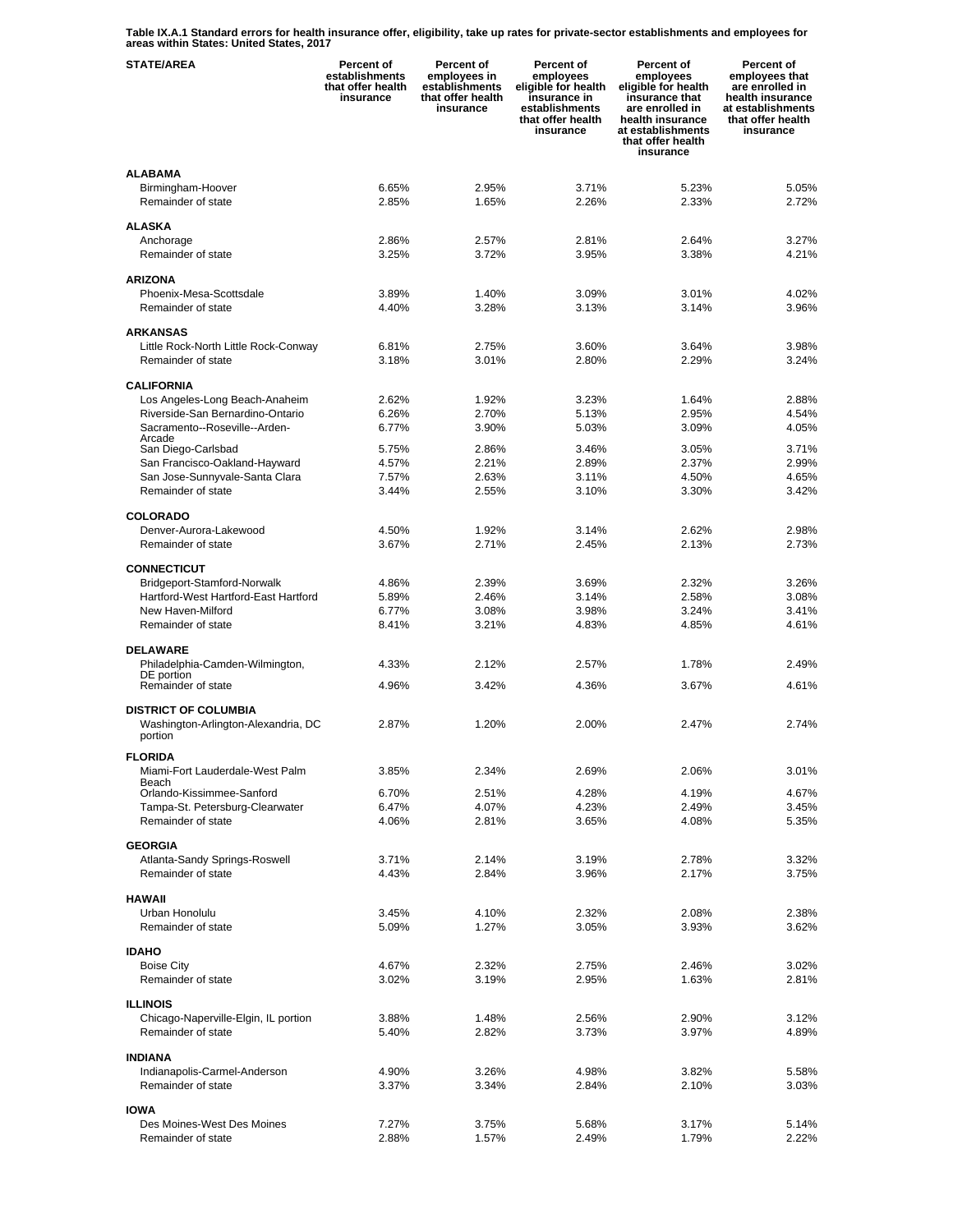**Table IX.A.1 Standard errors for health insurance offer, eligibility, take up rates for private-sector establishments and employees for areas within States: United States, 2017 (cont.)** 

| <b>STATE/AREA</b>                                   | Percent of<br>establishments<br>that offer health<br>insurance | Percent of<br>employees in<br>establishments<br>that offer health<br>insurance | Percent of<br>employees<br>eligible for health<br>insurance in<br>establishments<br>that offer health<br>insurance | <b>Percent of</b><br>employees<br>eligible for health<br>insurance that<br>are enrolled in<br>health insurance<br>at establishments<br>that offer health<br>insurance | Percent of<br>employees that<br>are enrolled in<br>health insurance<br>at establishments<br>that offer health<br>insurance |
|-----------------------------------------------------|----------------------------------------------------------------|--------------------------------------------------------------------------------|--------------------------------------------------------------------------------------------------------------------|-----------------------------------------------------------------------------------------------------------------------------------------------------------------------|----------------------------------------------------------------------------------------------------------------------------|
| <b>KANSAS</b>                                       |                                                                |                                                                                |                                                                                                                    |                                                                                                                                                                       |                                                                                                                            |
| Kansas City, KS portion                             | 5.36%                                                          | 2.79%                                                                          | 4.11%                                                                                                              | 2.57%                                                                                                                                                                 | 3.66%                                                                                                                      |
| Wichita                                             | 6.87%                                                          | 3.67%                                                                          | 6.95%                                                                                                              | 2.93%                                                                                                                                                                 | 5.99%                                                                                                                      |
| Remainder of state                                  | 4.47%                                                          | 2.15%                                                                          | 3.60%                                                                                                              | 2.12%                                                                                                                                                                 | 3.43%                                                                                                                      |
| <b>KENTUCKY</b>                                     |                                                                |                                                                                |                                                                                                                    |                                                                                                                                                                       |                                                                                                                            |
| Louisville/Jefferson County, KY                     | 5.62%                                                          | 2.60%                                                                          | 3.22%                                                                                                              | 2.72%                                                                                                                                                                 | 3.22%                                                                                                                      |
| portion                                             |                                                                |                                                                                |                                                                                                                    |                                                                                                                                                                       |                                                                                                                            |
| Remainder of state                                  | 3.03%                                                          | 1.43%                                                                          | 2.34%                                                                                                              | 1.70%                                                                                                                                                                 | 2.51%                                                                                                                      |
| <b>LOUISIANA</b>                                    |                                                                |                                                                                |                                                                                                                    |                                                                                                                                                                       |                                                                                                                            |
| New Orleans-Metairie                                | 5.46%                                                          | 2.34%                                                                          | 5.75%                                                                                                              | 4.53%                                                                                                                                                                 | 5.36%                                                                                                                      |
| Remainder of state                                  | 3.06%                                                          | 1.79%                                                                          | 2.61%                                                                                                              | 2.56%                                                                                                                                                                 | 2.46%                                                                                                                      |
|                                                     |                                                                |                                                                                |                                                                                                                    |                                                                                                                                                                       |                                                                                                                            |
| <b>MAINE</b><br>Portland-South Portland             | 4.32%                                                          | 2.25%                                                                          | 3.24%                                                                                                              | 1.37%                                                                                                                                                                 | 2.57%                                                                                                                      |
| Remainder of state                                  | 3.86%                                                          | 2.60%                                                                          | 2.78%                                                                                                              | 1.94%                                                                                                                                                                 | 2.41%                                                                                                                      |
|                                                     |                                                                |                                                                                |                                                                                                                    |                                                                                                                                                                       |                                                                                                                            |
| <b>MARYLAND</b>                                     |                                                                |                                                                                |                                                                                                                    |                                                                                                                                                                       |                                                                                                                            |
| Baltimore-Columbia-Towson                           | 4.49%                                                          | 1.98%                                                                          | 2.21%                                                                                                              | 2.10%                                                                                                                                                                 | 2.71%                                                                                                                      |
| Washington-Arlington-Alexandria,<br>MD portion      | 5.45%                                                          | 2.68%                                                                          | 3.19%                                                                                                              | 2.88%                                                                                                                                                                 | 2.77%                                                                                                                      |
| Remainder of state                                  | 7.85%                                                          | 3.24%                                                                          | 5.51%                                                                                                              | 3.75%                                                                                                                                                                 | 4.75%                                                                                                                      |
|                                                     |                                                                |                                                                                |                                                                                                                    |                                                                                                                                                                       |                                                                                                                            |
| <b>MASSACHUSETTS</b><br>Boston-Cambridge-Newton, MA | 3.78%                                                          | 1.10%                                                                          | 2.27%                                                                                                              | 2.08%                                                                                                                                                                 | 2.20%                                                                                                                      |
| portion                                             |                                                                |                                                                                |                                                                                                                    |                                                                                                                                                                       |                                                                                                                            |
| Remainder of state                                  | 5.34%                                                          | 2.77%                                                                          | 3.03%                                                                                                              | 2.35%                                                                                                                                                                 | 3.07%                                                                                                                      |
| <b>MICHIGAN</b>                                     |                                                                |                                                                                |                                                                                                                    |                                                                                                                                                                       |                                                                                                                            |
| Detroit-Warren-Dearborn                             | 4.81%                                                          | 1.45%                                                                          | 2.71%                                                                                                              | 1.75%                                                                                                                                                                 | 2.90%                                                                                                                      |
| Remainder of state                                  | 3.61%                                                          | 2.81%                                                                          | 3.34%                                                                                                              | 2.18%                                                                                                                                                                 | 3.28%                                                                                                                      |
|                                                     |                                                                |                                                                                |                                                                                                                    |                                                                                                                                                                       |                                                                                                                            |
| <b>MINNESOTA</b>                                    |                                                                |                                                                                |                                                                                                                    |                                                                                                                                                                       |                                                                                                                            |
| Minneapolis-St. Paul-Bloomington,<br>MN portion     | 3.98%                                                          | 1.83%                                                                          | 2.37%                                                                                                              | 1.90%                                                                                                                                                                 | 2.65%                                                                                                                      |
| Remainder of state                                  | 4.71%                                                          | 2.98%                                                                          | 2.93%                                                                                                              | 1.96%                                                                                                                                                                 | 2.55%                                                                                                                      |
| <b>MISSISSIPPI</b>                                  |                                                                |                                                                                |                                                                                                                    |                                                                                                                                                                       |                                                                                                                            |
| Jackson                                             | 6.68%                                                          | 2.45%                                                                          | 8.00%                                                                                                              | 4.66%                                                                                                                                                                 | 6.67%                                                                                                                      |
| Remainder of state                                  | 2.94%                                                          | 1.79%                                                                          | 2.35%                                                                                                              | 2.21%                                                                                                                                                                 | 2.58%                                                                                                                      |
|                                                     |                                                                |                                                                                |                                                                                                                    |                                                                                                                                                                       |                                                                                                                            |
| <b>MISSOURI</b>                                     |                                                                |                                                                                |                                                                                                                    | 3.05%                                                                                                                                                                 |                                                                                                                            |
| Kansas City, MO portion<br>St. Louis, MO portion    | 7.66%<br>5.00%                                                 | 4.16%<br>2.02%                                                                 | 3.75%<br>4.06%                                                                                                     | 2.05%                                                                                                                                                                 | 3.52%<br>3.86%                                                                                                             |
| Remainder of state                                  | 4.17%                                                          | 2.72%                                                                          | 2.65%                                                                                                              | 3.47%                                                                                                                                                                 | 3.26%                                                                                                                      |
|                                                     |                                                                |                                                                                |                                                                                                                    |                                                                                                                                                                       |                                                                                                                            |
| <b>MONTANA</b>                                      |                                                                |                                                                                |                                                                                                                    |                                                                                                                                                                       |                                                                                                                            |
| <b>Billings</b><br>Remainder of state               | 6.09%                                                          | 3.63%<br>2.40%                                                                 | 2.64%<br>2.09%                                                                                                     | 1.60%<br>1.68%                                                                                                                                                        | 2.84%<br>2.29%                                                                                                             |
|                                                     | 2.98%                                                          |                                                                                |                                                                                                                    |                                                                                                                                                                       |                                                                                                                            |
| <b>NEBRASKA</b>                                     |                                                                |                                                                                |                                                                                                                    |                                                                                                                                                                       |                                                                                                                            |
| Omaha-Council Bluffs, NE portion                    | 4.85%                                                          | 1.87%                                                                          | 2.44%                                                                                                              | 2.28%                                                                                                                                                                 | 3.06%                                                                                                                      |
| Remainder of state                                  | 3.42%                                                          | 2.89%                                                                          | 2.77%                                                                                                              | 2.15%                                                                                                                                                                 | 2.74%                                                                                                                      |
| <b>NEVADA</b>                                       |                                                                |                                                                                |                                                                                                                    |                                                                                                                                                                       |                                                                                                                            |
| Las Vegas-Henderson-Paradise                        | 4.29%                                                          | 1.69%                                                                          | 2.37%                                                                                                              | 2.20%                                                                                                                                                                 | 2.56%                                                                                                                      |
| Remainder of state                                  | 5.55%                                                          | 2.92%                                                                          | 4.68%                                                                                                              | 3.84%                                                                                                                                                                 | 3.90%                                                                                                                      |
|                                                     |                                                                |                                                                                |                                                                                                                    |                                                                                                                                                                       |                                                                                                                            |
| <b>NEW HAMPSHIRE</b><br>Boston-Cambridge-Newton, NH | 4.79%                                                          | 2.92%                                                                          | 4.85%                                                                                                              | 3.21%                                                                                                                                                                 | 4.83%                                                                                                                      |
| portion                                             |                                                                |                                                                                |                                                                                                                    |                                                                                                                                                                       |                                                                                                                            |
| Manchester-Nashua                                   | 5.71%                                                          | 2.50%                                                                          | 3.32%                                                                                                              | 1.73%                                                                                                                                                                 | 2.99%                                                                                                                      |
| Remainder of state                                  | 4.52%                                                          | 2.87%                                                                          | 3.20%                                                                                                              | 2.35%                                                                                                                                                                 | 3.11%                                                                                                                      |
| <b>NEW JERSEY</b>                                   |                                                                |                                                                                |                                                                                                                    |                                                                                                                                                                       |                                                                                                                            |
| New York-Newark-Jersey City, NJ                     | 3.00%                                                          | 1.41%                                                                          | 2.24%                                                                                                              | 2.06%                                                                                                                                                                 | 2.16%                                                                                                                      |
| portion<br>Remainder of state                       | 5.24%                                                          | 3.29%                                                                          | 2.48%                                                                                                              | 2.41%                                                                                                                                                                 | 3.00%                                                                                                                      |
|                                                     |                                                                |                                                                                |                                                                                                                    |                                                                                                                                                                       |                                                                                                                            |
| <b>NEW MEXICO</b>                                   |                                                                |                                                                                |                                                                                                                    |                                                                                                                                                                       |                                                                                                                            |
| Albuquerque                                         | 4.49%                                                          | 2.57%                                                                          | 3.27%                                                                                                              | 2.60%                                                                                                                                                                 | 3.09%                                                                                                                      |
| Remainder of state                                  | 3.76%                                                          | 2.74%                                                                          | 2.79%                                                                                                              | 2.79%                                                                                                                                                                 | 3.21%                                                                                                                      |
| <b>NEW YORK</b>                                     |                                                                |                                                                                |                                                                                                                    |                                                                                                                                                                       |                                                                                                                            |
| New York-Newark-Jersey City, NY                     | 2.79%                                                          | 1.38%                                                                          | 2.69%                                                                                                              | 1.96%                                                                                                                                                                 | 2.85%                                                                                                                      |
| portion<br>Remainder of state                       | 4.43%                                                          | 1.59%                                                                          | 2.74%                                                                                                              | 2.22%                                                                                                                                                                 | 2.67%                                                                                                                      |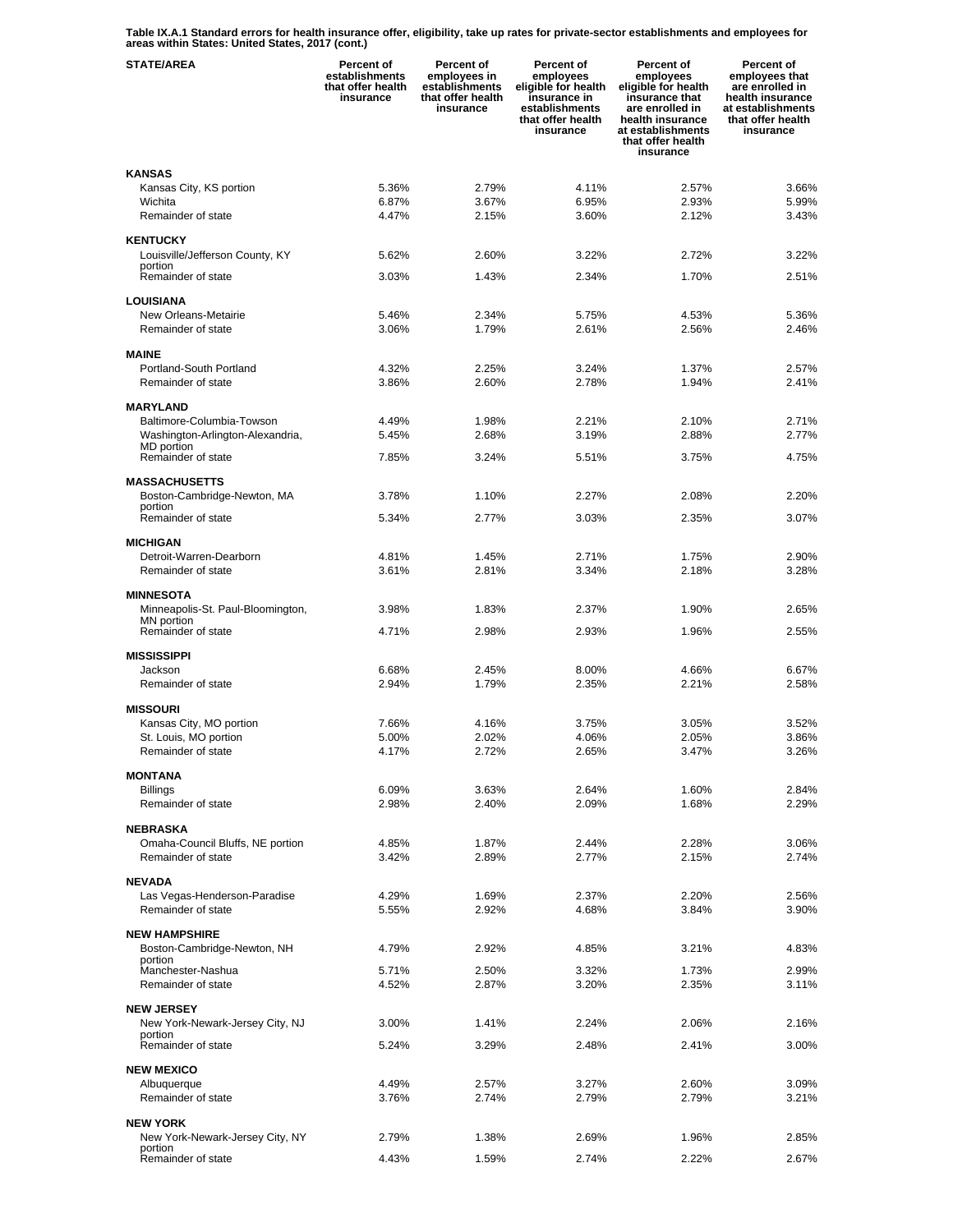**Table IX.A.1 Standard errors for health insurance offer, eligibility, take up rates for private-sector establishments and employees for areas within States: United States, 2017 (cont.)** 

| <b>STATE/AREA</b>                                         | <b>Percent of</b><br>establishments<br>that offer health<br>insurance | Percent of<br>employees in<br>establishments<br>that offer health<br>insurance | Percent of<br>employees<br>eligible for health<br>insurance in<br>establishments<br>that offer health<br>insurance | Percent of<br>employees<br>eligible for health<br>insurance that<br>are enrolled in<br>health insurance<br>at establishments<br>that offer health<br>insurance | Percent of<br>employees that<br>are enrolled in<br>health insurance<br>at establishments<br>that offer health<br>insurance |
|-----------------------------------------------------------|-----------------------------------------------------------------------|--------------------------------------------------------------------------------|--------------------------------------------------------------------------------------------------------------------|----------------------------------------------------------------------------------------------------------------------------------------------------------------|----------------------------------------------------------------------------------------------------------------------------|
| <b>NORTH CAROLINA</b>                                     |                                                                       |                                                                                |                                                                                                                    |                                                                                                                                                                |                                                                                                                            |
| Charlotte-Concord-Gastonia, NC<br>portion                 | 5.34%                                                                 | 3.10%                                                                          | 3.69%                                                                                                              | 4.02%                                                                                                                                                          | 4.46%                                                                                                                      |
| Remainder of state                                        | 2.42%                                                                 | 1.71%                                                                          | 2.15%                                                                                                              | 1.56%                                                                                                                                                          | 2.19%                                                                                                                      |
| <b>NORTH DAKOTA</b>                                       |                                                                       |                                                                                |                                                                                                                    |                                                                                                                                                                |                                                                                                                            |
| Fargo, ND portion<br>Remainder of state                   | 6.69%<br>3.30%                                                        | 2.46%<br>1.74%                                                                 | 3.30%<br>1.82%                                                                                                     | 1.93%<br>1.61%                                                                                                                                                 | 3.25%<br>1.84%                                                                                                             |
| OHIO                                                      |                                                                       |                                                                                |                                                                                                                    |                                                                                                                                                                |                                                                                                                            |
| Cincinnati, OH portion                                    | 6.63%                                                                 | 3.73%                                                                          | 6.44%                                                                                                              | 3.41%                                                                                                                                                          | 5.78%                                                                                                                      |
| Cleveland-Elyria                                          | 6.43%                                                                 | 2.58%                                                                          | 4.20%                                                                                                              | 2.70%                                                                                                                                                          | 4.22%                                                                                                                      |
| Columbus                                                  | 6.81%                                                                 | 2.73%                                                                          | 5.74%                                                                                                              | 5.73%                                                                                                                                                          | 5.23%                                                                                                                      |
| Remainder of state                                        | 3.62%                                                                 | 1.83%                                                                          | 2.16%                                                                                                              | 1.58%                                                                                                                                                          | 2.36%                                                                                                                      |
| <b>OKLAHOMA</b>                                           |                                                                       |                                                                                |                                                                                                                    |                                                                                                                                                                |                                                                                                                            |
| Oklahoma City<br>Tulsa                                    | 4.94%<br>5.69%                                                        | 2.50%<br>2.33%                                                                 | 2.94%<br>3.10%                                                                                                     | 1.98%<br>3.10%                                                                                                                                                 | 2.92%<br>3.59%                                                                                                             |
| Remainder of state                                        | 4.77%                                                                 | 3.80%                                                                          | 3.77%                                                                                                              | 2.98%                                                                                                                                                          | 3.99%                                                                                                                      |
|                                                           |                                                                       |                                                                                |                                                                                                                    |                                                                                                                                                                |                                                                                                                            |
| <b>OREGON</b><br>Portland-Vancouver-Hillsboro, OR         | 4.11%                                                                 | 2.58%                                                                          | 5.67%                                                                                                              | 1.92%                                                                                                                                                          | 4.89%                                                                                                                      |
| portion<br>Remainder of state                             | 3.23%                                                                 | 2.79%                                                                          | 2.58%                                                                                                              | 1.90%                                                                                                                                                          | 2.81%                                                                                                                      |
|                                                           |                                                                       |                                                                                |                                                                                                                    |                                                                                                                                                                |                                                                                                                            |
| <b>PENNSYLVANIA</b><br>Philadelphia-Camden-Wilmington,    | 4.55%                                                                 | 1.64%                                                                          | 4.31%                                                                                                              | 1.99%                                                                                                                                                          | 3.48%                                                                                                                      |
| PA portion                                                |                                                                       |                                                                                |                                                                                                                    |                                                                                                                                                                |                                                                                                                            |
| Pittsburgh<br>Remainder of state                          | 5.69%<br>3.24%                                                        | 2.46%<br>1.56%                                                                 | 3.59%<br>2.30%                                                                                                     | 2.45%<br>1.17%                                                                                                                                                 | 3.66%<br>1.96%                                                                                                             |
| <b>RHODE ISLAND</b>                                       |                                                                       |                                                                                |                                                                                                                    |                                                                                                                                                                |                                                                                                                            |
| Providence-Warwick, RI portion                            | 3.54%                                                                 | 1.36%                                                                          | 2.12%                                                                                                              | 1.30%                                                                                                                                                          | 1.82%                                                                                                                      |
| <b>SOUTH CAROLINA</b>                                     |                                                                       |                                                                                |                                                                                                                    |                                                                                                                                                                |                                                                                                                            |
| Columbia                                                  | 6.75%                                                                 | 3.59%                                                                          | 3.83%                                                                                                              | 1.98%                                                                                                                                                          | 3.83%                                                                                                                      |
| Remainder of state                                        | 2.24%                                                                 | 1.40%                                                                          | 2.19%                                                                                                              | 1.59%                                                                                                                                                          | 2.32%                                                                                                                      |
| <b>SOUTH DAKOTA</b>                                       |                                                                       |                                                                                |                                                                                                                    |                                                                                                                                                                |                                                                                                                            |
| Sioux Falls                                               | 5.69%                                                                 | 1.73%                                                                          | 1.93%                                                                                                              | 1.03%                                                                                                                                                          | 1.90%                                                                                                                      |
| Remainder of state                                        | 2.75%                                                                 | 2.20%                                                                          | 2.27%                                                                                                              | 1.92%                                                                                                                                                          | 2.17%                                                                                                                      |
| <b>TENNESSEE</b>                                          |                                                                       |                                                                                |                                                                                                                    |                                                                                                                                                                |                                                                                                                            |
| Memphis, TN portion<br>Nashville-Davidson--Murfreesboro-- | 8.32%<br>5.54%                                                        | 2.33%<br>2.14%                                                                 | 4.32%<br>3.70%                                                                                                     | 3.84%<br>2.94%                                                                                                                                                 | 5.10%<br>3.97%                                                                                                             |
| Franklin<br>Remainder of state                            | 3.49%                                                                 | 2.14%                                                                          | 2.55%                                                                                                              | 3.81%                                                                                                                                                          | 3.27%                                                                                                                      |
|                                                           |                                                                       |                                                                                |                                                                                                                    |                                                                                                                                                                |                                                                                                                            |
| <b>TEXAS</b><br>Dallas-Fort Worth-Arlington               | 4.05%                                                                 | 2.13%                                                                          | 3.00%                                                                                                              | 3.25%                                                                                                                                                          | 3.49%                                                                                                                      |
| Houston-The Woodlands-Sugar Land                          | 4.48%                                                                 | 1.60%                                                                          | 4.06%                                                                                                              | 2.90%                                                                                                                                                          | 3.94%                                                                                                                      |
| San Antonio-New Braunfels                                 | 6.92%                                                                 | 2.21%                                                                          | 4.46%                                                                                                              | 4.02%                                                                                                                                                          | 4.32%                                                                                                                      |
| Remainder of state                                        | 3.10%                                                                 | 1.87%                                                                          | 2.07%                                                                                                              | 1.84%                                                                                                                                                          | 2.21%                                                                                                                      |
| <b>UTAH</b>                                               |                                                                       |                                                                                |                                                                                                                    |                                                                                                                                                                |                                                                                                                            |
| Ogden-Clearfield                                          | 6.70%                                                                 | 4.12%                                                                          | 3.35%                                                                                                              | 2.75%                                                                                                                                                          | 4.23%                                                                                                                      |
| Provo-Orem<br>Salt Lake City                              | 6.77%<br>4.13%                                                        | 6.14%<br>2.26%                                                                 | 6.36%<br>3.14%                                                                                                     | 4.92%<br>2.04%                                                                                                                                                 | 6.39%<br>3.18%                                                                                                             |
| Remainder of state                                        | 5.50%                                                                 | 5.29%                                                                          | 5.00%                                                                                                              | 3.76%                                                                                                                                                          | 4.96%                                                                                                                      |
| <b>VERMONT</b>                                            |                                                                       |                                                                                |                                                                                                                    |                                                                                                                                                                |                                                                                                                            |
| Burlington-South Burlington                               | 4.74%                                                                 | 3.10%                                                                          | 3.53%                                                                                                              | 3.36%                                                                                                                                                          | 3.94%                                                                                                                      |
| Remainder of state                                        | 3.11%                                                                 | 2.49%                                                                          | 2.72%                                                                                                              | 2.04%                                                                                                                                                          | 2.43%                                                                                                                      |
| <b>VIRGINIA</b>                                           |                                                                       |                                                                                |                                                                                                                    |                                                                                                                                                                |                                                                                                                            |
| Virginia Beach-Norfolk-Newport                            | 7.56%                                                                 | 4.80%                                                                          | 3.77%                                                                                                              | 3.45%                                                                                                                                                          | 4.04%                                                                                                                      |
| News, VA portion<br>Washington-Arlington-Alexandria, VA   | 5.50%                                                                 | 2.59%                                                                          | 4.38%                                                                                                              | 4.29%                                                                                                                                                          | 3.62%                                                                                                                      |
| portion<br>Remainder of state                             | 4.44%                                                                 | 3.27%                                                                          | 3.09%                                                                                                              | 2.61%                                                                                                                                                          | 3.57%                                                                                                                      |
| WASHINGTON                                                |                                                                       |                                                                                |                                                                                                                    |                                                                                                                                                                |                                                                                                                            |
| Seattle-Tacoma-Bellevue                                   | 3.51%                                                                 | 1.59%                                                                          | 2.97%                                                                                                              | 2.12%                                                                                                                                                          | 3.15%                                                                                                                      |
| Remainder of state                                        | 3.83%                                                                 | 2.59%                                                                          | 2.97%                                                                                                              | 3.52%                                                                                                                                                          | 3.99%                                                                                                                      |
| <b>WEST VIRGINIA</b>                                      |                                                                       |                                                                                |                                                                                                                    |                                                                                                                                                                |                                                                                                                            |
| Charleston                                                | 7.33%                                                                 | 4.68%                                                                          | 5.13%                                                                                                              | 4.76%                                                                                                                                                          | 4.71%                                                                                                                      |
| Remainder of state                                        | 2.53%                                                                 | 1.47%                                                                          | 1.96%                                                                                                              | 2.37%                                                                                                                                                          | 2.72%                                                                                                                      |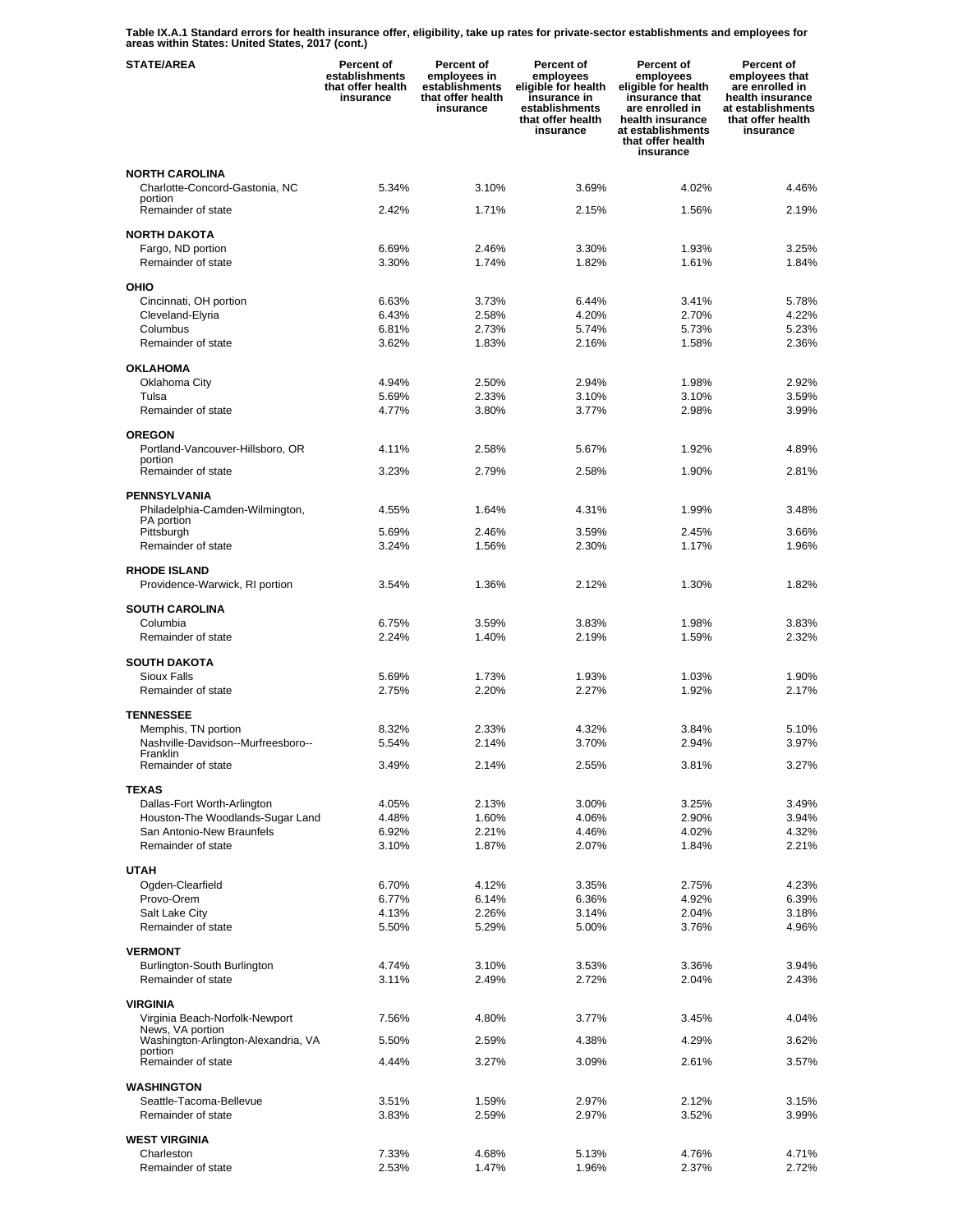**Table IX.A.1 Standard errors for health insurance offer, eligibility, take up rates for private-sector establishments and employees for areas within States: United States, 2017 (cont.)** 

| <b>STATE/AREA</b>             | Percent of<br>establishments<br>that offer health<br>insurance | <b>Percent of</b><br>employees in<br>establishments<br>that offer health<br>insurance | Percent of<br>employees<br>eligible for health<br>insurance in<br>establishments<br>that offer health<br>insurance | Percent of<br>employees<br>eligible for health<br>insurance that<br>are enrolled in<br>health insurance<br>at establishments<br>that offer health<br>insurance | Percent of<br>employees that<br>are enrolled in<br>health insurance<br>at establishments<br>that offer health<br>insurance |
|-------------------------------|----------------------------------------------------------------|---------------------------------------------------------------------------------------|--------------------------------------------------------------------------------------------------------------------|----------------------------------------------------------------------------------------------------------------------------------------------------------------|----------------------------------------------------------------------------------------------------------------------------|
| <b>WISCONSIN</b>              |                                                                |                                                                                       |                                                                                                                    |                                                                                                                                                                |                                                                                                                            |
| Milwaukee-Waukesha-West Allis | 5.50%                                                          | 2.46%                                                                                 | 4.48%                                                                                                              | 2.89%                                                                                                                                                          | 3.86%                                                                                                                      |
| Remainder of state            | 2.96%                                                          | 1.89%                                                                                 | 2.39%                                                                                                              | 1.69%                                                                                                                                                          | 2.74%                                                                                                                      |
| <b>WYOMING</b>                |                                                                |                                                                                       |                                                                                                                    |                                                                                                                                                                |                                                                                                                            |
| Cheyenne                      | 7.54%                                                          | 5.48%                                                                                 | 7.26%                                                                                                              | 4.09%                                                                                                                                                          | 6.01%                                                                                                                      |
| Remainder of state            | 2.73%                                                          | 2.33%                                                                                 | 2.65%                                                                                                              | 1.70%                                                                                                                                                          | 2.50%                                                                                                                      |

Source: Agency for Healthcare Research and Quality, Center for Financing, Access and Cost Trends. 2017 Medical Expenditure Panel Survey-Insurance Component.

Note: Definition of each area can be found in the Technical Notes and Survey Documentation.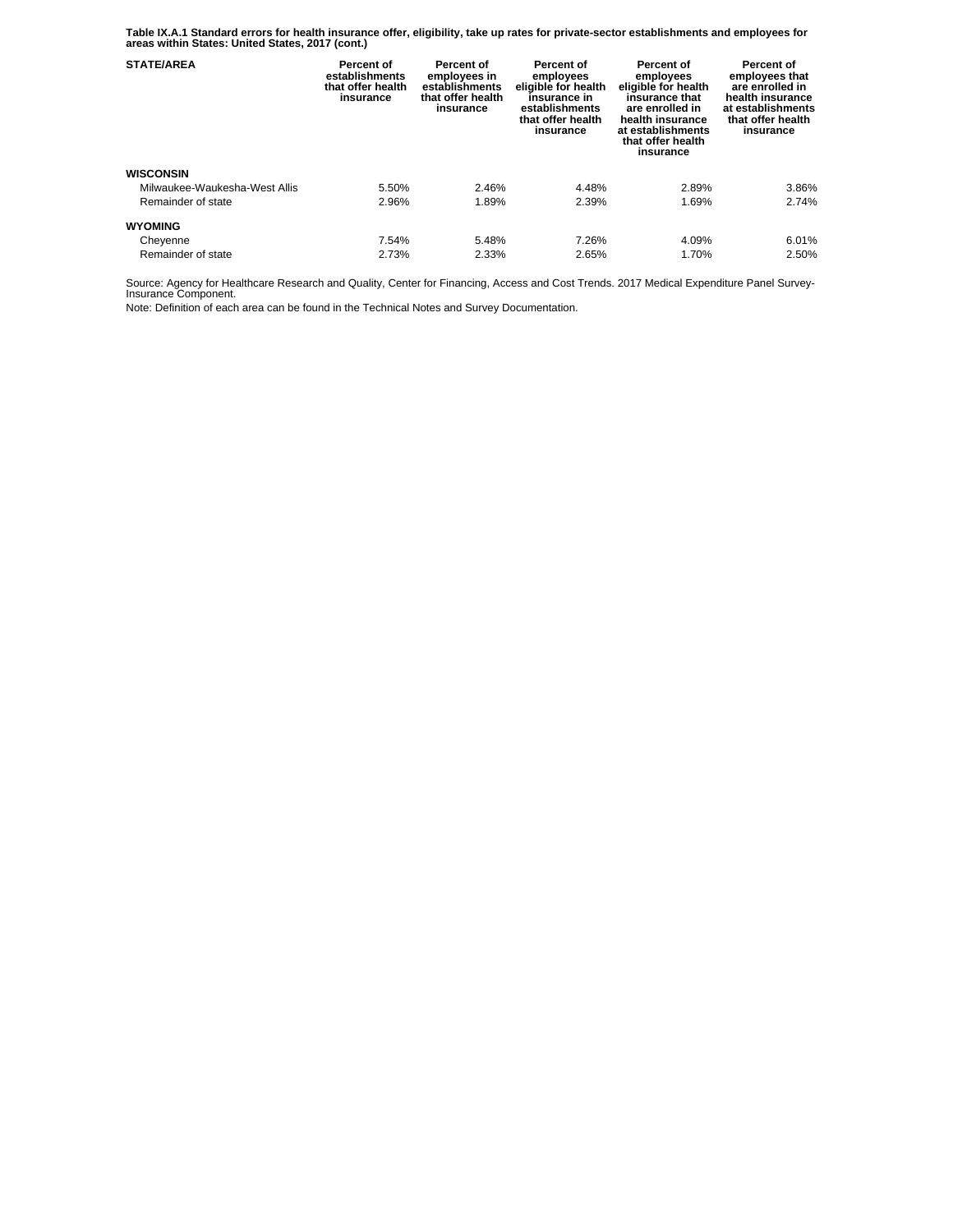**Table IX.A.2 Average total premiums and employee contributions (in dollars) for private-sector establishments for areas within States: United States, 2017** 

| <b>STATE/AREA</b>                                         | Single<br>premium | Single<br>contribution | Employee-<br>plus-one<br>premium | Employee-<br>plus-one<br>contribution | Family<br>premium | Family<br>contribution |
|-----------------------------------------------------------|-------------------|------------------------|----------------------------------|---------------------------------------|-------------------|------------------------|
| <b>ALABAMA</b>                                            |                   |                        |                                  |                                       |                   |                        |
| Birmingham-Hoover<br>Remainder of state                   | 6,295<br>5,999    | 1,335<br>1,681         | 13,219<br>12,092                 | 3,357<br>3,356                        | 17,764<br>16,667  | 5,734<br>4,341         |
| <b>ALASKA</b>                                             |                   |                        |                                  |                                       |                   |                        |
| Anchorage                                                 | 7,812             | 1,493                  | 15,452                           | 4,899                                 | 22,702            | 6,718                  |
| Remainder of state                                        | 8,328             | 1,564                  | 15,661                           | 3,736                                 | 21,885            | 5,413                  |
| <b>ARIZONA</b>                                            |                   |                        |                                  |                                       |                   |                        |
| Phoenix-Mesa-Scottsdale                                   | 6,231             | 1,598                  | 11,484                           | 3,670                                 | 18,311            | 5,893                  |
| Remainder of state                                        | 6,180             | 1,335                  | 12,241                           | 3,371                                 | 18,902            | 6,442                  |
| <b>ARKANSAS</b>                                           |                   |                        |                                  |                                       |                   |                        |
| Little Rock-North Little Rock-Conway                      | 6,305             | 1,317                  | 11,114                           | 3,520                                 | 16,746            | 4,109                  |
| Remainder of state                                        | 5,508             | 1,230                  | 10,655                           | 3,091                                 | 16,630            | 5,000                  |
| <b>CALIFORNIA</b>                                         |                   |                        |                                  |                                       |                   |                        |
| Los Angeles-Long Beach-Anaheim                            | 6,015             | 1,520                  | 12,061                           | 3,809                                 | 18,310            | 5,643                  |
| Riverside-San Bernardino-Ontario                          | 6,411             | 1,801                  | 12,362                           | 4,025                                 | 18,253            | 6,799                  |
| Sacramento--Roseville--Arden-<br>Arcade                   | 6,534             | 1,530                  | 11,533                           | 3,596                                 | 16,918            | 5,726                  |
| San Diego-Carlsbad                                        | 5,797             | 1,335                  | 12,007                           | 3,442                                 | 16,675            | 4,563                  |
| San Francisco-Oakland-Hayward                             | 7,014             | 1,317                  | 12,457                           | 3,102                                 | 19,345            | 5,459                  |
| San Jose-Sunnyvale-Santa Clara<br>Remainder of state      | 6,864<br>6,202    | 1,641<br>1,125         | 14,110<br>13,668                 | 4,046<br>3,059                        | 20,881<br>19,341  | 4,865<br>4,639         |
|                                                           |                   |                        |                                  |                                       |                   |                        |
| <b>COLORADO</b>                                           |                   |                        |                                  |                                       |                   |                        |
| Denver-Aurora-Lakewood<br>Remainder of state              | 6.401             | 1,441                  | 13,269                           | 3,832                                 | 19,422            | 5,513                  |
|                                                           | 6,536             | 1,279                  | 13,068                           | 3,528                                 | 19,226            | 4,933                  |
| <b>CONNECTICUT</b>                                        |                   |                        |                                  |                                       |                   |                        |
| Bridgeport-Stamford-Norwalk                               | 7,013             | 1,487                  | 13,251                           | 3,145                                 | 20,263            | 5,092                  |
| Hartford-West Hartford-East Hartford<br>New Haven-Milford | 6,954<br>7,444    | 1,839<br>1,775         | 14,535<br>13,777                 | 4,269<br>3,317                        | 20,088<br>19,567  | 5,648<br>4,879         |
| Remainder of state                                        | 6,579             | 1,520                  | 13,622                           | 4,059                                 | 19,868            | 6,799                  |
|                                                           |                   |                        |                                  |                                       |                   |                        |
| <b>DELAWARE</b>                                           |                   |                        |                                  |                                       |                   |                        |
| Philadelphia-Camden-Wilmington,<br>DE portion             | 6,996             | 1,621                  | 14,275                           | 3,899                                 | 20,391            | 6,753                  |
| Remainder of state                                        | 7,113             | 1,419                  | 13,888                           | 3,395                                 | 17,534            | 6,113                  |
| <b>DISTRICT OF COLUMBIA</b>                               |                   |                        |                                  |                                       |                   |                        |
| Washington-Arlington-Alexandria, DC<br>portion            | 6,704             | 1,271                  | 13,471                           | 3,709                                 | 20,960            | 6,054                  |
| <b>FLORIDA</b>                                            |                   |                        |                                  |                                       |                   |                        |
| Miami-Fort Lauderdale-West Palm                           | 5,663             | 1,464                  | 12,123                           | 4,128                                 | 16,657            | 5,424                  |
| Beach<br>Orlando-Kissimmee-Sanford                        | 6,319             | 1,629                  | 12,884                           | 4,393                                 | 17,586            | 5.065                  |
| Tampa-St. Petersburg-Clearwater                           | 5,756             | 1,421                  | 10,238                           | 5,120                                 | 15,294            | 6,169                  |
| Remainder of state                                        | 6,408             | 1,332                  | 12,827                           | 3,898                                 | 18,206            | 5,826                  |
| <b>GEORGIA</b>                                            |                   |                        |                                  |                                       |                   |                        |
| Atlanta-Sandy Springs-Roswell                             | 5,819             | 1,235                  | 12,200                           | 3,641                                 | 18,133            | 5,677                  |
| Remainder of state                                        | 5,889             | 1,382                  | 12,092                           | 3,635                                 | 17,225            | 5,232                  |
| <b>HAWAII</b>                                             |                   |                        |                                  |                                       |                   |                        |
| Urban Honolulu                                            | 6,031             | 666                    | 12,763                           | 3,194                                 | 19,132            | 4,890                  |
| Remainder of state                                        | 6,060             | 696                    | 11,352                           | 2,865                                 | 16,298            | 4,079                  |
| <b>IDAHO</b>                                              |                   |                        |                                  |                                       |                   |                        |
| <b>Boise City</b>                                         | 6,067             | 922                    | 11,489                           | 2,889                                 | 17,123            | 4,155                  |
| Remainder of state                                        | 5,648             | 832                    | 11,520                           | 2,970                                 | 17,210            | 4,387                  |
| <b>ILLINOIS</b>                                           |                   |                        |                                  |                                       |                   |                        |
| Chicago-Naperville-Elgin, IL portion                      | 6,446             | 1,512                  | 13,262                           | 3,715                                 | 19,333            | 5,167                  |
| Remainder of state                                        | 6,624             | 1,022                  | 14,768                           | 2,659                                 | 20,441            | 3,073                  |
| <b>INDIANA</b>                                            |                   |                        |                                  |                                       |                   |                        |
| Indianapolis-Carmel-Anderson                              | 6,143             | 1,431                  | 12,577                           | 2,818                                 | 18,532            | 4,280                  |
| Remainder of state                                        | 6,170             | 1,471                  | 12,531                           | 3,439                                 | 18,070            | 4,721                  |
| <b>IOWA</b>                                               |                   |                        |                                  |                                       |                   |                        |
| Des Moines-West Des Moines                                | 6,116             | 1,181                  | 12,587                           | 2,933                                 | 17,497            | 3,880                  |
| Remainder of state                                        | 6,132             | 1,416                  | 12,014                           | 3,453                                 | 16,939            | 4,399                  |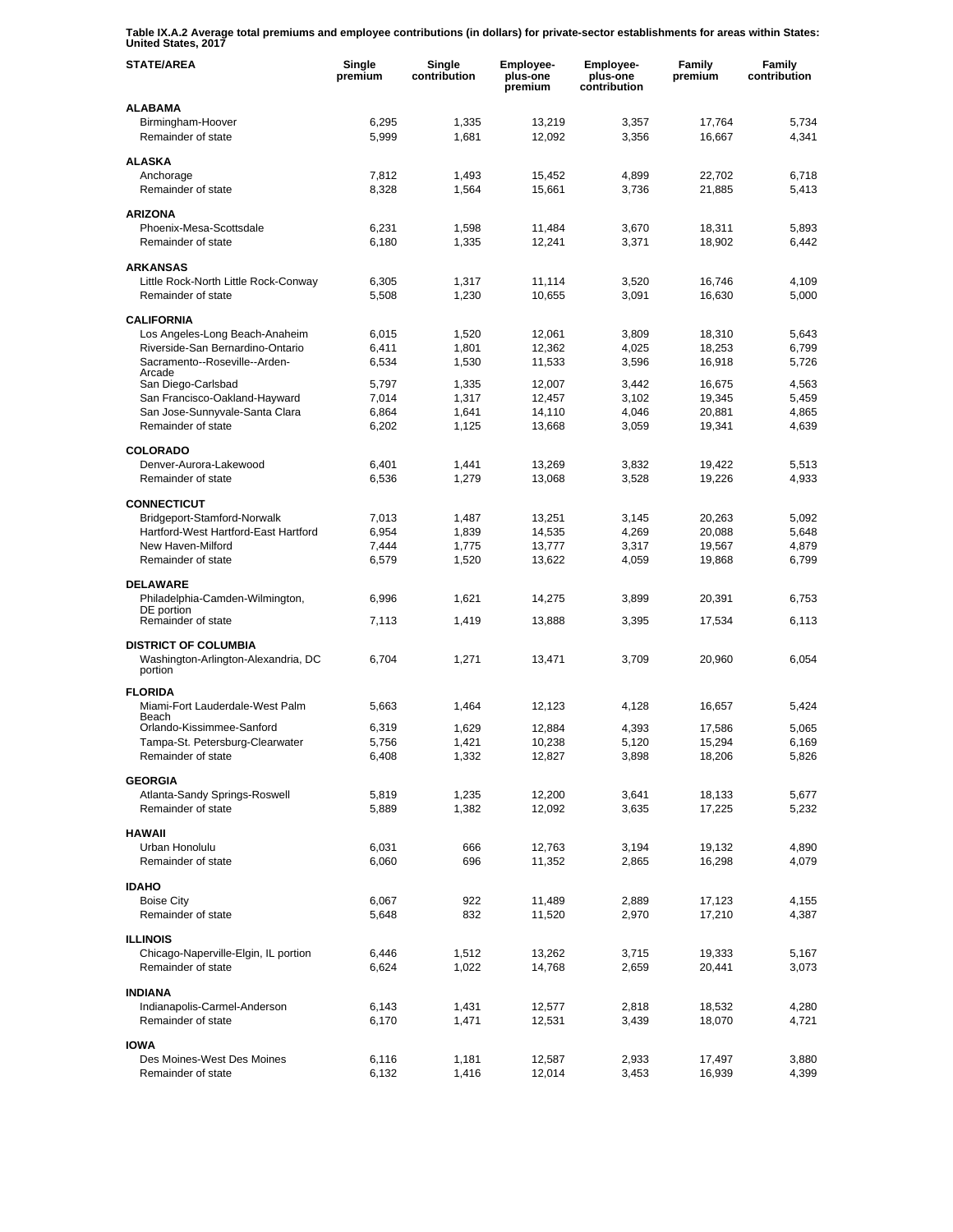**Table IX.A.2 Average total premiums and employee contributions (in dollars) for private-sector establishments for areas within States: United States, 2017 (cont.)** 

| <b>STATE/AREA</b>                            | Single<br>premium | Single<br>contribution | Employee-<br>plus-one<br>premium | <b>Employee-</b><br>plus-one<br>contribution | Family<br>premium | Family<br>contribution |
|----------------------------------------------|-------------------|------------------------|----------------------------------|----------------------------------------------|-------------------|------------------------|
| <b>KANSAS</b>                                |                   |                        |                                  |                                              |                   |                        |
| Kansas City, KS portion                      | 6,019             | 1,116                  | 12,550                           | 3,083                                        | 18,783            | 4,914                  |
| Wichita                                      | 6,316             | 1,262                  | 13,373                           | 3,469                                        | 19,789            | 5,162                  |
| Remainder of state                           | 6,093             | 1,276                  | 12,341                           | 3,124                                        | 17,327            | 4,699                  |
| <b>KENTUCKY</b>                              |                   |                        |                                  |                                              |                   |                        |
| Louisville/Jefferson County, KY              | 6,011             | 1,448                  | 11,803                           | 3,245                                        | 16,389            | 5,434                  |
| portion<br>Remainder of state                | 6,135             | 1,454                  | 11,377                           | 2,765                                        | 17.103            | 4,578                  |
|                                              |                   |                        |                                  |                                              |                   |                        |
| <b>LOUISIANA</b>                             |                   |                        |                                  |                                              |                   |                        |
| New Orleans-Metairie                         | 6,257             | 1,402                  | 13,213                           | 4,380                                        | 18,485            | 5,632                  |
| Remainder of state                           | 5,899             | 1,500                  | 12,149                           | 4,220                                        | 16,894            | 6,137                  |
| <b>MAINE</b>                                 |                   |                        |                                  |                                              |                   |                        |
| Portland-South Portland                      | 6,371             | 1,268                  | 12,266                           | 3,017                                        | 18,302            | 4,788                  |
| Remainder of state                           | 5,919             | 1,349                  | 11,560                           | 3,255                                        | 16,575            | 4,860                  |
|                                              |                   |                        |                                  |                                              |                   |                        |
| <b>MARYLAND</b><br>Baltimore-Columbia-Towson | 6,630             | 1,669                  | 12.906                           | 3,774                                        | 18,375            | 5,779                  |
| Washington-Arlington-Alexandria,             | 6,512             | 1,781                  | 13,185                           | 4,528                                        | 20,195            | 6,639                  |
| <b>MD</b> portion                            |                   |                        |                                  |                                              |                   |                        |
| Remainder of state                           | 6,509             | 1,727                  | 12,962                           | 4,563                                        | 18,800            | 6,087                  |
| <b>MASSACHUSETTS</b>                         |                   |                        |                                  |                                              |                   |                        |
| Boston-Cambridge-Newton, MA                  | 7,101             | 1,657                  | 14,133                           | 3,682                                        | 21,362            | 5,504                  |
| portion                                      |                   |                        |                                  |                                              |                   |                        |
| Remainder of state                           | 6,879             | 1,943                  | 14,173                           | 3,518                                        | 20,341            | 5,725                  |
| <b>MICHIGAN</b>                              |                   |                        |                                  |                                              |                   |                        |
| Detroit-Warren-Dearborn                      | 6,382             | 1,536                  | 14,106                           | 2,949                                        | 19.530            | 3,541                  |
| Remainder of state                           | 6,394             | 1,241                  | 13,268                           | 2,759                                        | 18,220            | 3,770                  |
| <b>MINNESOTA</b>                             |                   |                        |                                  |                                              |                   |                        |
| Minneapolis-St. Paul-Bloomington,            | 6,189             | 1,357                  | 12,522                           | 3,236                                        | 17,909            | 4,928                  |
| MN portion                                   |                   |                        |                                  |                                              |                   |                        |
| Remainder of state                           | 6,427             | 1,373                  | 13,850                           | 3,547                                        | 19,884            | 5,159                  |
| <b>MISSISSIPPI</b>                           |                   |                        |                                  |                                              |                   |                        |
| Jackson                                      | 5,748             | 1,321                  | 10,246                           | 3,356                                        | 16,508            | 4,624                  |
| Remainder of state                           | 5,913             | 1,305                  | 11,515                           | 3,271                                        | 17,552            | 5,265                  |
| <b>MISSOURI</b>                              |                   |                        |                                  |                                              |                   |                        |
| Kansas City, MO portion                      | 5,861             | 1,423                  | 12,749                           | 3,499                                        | 18,688            | 5,248                  |
| St. Louis, MO portion                        | 6,413             | 1,374                  | 12,579                           | 2,667                                        | 18,915            | 4,586                  |
| Remainder of state                           | 6,501             | 1,164                  | 13,248                           | 3,209                                        | 18,472            | 4,416                  |
|                                              |                   |                        |                                  |                                              |                   |                        |
| <b>MONTANA</b><br><b>Billings</b>            | 7,238             |                        |                                  |                                              |                   | 4,936                  |
| Remainder of state                           | 6,564             | 1,393<br>1,009         | 12,699<br>12,020                 | 3,832<br>2,947                               | 18,412<br>17,652  | 4,791                  |
|                                              |                   |                        |                                  |                                              |                   |                        |
| <b>NEBRASKA</b>                              |                   |                        |                                  |                                              |                   |                        |
| Omaha-Council Bluffs, NE portion             | 6,300             | 1,316                  | 12,811                           | 3,622                                        | 19,238            | 5,052                  |
| Remainder of state                           | 6,312             | 1,394                  | 12,205                           | 3,501                                        | 16,456            | 4,522                  |
| <b>NEVADA</b>                                |                   |                        |                                  |                                              |                   |                        |
| Las Vegas-Henderson-Paradise                 | 5,719             | 1,193                  | 11,455                           | 3,473                                        | 16,880            | 5,316                  |
| Remainder of state                           | 5,843             | 1,398                  | 11,371                           | 3,857                                        | 18,220            | 6,151                  |
| <b>NEW HAMPSHIRE</b>                         |                   |                        |                                  |                                              |                   |                        |
| Boston-Cambridge-Newton, NH                  | 7,003             | 1,434                  | 14,379                           | 3,895                                        | 21,093            | 5,688                  |
| portion                                      |                   |                        |                                  |                                              |                   |                        |
| Manchester-Nashua                            | 6,472             | 1,942                  | 13,659                           | 4,567                                        | 17,582            | 5,649                  |
| Remainder of state                           | 6,570             | 1,552                  | 13,535                           | 4,033                                        | 19,257            | 5,357                  |
| <b>NEW JERSEY</b>                            |                   |                        |                                  |                                              |                   |                        |
| New York-Newark-Jersey City, NJ              | 7,005             | 1,658                  | 14,161                           | 3,853                                        | 20,482            | 5,482                  |
| portion<br>Remainder of state                | 7,252             | 1,432                  | 14,076                           | 3,344                                        | 21,267            |                        |
|                                              |                   |                        |                                  |                                              |                   | 5,266                  |
| <b>NEW MEXICO</b>                            |                   |                        |                                  |                                              |                   |                        |
| Albuquerque                                  | 5,851             | 1,197                  | 10,738                           | 3,291                                        | 17,314            | 5,412                  |
| Remainder of state                           | 6,657             | 1,459                  | 12,161                           | 3,225                                        | 19,757            | 5,143                  |
| <b>NEW YORK</b>                              |                   |                        |                                  |                                              |                   |                        |
| New York-Newark-Jersey City, NY              | 7,589             | 1,535                  | 14,745                           | 3,689                                        | 22,176            | 6,107                  |
| portion<br>Remainder of state                | 6,691             | 1,643                  | 12,980                           | 3,193                                        | 19,242            | 5,326                  |
|                                              |                   |                        |                                  |                                              |                   |                        |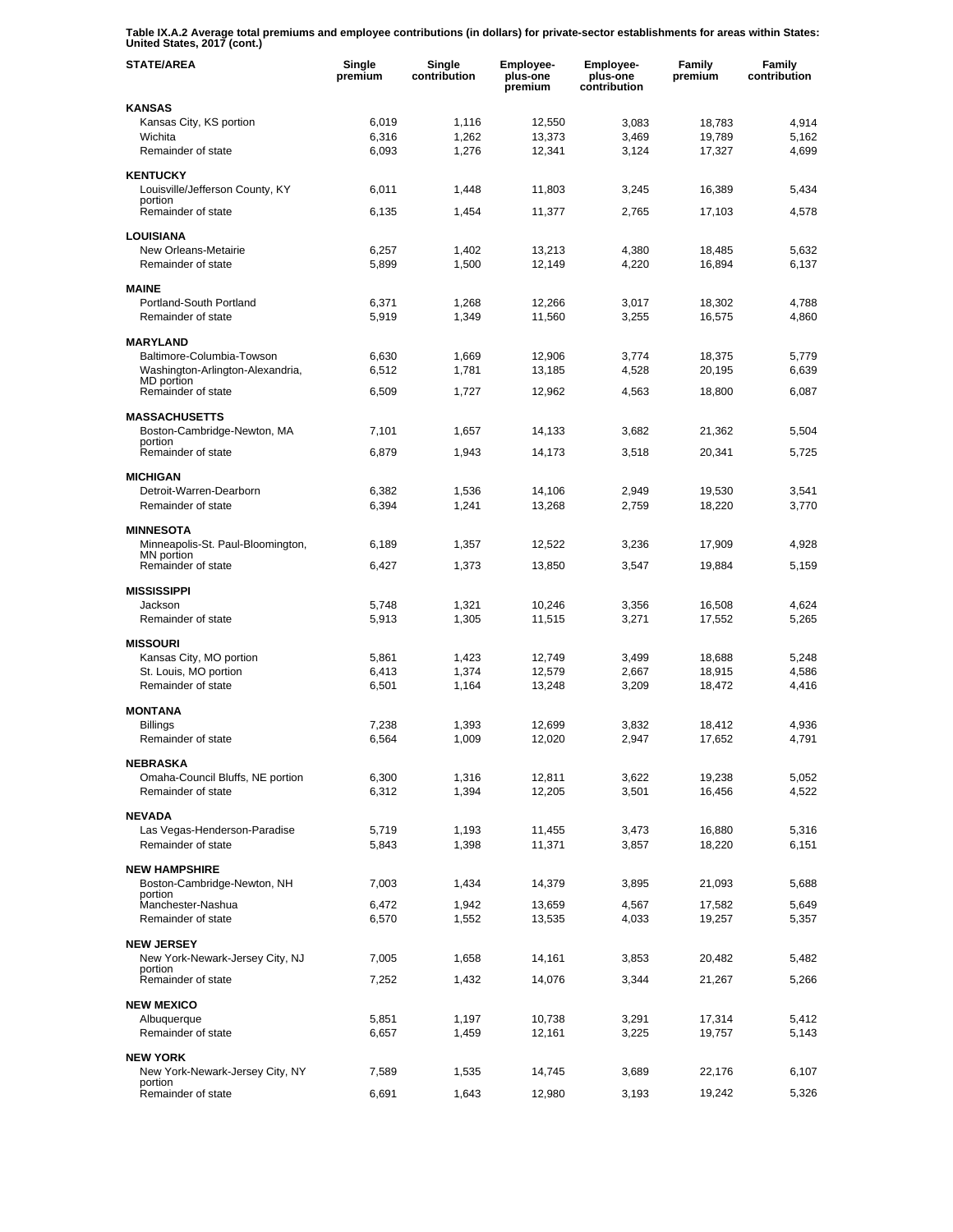**Table IX.A.2 Average total premiums and employee contributions (in dollars) for private-sector establishments for areas within States: United States, 2017 (cont.)** 

| <b>STATE/AREA</b>                                               | Single<br>premium | Single<br>contribution | Employee-<br>plus-one<br>premium | Employee-<br>plus-one<br>contribution | <b>Family</b><br>premium | Family<br>contribution |
|-----------------------------------------------------------------|-------------------|------------------------|----------------------------------|---------------------------------------|--------------------------|------------------------|
| NORTH CAROLINA<br>Charlotte-Concord-Gastonia, NC                | 6,345             | 1,394                  | 12,760                           | 3,960                                 | 20,175                   | 6,602                  |
| portion<br>Remainder of state                                   | 6,348             | 1,390                  | 11,720                           | 3,659                                 | 17,424                   | 5,581                  |
| <b>NORTH DAKOTA</b>                                             |                   |                        |                                  |                                       |                          |                        |
| Fargo, ND portion<br>Remainder of state                         | 5,951<br>6,513    | 1,294<br>1,133         | 11,910<br>12,430                 | 3,367<br>3,130                        | 17,366<br>18,069         | 4,804<br>4,642         |
| OHIO                                                            |                   |                        |                                  |                                       |                          |                        |
| Cincinnati, OH portion                                          | 5,776             | 1,478                  | 12,331                           | 3,227                                 | 16,672                   | 4,798                  |
| Cleveland-Elyria                                                | 6,046             | 1,365                  | 12,311                           | 3,744                                 | 18,755                   | 4,999                  |
| Columbus<br>Remainder of state                                  | 6,492<br>6,361    | 1,514<br>1,331         | 13,685<br>12,579                 | 3,152<br>2,970                        | 18,844<br>18,171         | 5,466<br>3,569         |
| <b>OKLAHOMA</b>                                                 |                   |                        |                                  |                                       |                          |                        |
| Oklahoma City                                                   | 6,054             | 1,443                  | 11,742                           | 4,335                                 | 18,256                   | 6,382                  |
| Tulsa                                                           | 6,219             | 1,537                  | 12,717                           | 4,168                                 | 18,478                   | 6,079                  |
| Remainder of state                                              | 6,605             | 1,080                  | 12,933                           | 3,647                                 | 17,933                   | 4,666                  |
| <b>OREGON</b><br>Portland-Vancouver-Hillsboro, OR               | 5,908             | 1,028                  | 11,035                           | 3,149                                 | 17,484                   | 5,153                  |
| portion                                                         |                   |                        |                                  |                                       |                          |                        |
| Remainder of state                                              | 6,276             | 1,016                  | 12,359                           | 2,959                                 | 18,586                   | 4,815                  |
| <b>PENNSYLVANIA</b><br>Philadelphia-Camden-Wilmington,          | 6,698             | 1,656                  | 13,531                           | 3,871                                 | 20,050                   | 6,248                  |
| PA portion<br>Pittsburgh                                        | 6,090             | 1,470                  | 13,496                           | 3,490                                 | 16,363                   | 5,003                  |
| Remainder of state                                              | 6,570             | 1,508                  | 13,385                           | 3,467                                 | 18,673                   | 5,057                  |
| <b>RHODE ISLAND</b>                                             |                   |                        |                                  |                                       |                          |                        |
| Providence-Warwick, RI portion                                  | 7,048             | 1,707                  | 14,075                           | 3,929                                 | 18,387                   | 5,374                  |
| <b>SOUTH CAROLINA</b>                                           |                   |                        |                                  |                                       |                          |                        |
| Columbia<br>Remainder of state                                  | 6,198<br>6,059    | 1,157<br>1,369         | 11,969<br>12,434                 | 3,338<br>3,565                        | 18,483<br>18,194         | 5,237<br>5,266         |
|                                                                 |                   |                        |                                  |                                       |                          |                        |
| <b>SOUTH DAKOTA</b><br>Sioux Falls                              | 6,296             | 1,221                  | 12,205                           | 3,597                                 | 17,174                   | 5,250                  |
| Remainder of state                                              | 6,705             | 1,602                  | 12,829                           | 3,885                                 | 18,246                   | 6,180                  |
| <b>TENNESSEE</b>                                                |                   |                        |                                  |                                       |                          |                        |
| Memphis, TN portion                                             | 5,638             | 1,319                  | 10,773                           | 3,363                                 | 16,451                   | 5.248                  |
| Nashville-Davidson--Murfreesboro--<br>Franklin                  | 6,237             | 1,360                  | 12,800                           | 3,785                                 | 18,547                   | 5,024                  |
| Remainder of state                                              | 5,999             | 1,561                  | 11,747                           | 3,433                                 | 16,579                   | 5,430                  |
| <b>TEXAS</b>                                                    |                   |                        |                                  |                                       |                          |                        |
| Dallas-Fort Worth-Arlington<br>Houston-The Woodlands-Sugar Land | 6,347<br>6,164    | 1,407<br>1,367         | 12,582<br>12,656                 | 3,660<br>3,695                        | 17,872<br>20,363         | 5,799                  |
| San Antonio-New Braunfels                                       | 5,553             | 1,465                  | 10,808                           | 4,117                                 | 13,813                   | 5,810<br>4,604 *       |
| Remainder of state                                              | 6,334             | 1,264                  | 12,821                           | 3,981                                 | 18,600                   | 6,273                  |
| <b>UTAH</b>                                                     |                   |                        |                                  |                                       |                          |                        |
| Ogden-Clearfield                                                | 5,994             | 1,020                  | 12,477                           | 3,074                                 | 18,380                   | 3,961                  |
| Provo-Orem                                                      | 4,901             | 811                    | 10,614                           | 4,514                                 | 14,956                   | 5,153                  |
| Salt Lake City<br>Remainder of state                            | 5,646<br>4,932    | 1,156<br>1,199         | 11,480<br>10,657                 | 3,257<br>2,154                        | 15,845<br>14,908         | 4,580<br>3,914         |
|                                                                 |                   |                        |                                  |                                       |                          |                        |
| <b>VERMONT</b><br>Burlington-South Burlington                   | 6,200             | 1,380                  | 12,400                           | 3,595                                 | 17,144                   | 4,055                  |
| Remainder of state                                              | 6,810             | 1,559                  | 14,504                           | 3,992                                 | 19,757                   | 5,801                  |
| <b>VIRGINIA</b>                                                 |                   |                        |                                  |                                       |                          |                        |
| Virginia Beach-Norfolk-Newport<br>News, VA portion              | 6,085             | 1,798                  | 11,604                           | 3,852                                 | 18,695                   | 6,734                  |
| Washington-Arlington-Alexandria, VA<br>portion                  | 6,409             | 1,707                  | 12,098                           | 3,756                                 | 18,592                   | 6,434                  |
| Remainder of state                                              | 6,306             | 1,508                  | 11,422                           | 3,433                                 | 17,886                   | 5,926                  |
| <b>WASHINGTON</b>                                               |                   |                        |                                  |                                       |                          |                        |
| Seattle-Tacoma-Bellevue                                         | 6,670             | 879                    | 12,554                           | 2,663                                 | 19,734                   | 4,397                  |
| Remainder of state                                              | 6,206             | 944                    | 12,615                           | 3,317                                 | 18,927                   | 5,200                  |
| <b>WEST VIRGINIA</b><br>Charleston                              | 6,888             | 1,558                  | 14,385                           | 3,548                                 | 19,585                   | 4,813                  |
| Remainder of state                                              | 6,525             | 1,326                  | 14,137                           | 2,968                                 | 20,318                   | 3,653                  |
|                                                                 |                   |                        |                                  |                                       |                          |                        |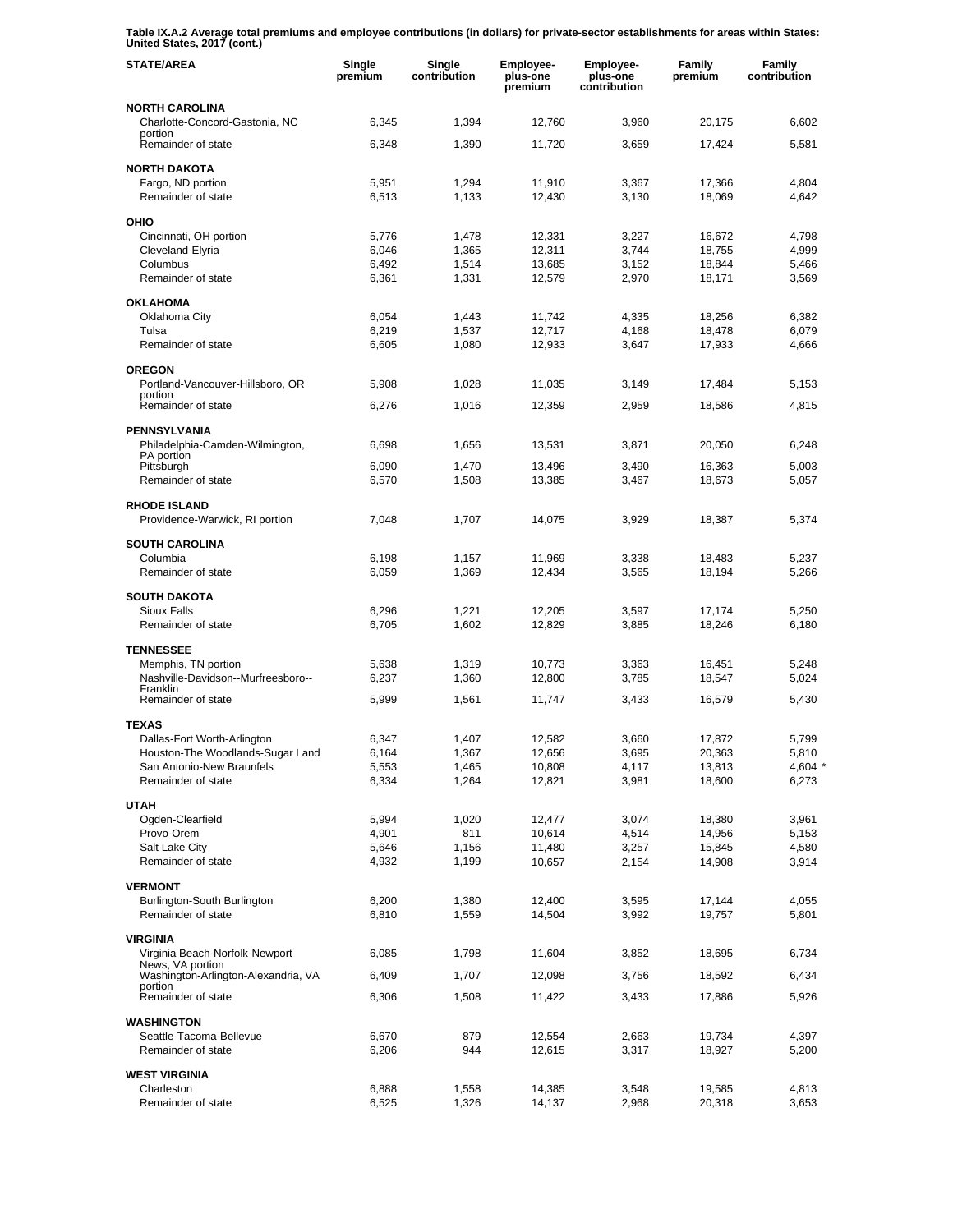**Table IX.A.2 Average total premiums and employee contributions (in dollars) for private-sector establishments for areas within States: United States, 2017 (cont.)** 

| <b>STATE/AREA</b>             | Single<br>premium | Single<br>contribution | Employee-<br>plus-one<br>premium | <b>Employee-</b><br>plus-one<br>contribution | Family<br>premium | Family<br>contribution |
|-------------------------------|-------------------|------------------------|----------------------------------|----------------------------------------------|-------------------|------------------------|
| <b>WISCONSIN</b>              |                   |                        |                                  |                                              |                   |                        |
| Milwaukee-Waukesha-West Allis | 6.380             | 1.631                  | 13.663                           | 3.460                                        | 18.852            | 4.711                  |
| Remainder of state            | 6.467             | 1.377                  | 12.644                           | 3.314                                        | 18.756            | 4.898                  |
| <b>WYOMING</b>                |                   |                        |                                  |                                              |                   |                        |
| Cheyenne                      | 6.974             | 1.436                  | 12.344                           | 3.211                                        | 18.043            | 6,051                  |
| Remainder of state            | 7.300             | 1.112                  | 13.598                           | 2.630                                        | 21.798            | 4.704                  |

Source: Agency for Healthcare Research and Quality, Center for Financing, Access and Cost Trends. 2017 Medical Expenditure Panel Survey-Insurance Component.

Note: Definition of each area can be found in the Technical Notes and Survey Documentation.

\* Figure does not meet standard of reliability or precision.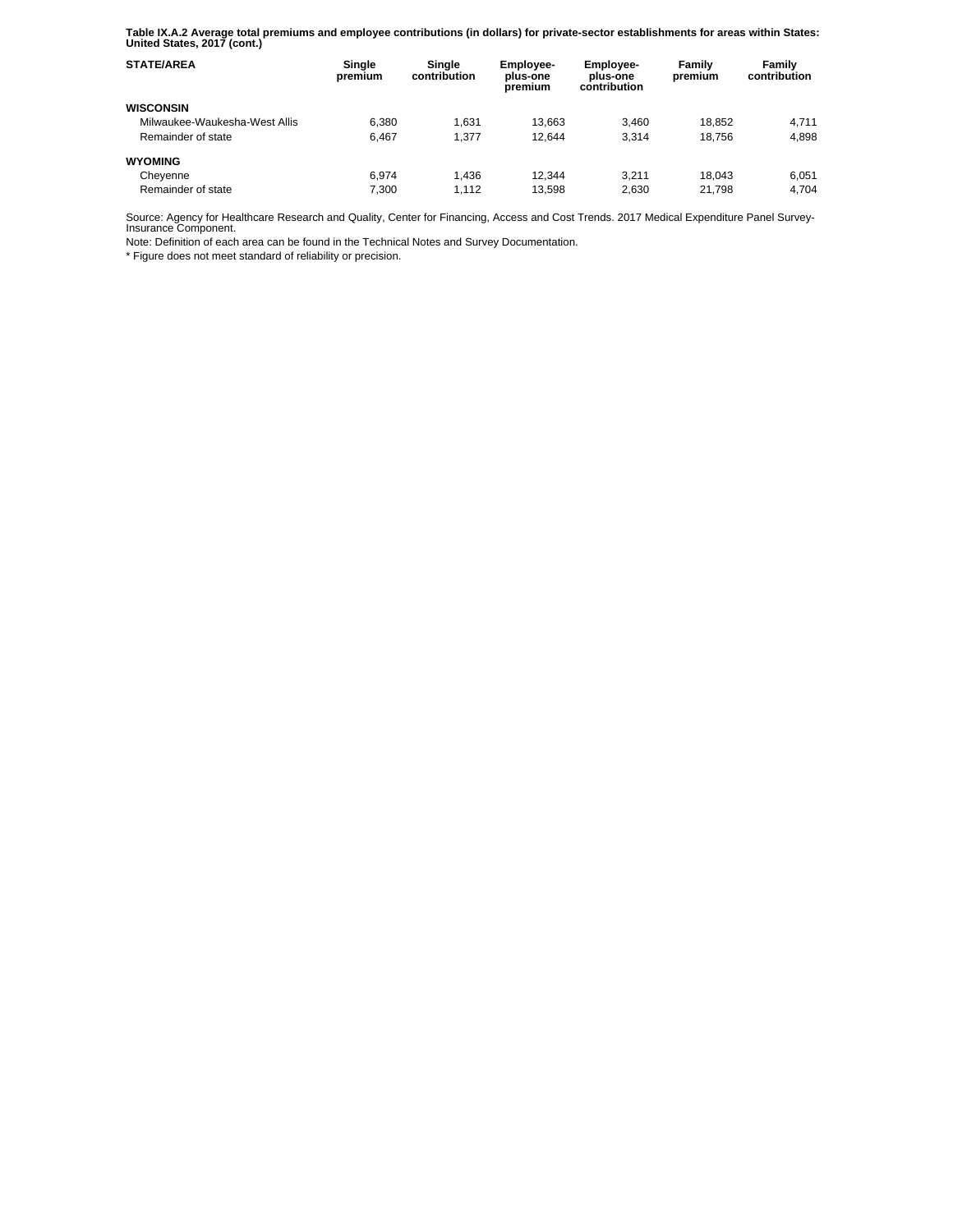**Table IX.A.2 Standard errors for average total premiums and employee contributions (in dollars) for private-sector establishments for areas within States: United States, 2017** 

| <b>STATE/AREA</b>                                                   | Single<br>premium | Single<br>contribution | Employee-<br>plus-one<br>premium | Employee-<br>plus-one<br>contribution | Family<br>premium | Family<br>contribution |
|---------------------------------------------------------------------|-------------------|------------------------|----------------------------------|---------------------------------------|-------------------|------------------------|
| <b>ALABAMA</b>                                                      |                   |                        |                                  |                                       |                   |                        |
| Birmingham-Hoover<br>Remainder of state                             | 153<br>165        | 145<br>205             | 438<br>425                       | 466<br>219                            | 436<br>418        | 742<br>648             |
| <b>ALASKA</b>                                                       |                   |                        |                                  |                                       |                   |                        |
| Anchorage                                                           | 236               | 157                    | 643                              | 603                                   | 1,042             | 454                    |
| Remainder of state                                                  | 395               | 186                    | 546                              | 413                                   | 848               | 627                    |
| <b>ARIZONA</b>                                                      |                   |                        |                                  |                                       |                   |                        |
| Phoenix-Mesa-Scottsdale                                             | 294               | 125                    | 424                              | 245                                   | 625               | 331                    |
| Remainder of state                                                  | 176               | 153                    | 489                              | 315                                   | 802               | 818                    |
| <b>ARKANSAS</b>                                                     |                   |                        |                                  |                                       |                   |                        |
| Little Rock-North Little Rock-Conway                                | 285               | 135                    | 1,169                            | 564                                   | 1,080             | 608                    |
| Remainder of state                                                  | 156               | 109                    | 424                              | 277                                   | 706               | 653                    |
| <b>CALIFORNIA</b>                                                   |                   |                        |                                  |                                       |                   |                        |
| Los Angeles-Long Beach-Anaheim                                      | 166               | 125                    | 524                              | 303                                   | 580               | 520                    |
| Riverside-San Bernardino-Ontario<br>Sacramento--Roseville--Arden-   | 279               | 463                    | 448                              | 522                                   | 687               | 887                    |
| Arcade                                                              | 365               | 201                    | 768                              | 394                                   | 741               | 865                    |
| San Diego-Carlsbad                                                  | 299               | 112                    | 847                              | 417                                   | 1.101             | 393                    |
| San Francisco-Oakland-Hayward<br>San Jose-Sunnyvale-Santa Clara     | 310<br>484        | 111<br>274             | 449<br>1,214                     | 260<br>485                            | 557<br>990        | 589<br>513             |
| Remainder of state                                                  | 331               | 126                    | 660                              | 256                                   | 892               | 460                    |
|                                                                     |                   |                        |                                  |                                       |                   |                        |
| <b>COLORADO</b>                                                     |                   |                        |                                  |                                       |                   |                        |
| Denver-Aurora-Lakewood<br>Remainder of state                        | 172<br>255        | 83<br>102              | 342<br>433                       | 256<br>194                            | 530<br>717        | 477<br>377             |
|                                                                     |                   |                        |                                  |                                       |                   |                        |
| <b>CONNECTICUT</b>                                                  |                   |                        |                                  |                                       |                   |                        |
| Bridgeport-Stamford-Norwalk<br>Hartford-West Hartford-East Hartford | 286<br>225        | 114<br>166             | 700<br>515                       | 280<br>421                            | 776<br>916        | 453<br>492             |
| New Haven-Milford                                                   | 365               | 167                    | 952                              | 296                                   | 930               | 660                    |
| Remainder of state                                                  | 453               | 172                    | 1,391                            | 404                                   | 1,695             | 674                    |
|                                                                     |                   |                        |                                  |                                       |                   |                        |
| <b>DELAWARE</b><br>Philadelphia-Camden-Wilmington,                  | 145               | 168                    | 473                              | 279                                   | 677               | 494                    |
| DE portion                                                          |                   |                        |                                  |                                       |                   |                        |
| Remainder of state                                                  | 464               | 112                    | 475                              | 431                                   | 1,313             | 467                    |
| <b>DISTRICT OF COLUMBIA</b>                                         |                   |                        |                                  |                                       |                   |                        |
| Washington-Arlington-Alexandria, DC                                 | 195               | 66                     | 592                              | 257                                   | 596               | 440                    |
| portion                                                             |                   |                        |                                  |                                       |                   |                        |
| <b>FLORIDA</b>                                                      |                   |                        |                                  |                                       |                   |                        |
| Miami-Fort Lauderdale-West Palm<br>Beach                            | 142               | 86                     | 401                              | 222                                   | 510               | 276                    |
| Orlando-Kissimmee-Sanford                                           | 218               | 156                    | 540                              | 548                                   | 705               | 601                    |
| Tampa-St. Petersburg-Clearwater                                     | 359               | 150                    | 613                              | 548                                   | 1,119             | 741                    |
| Remainder of state                                                  | 244               | 135                    | 918                              | 509                                   | 907               | 388                    |
| <b>GEORGIA</b>                                                      |                   |                        |                                  |                                       |                   |                        |
| Atlanta-Sandy Springs-Roswell                                       | 184               | 105                    | 402                              | 197                                   | 361               | 389                    |
| Remainder of state                                                  | 212               | 164                    | 425                              | 285                                   | 1,104             | 460                    |
| <b>HAWAII</b>                                                       |                   |                        |                                  |                                       |                   |                        |
| Urban Honolulu                                                      | 141               | 77                     | 382                              | 265                                   | 919               | 585                    |
| Remainder of state                                                  | 282               | 157                    | 415                              | 388                                   | 711               | 572                    |
| <b>IDAHO</b>                                                        |                   |                        |                                  |                                       |                   |                        |
| <b>Boise City</b>                                                   | 186               | 78                     | 530                              | 341                                   | 529               | 301                    |
| Remainder of state                                                  | 252               | 120                    | 362                              | 241                                   | 738               | 381                    |
| <b>ILLINOIS</b>                                                     |                   |                        |                                  |                                       |                   |                        |
| Chicago-Naperville-Elgin, IL portion                                | 187               | 91                     | 406                              | 366                                   | 910               | 453                    |
| Remainder of state                                                  | 300               | 103                    | 1,344                            | 436                                   | 1,108             | 668                    |
| <b>INDIANA</b>                                                      |                   |                        |                                  |                                       |                   |                        |
| Indianapolis-Carmel-Anderson                                        | 278               | 114                    | 773                              | 309                                   | 988               | 375                    |
| Remainder of state                                                  | 157               | 125                    | 450                              | 237                                   | 680               | 485                    |
| <b>IOWA</b>                                                         |                   |                        |                                  |                                       |                   |                        |
| Des Moines-West Des Moines                                          | 266               | 107                    | 727                              | 199                                   | 1,707             | 419                    |
| Remainder of state                                                  | 150               | 61                     | 351                              | 173                                   | 403               | 291                    |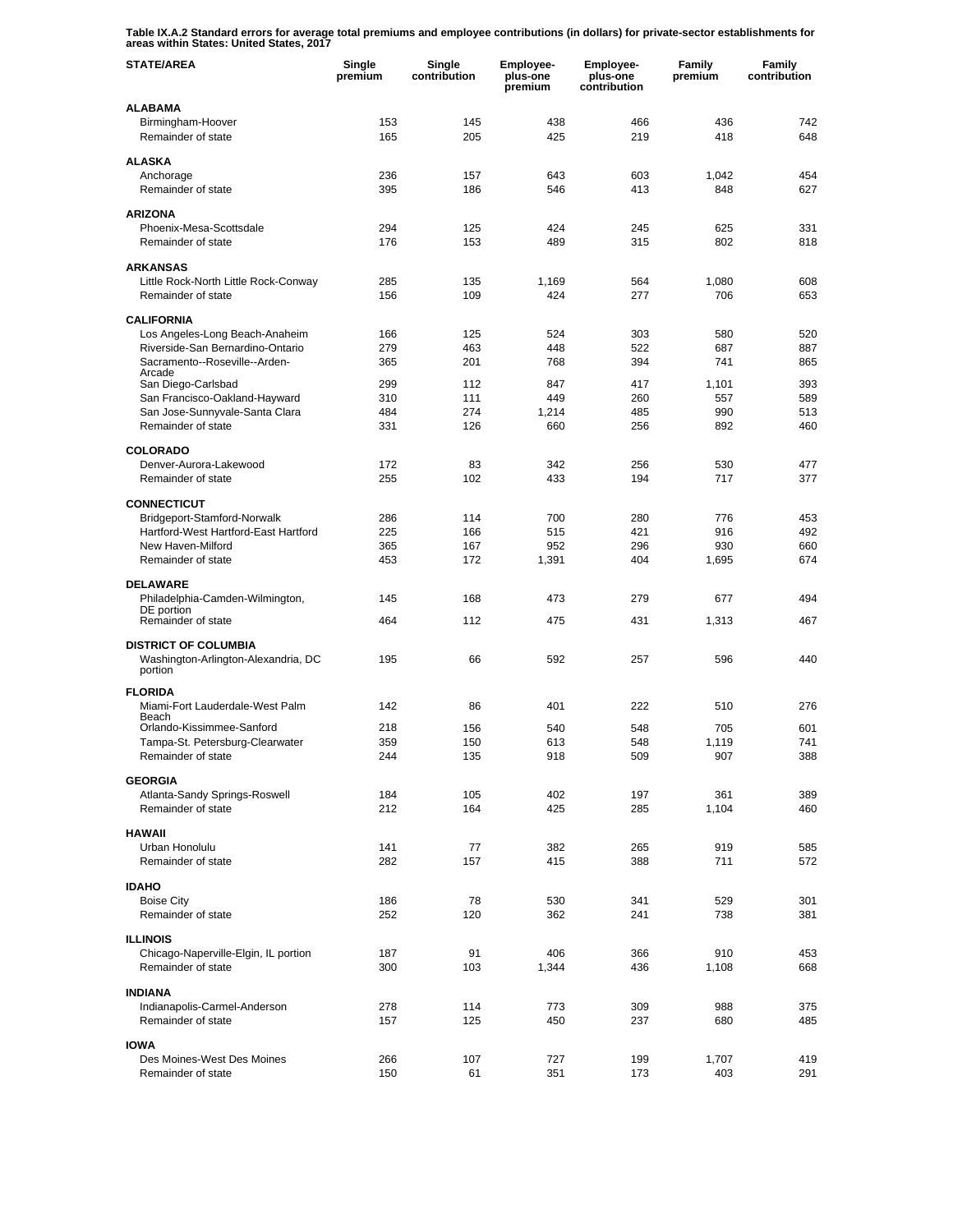**Table IX.A.2 Standard errors for average total premiums and employee contributions (in dollars) for private-sector establishments for areas within States: United States, 2017 (cont.)** 

| <b>STATE/AREA</b>                                   | Single<br>premium | Single<br>contribution | Employee-<br>plus-one<br>premium | Employee-<br>plus-one<br>contribution | Family<br>premium | Family<br>contribution |
|-----------------------------------------------------|-------------------|------------------------|----------------------------------|---------------------------------------|-------------------|------------------------|
| <b>KANSAS</b>                                       |                   |                        |                                  |                                       |                   |                        |
| Kansas City, KS portion                             | 213               | 107                    | 397                              | 271                                   | 898               | 529                    |
| Wichita<br>Remainder of state                       | 290<br>201        | 111<br>115             | 1,100<br>399                     | 281<br>331                            | 1,460<br>878      | 385<br>304             |
|                                                     |                   |                        |                                  |                                       |                   |                        |
| <b>KENTUCKY</b>                                     |                   |                        |                                  |                                       |                   |                        |
| Louisville/Jefferson County, KY<br>portion          | 321               | 131                    | 403                              | 255                                   | 578               | 319                    |
| Remainder of state                                  | 185               | 140                    | 474                              | 176                                   | 852               | 382                    |
| <b>LOUISIANA</b>                                    |                   |                        |                                  |                                       |                   |                        |
| New Orleans-Metairie                                | 262               | 140                    | 559                              | 504                                   | 933               | 591                    |
| Remainder of state                                  | 189               | 99                     | 433                              | 251                                   | 726               | 418                    |
| <b>MAINE</b>                                        |                   |                        |                                  |                                       |                   |                        |
| Portland-South Portland                             | 159               | 109                    | 331                              | 181                                   | 525               | 235                    |
| Remainder of state                                  | 248               | 113                    | 693                              | 222                                   | 920               | 304                    |
| <b>MARYLAND</b>                                     |                   |                        |                                  |                                       |                   |                        |
| Baltimore-Columbia-Towson                           | 305               | 163                    | 669                              | 408                                   | 873               | 568                    |
| Washington-Arlington-Alexandria,<br>MD portion      | 231               | 156                    | 567                              | 308                                   | 815               | 463                    |
| Remainder of state                                  | 181               | 166                    | 474                              | 649                                   | 692               | 616                    |
|                                                     |                   |                        |                                  |                                       |                   |                        |
| <b>MASSACHUSETTS</b><br>Boston-Cambridge-Newton, MA | 173               | 95                     | 326                              | 225                                   | 676               | 360                    |
| portion                                             |                   |                        |                                  |                                       |                   |                        |
| Remainder of state                                  | 180               | 152                    | 622                              | 392                                   | 685               | 369                    |
| <b>MICHIGAN</b>                                     |                   |                        |                                  |                                       |                   |                        |
| Detroit-Warren-Dearborn                             | 185               | 109                    | 678                              | 289                                   | 685               | 416                    |
| Remainder of state                                  | 227               | 98                     | 473                              | 201                                   | 874               | 323                    |
| <b>MINNESOTA</b>                                    |                   |                        |                                  |                                       |                   |                        |
| Minneapolis-St. Paul-Bloomington,<br>MN portion     | 178               | 69                     | 361                              | 174                                   | 558               | 343                    |
| Remainder of state                                  | 177               | 96                     | 407                              | 255                                   | 572               | 332                    |
| <b>MISSISSIPPI</b>                                  |                   |                        |                                  |                                       |                   |                        |
| Jackson                                             | 335               | 136                    | 569                              | 467                                   | 858               | 578                    |
| Remainder of state                                  | 316               | 125                    | 518                              | 214                                   | 736               | 418                    |
| <b>MISSOURI</b>                                     |                   |                        |                                  |                                       |                   |                        |
| Kansas City, MO portion                             | 398               | 120                    | 622                              | 427                                   | 821               | 796                    |
| St. Louis, MO portion                               | 213               | 117                    | 505                              | 203                                   | 559               | 277                    |
| Remainder of state                                  | 341               | 95                     | 501                              | 387                                   | 715               | 507                    |
| <b>MONTANA</b>                                      |                   |                        |                                  |                                       |                   |                        |
| <b>Billings</b>                                     | 631               | 95                     | 342                              | 260                                   | 368               | 586                    |
| Remainder of state                                  | 185               | 83                     | 489                              | 260                                   | 1,134             | 675                    |
| <b>NEBRASKA</b>                                     |                   |                        |                                  |                                       |                   |                        |
| Omaha-Council Bluffs, NE portion                    | 215               | 71                     | 385                              | 257                                   | 399               | 351                    |
| Remainder of state                                  | 191               | 115                    | 580                              | 289                                   | 664               | 303                    |
| <b>NEVADA</b>                                       |                   |                        |                                  |                                       |                   |                        |
| Las Vegas-Henderson-Paradise                        | 243               | 84                     | 677                              | 262                                   | 797               | 441                    |
| Remainder of state                                  | 202               | 157                    | 579                              | 482                                   | 811               | 942                    |
| <b>NEW HAMPSHIRE</b>                                |                   |                        |                                  |                                       |                   |                        |
| Boston-Cambridge-Newton, NH                         | 414               | 135                    | 677                              | 273                                   | 991               | 493                    |
| portion<br>Manchester-Nashua                        | 285               | 118                    | 435                              | 397                                   | 414               | 586                    |
| Remainder of state                                  | 290               | 168                    | 571                              | 402                                   | 877               | 682                    |
| <b>NEW JERSEY</b>                                   |                   |                        |                                  |                                       |                   |                        |
| New York-Newark-Jersey City, NJ                     | 221               | 93                     | 592                              | 255                                   | 539               | 332                    |
| portion<br>Remainder of state                       | 399               | 98                     | 568                              | 223                                   | 785               | 506                    |
|                                                     |                   |                        |                                  |                                       |                   |                        |
| <b>NEW MEXICO</b>                                   |                   |                        |                                  |                                       |                   |                        |
| Albuquerque<br>Remainder of state                   | 168<br>243        | 78<br>104              | 422<br>607                       | 194<br>308                            | 764<br>586        | 416<br>343             |
|                                                     |                   |                        |                                  |                                       |                   |                        |
| <b>NEW YORK</b>                                     |                   |                        |                                  |                                       |                   |                        |
| New York-Newark-Jersey City, NY<br>portion          | 198               | 83                     | 384                              | 235                                   | 528               | 308                    |
| Remainder of state                                  | 406               | 166                    | 429                              | 212                                   | 1,691             | 703                    |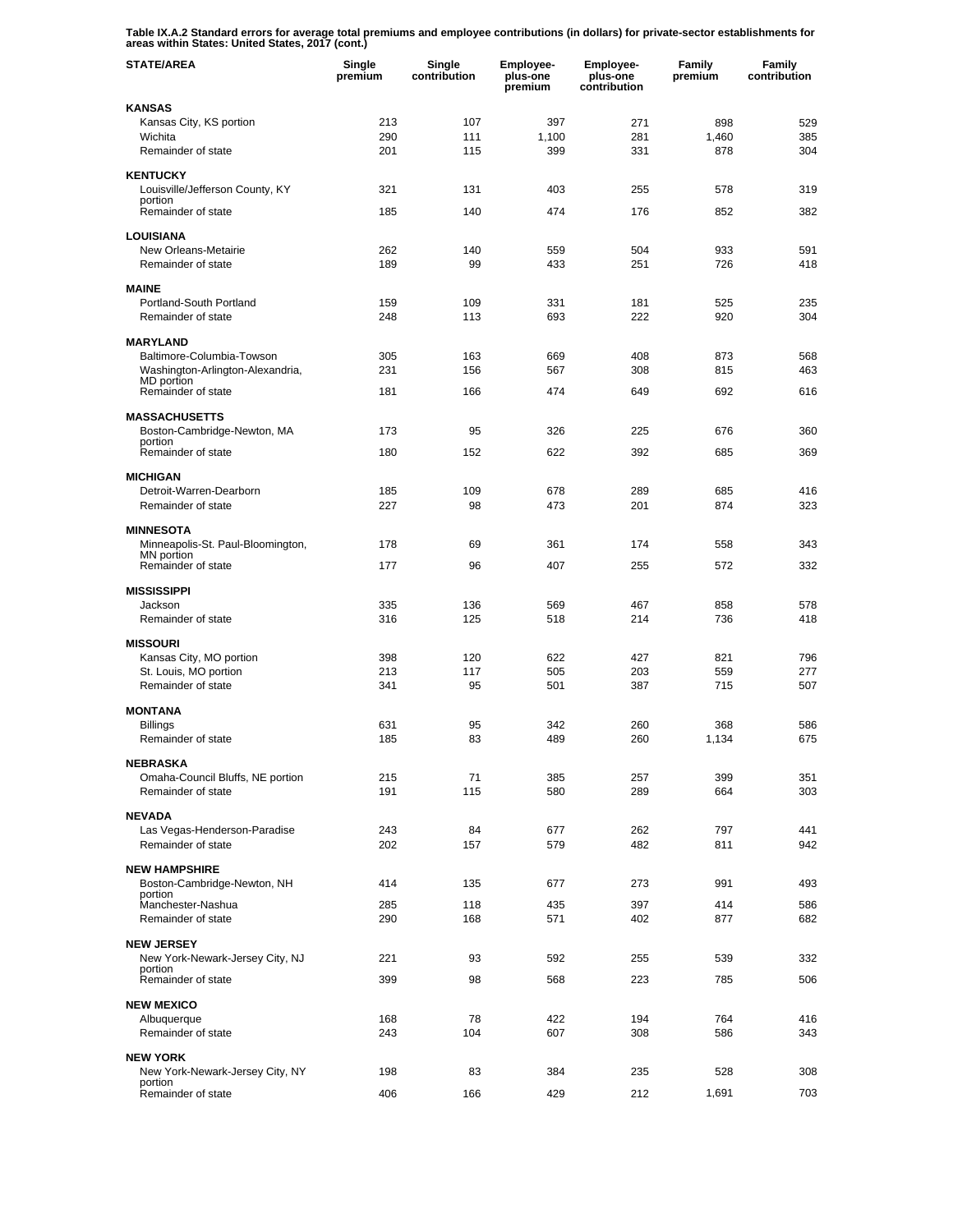**Table IX.A.2 Standard errors for average total premiums and employee contributions (in dollars) for private-sector establishments for areas within States: United States, 2017 (cont.)** 

| <b>STATE/AREA</b>                                             | Single<br>premium | Single<br>contribution | <b>Employee-</b><br>plus-one<br>premium | <b>Employee-</b><br>plus-one<br>contribution | Family<br>premium | Family<br>contribution |
|---------------------------------------------------------------|-------------------|------------------------|-----------------------------------------|----------------------------------------------|-------------------|------------------------|
| <b>NORTH CAROLINA</b>                                         |                   |                        |                                         |                                              |                   |                        |
| Charlotte-Concord-Gastonia, NC<br>portion                     | 318               | 83                     | 466                                     | 375                                          | 773               | 839                    |
| Remainder of state                                            | 133               | 83                     | 308                                     | 175                                          | 501               | 323                    |
| <b>NORTH DAKOTA</b>                                           |                   |                        |                                         |                                              |                   |                        |
| Fargo, ND portion                                             | 196               | 178                    | 391                                     | 406                                          | 780               | 528                    |
| Remainder of state                                            | 114               | 123                    | 417                                     | 189                                          | 376               | 406                    |
| OHIO                                                          |                   |                        |                                         |                                              |                   |                        |
| Cincinnati, OH portion                                        | 394               | 127                    | 826                                     | 298                                          | 929               | 434                    |
| Cleveland-Elyria<br>Columbus                                  | 198<br>222        | 120<br>154             | 507<br>819                              | 573<br>333                                   | 534<br>1,048      | 565<br>741             |
| Remainder of state                                            | 179               | 81                     | 475                                     | 275                                          | 788               | 362                    |
| <b>OKLAHOMA</b>                                               |                   |                        |                                         |                                              |                   |                        |
| Oklahoma City                                                 | 168               | 215                    | 691                                     | 1,007                                        | 580               | 904                    |
| Tulsa                                                         | 221               | 136                    | 477                                     | 404                                          | 756               | 465                    |
| Remainder of state                                            | 394               | 179                    | 719                                     | 456                                          | 1,126             | 474                    |
| <b>OREGON</b>                                                 |                   |                        |                                         |                                              |                   |                        |
| Portland-Vancouver-Hillsboro, OR<br>portion                   | 145               | 85                     | 359                                     | 219                                          | 493               | 425                    |
| Remainder of state                                            | 176               | 104                    | 477                                     | 207                                          | 736               | 412                    |
| <b>PENNSYLVANIA</b>                                           |                   |                        |                                         |                                              |                   |                        |
| Philadelphia-Camden-Wilmington,                               | 168               | 111                    | 458                                     | 312                                          | 426               | 484                    |
| PA portion<br>Pittsburgh                                      | 188               | 119                    | 405                                     | 449                                          | 1,302             | 511                    |
| Remainder of state                                            | 164               | 87                     | 302                                     | 156                                          | 521               | 292                    |
| <b>RHODE ISLAND</b><br>Providence-Warwick, RI portion         | 128               | 75                     | 279                                     | 177                                          | 443               | 281                    |
| <b>SOUTH CAROLINA</b>                                         |                   |                        |                                         |                                              |                   |                        |
| Columbia                                                      | 251               | 108                    | 397                                     | 198                                          | 905               | 597                    |
| Remainder of state                                            | 153               | 72                     | 373                                     | 148                                          | 444               | 231                    |
| <b>SOUTH DAKOTA</b>                                           |                   |                        |                                         |                                              |                   |                        |
| <b>Sioux Falls</b>                                            | 81                | 52                     | 520                                     | 303                                          | 258               | 177                    |
| Remainder of state                                            | 229               | 217                    | 563                                     | 206                                          | 808               | 1,032                  |
| <b>TENNESSEE</b>                                              |                   |                        |                                         |                                              |                   |                        |
| Memphis, TN portion                                           | 305               | 146                    | 980                                     | 302                                          | 840               | 447                    |
| Nashville-Davidson--Murfreesboro--<br>Franklin                | 228               | 105                    | 674                                     | 384                                          | 721               | 406                    |
| Remainder of state                                            | 197               | 116                    | 556                                     | 302                                          | 545               | 367                    |
| <b>TEXAS</b>                                                  |                   |                        |                                         |                                              |                   |                        |
| Dallas-Fort Worth-Arlington                                   | 177               | 115                    | 377                                     | 335                                          | 468               | 582                    |
| Houston-The Woodlands-Sugar Land<br>San Antonio-New Braunfels | 232<br>229        | 96<br>151              | 377<br>949                              | 246<br>627                                   | 712<br>1,488      | 370<br>$1,459$ *       |
| Remainder of state                                            | 196               | 76                     | 475                                     | 266                                          | 684               | 519                    |
| <b>UTAH</b>                                                   |                   |                        |                                         |                                              |                   |                        |
| Ogden-Clearfield                                              | 274               | 102                    | 568                                     | 274                                          | 1,104             | 464                    |
| Provo-Orem                                                    | 444               | 167                    | 770                                     | 934                                          | 788               | 526                    |
| Salt Lake City<br>Remainder of state                          | 269<br>223        | 96<br>140              | 552<br>830                              | 255<br>358                                   | 642<br>1,462      | 398<br>517             |
|                                                               |                   |                        |                                         |                                              |                   |                        |
| <b>VERMONT</b>                                                |                   |                        |                                         |                                              |                   |                        |
| Burlington-South Burlington<br>Remainder of state             | 384<br>180        | 122<br>91              | 578<br>429                              | 280<br>342                                   | 990<br>594        | 517<br>419             |
|                                                               |                   |                        |                                         |                                              |                   |                        |
| <b>VIRGINIA</b><br>Virginia Beach-Norfolk-Newport             | 216               | 132                    | 627                                     | 594                                          | 1,272             | 778                    |
| News, VA portion                                              |                   |                        |                                         |                                              |                   |                        |
| Washington-Arlington-Alexandria, VA<br>portion                | 266               | 121                    | 420                                     | 314                                          | 539               | 480                    |
| Remainder of state                                            | 154               | 130                    | 396                                     | 259                                          | 562               | 408                    |
| <b>WASHINGTON</b>                                             |                   |                        |                                         |                                              |                   |                        |
| Seattle-Tacoma-Bellevue                                       | 250               | 87                     | 517                                     | 380                                          | 805               | 724                    |
| Remainder of state                                            | 189               | 77                     | 474                                     | 315                                          | 690               | 478                    |
| <b>WEST VIRGINIA</b>                                          |                   |                        |                                         |                                              |                   |                        |
| Charleston<br>Remainder of state                              | 453<br>220        | 154<br>95              | 848<br>382                              | 767<br>155                                   | 840<br>607        | 1,011<br>596           |
|                                                               |                   |                        |                                         |                                              |                   |                        |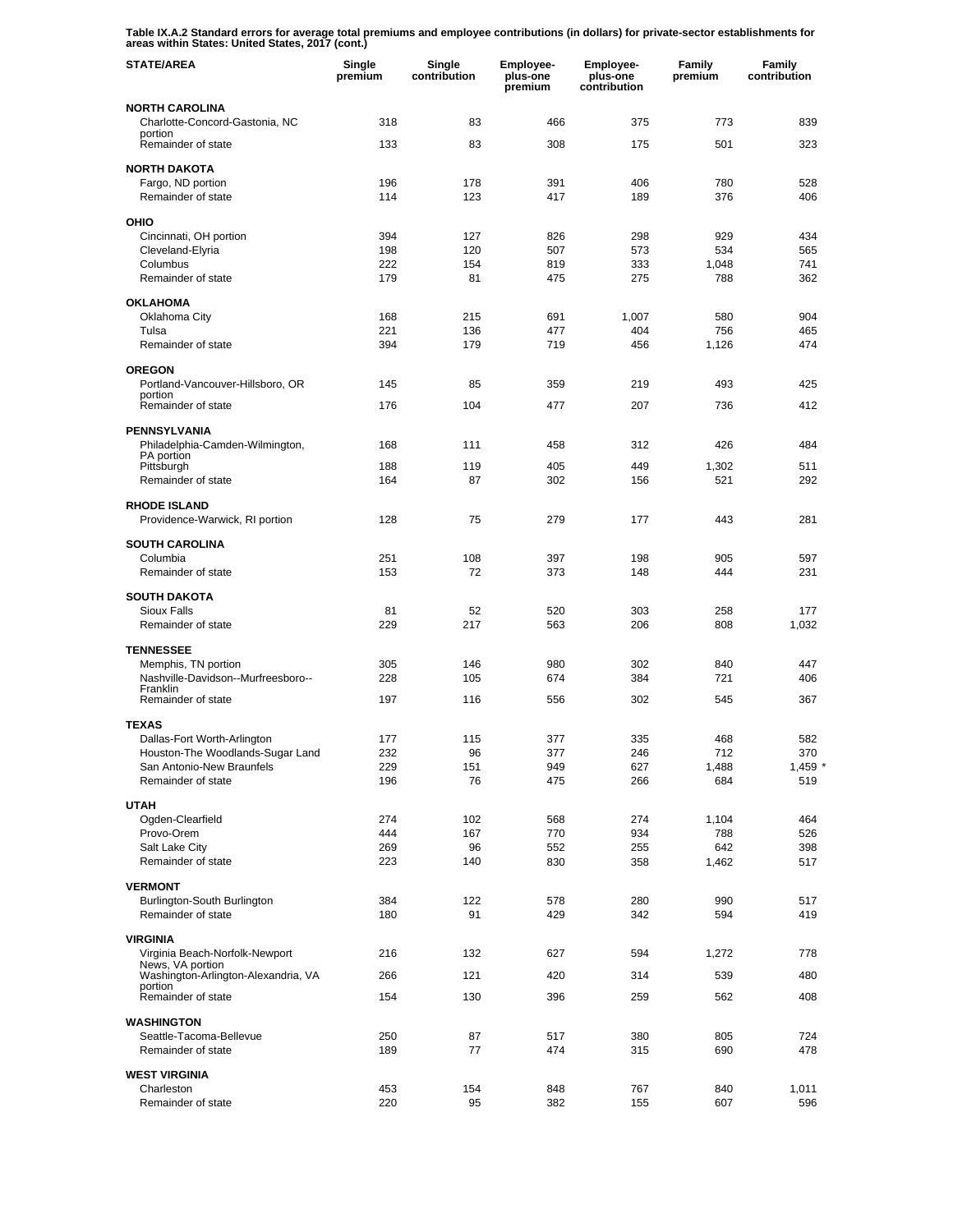**Table IX.A.2 Standard errors for average total premiums and employee contributions (in dollars) for private-sector establishments for areas within States: United States, 2017 (cont.)** 

| <b>STATE/AREA</b>             | Single<br>premium | Single<br>contribution | Employee-<br>plus-one<br>premium | <b>Employee-</b><br>plus-one<br>contribution | Family<br>premium | Family<br>contribution |
|-------------------------------|-------------------|------------------------|----------------------------------|----------------------------------------------|-------------------|------------------------|
| <b>WISCONSIN</b>              |                   |                        |                                  |                                              |                   |                        |
| Milwaukee-Waukesha-West Allis | 217               | 127                    | 594                              | 283                                          | 803               | 415                    |
| Remainder of state            | 192               | 114                    | 453                              | 269                                          | 539               | 498                    |
| <b>WYOMING</b>                |                   |                        |                                  |                                              |                   |                        |
| Cheyenne                      | 496               | 217                    | 778                              | 316                                          | 1.110             | 1.443                  |
| Remainder of state            | 204               | 74                     | 355                              | 184                                          | 452               | 338                    |

Source: Agency for Healthcare Research and Quality, Center for Financing, Access and Cost Trends. 2017 Medical Expenditure Panel Survey-Insurance Component.

Note: Definition of each area can be found in the Technical Notes and Survey Documentation.

\* Figure does not meet standard of reliability or precision.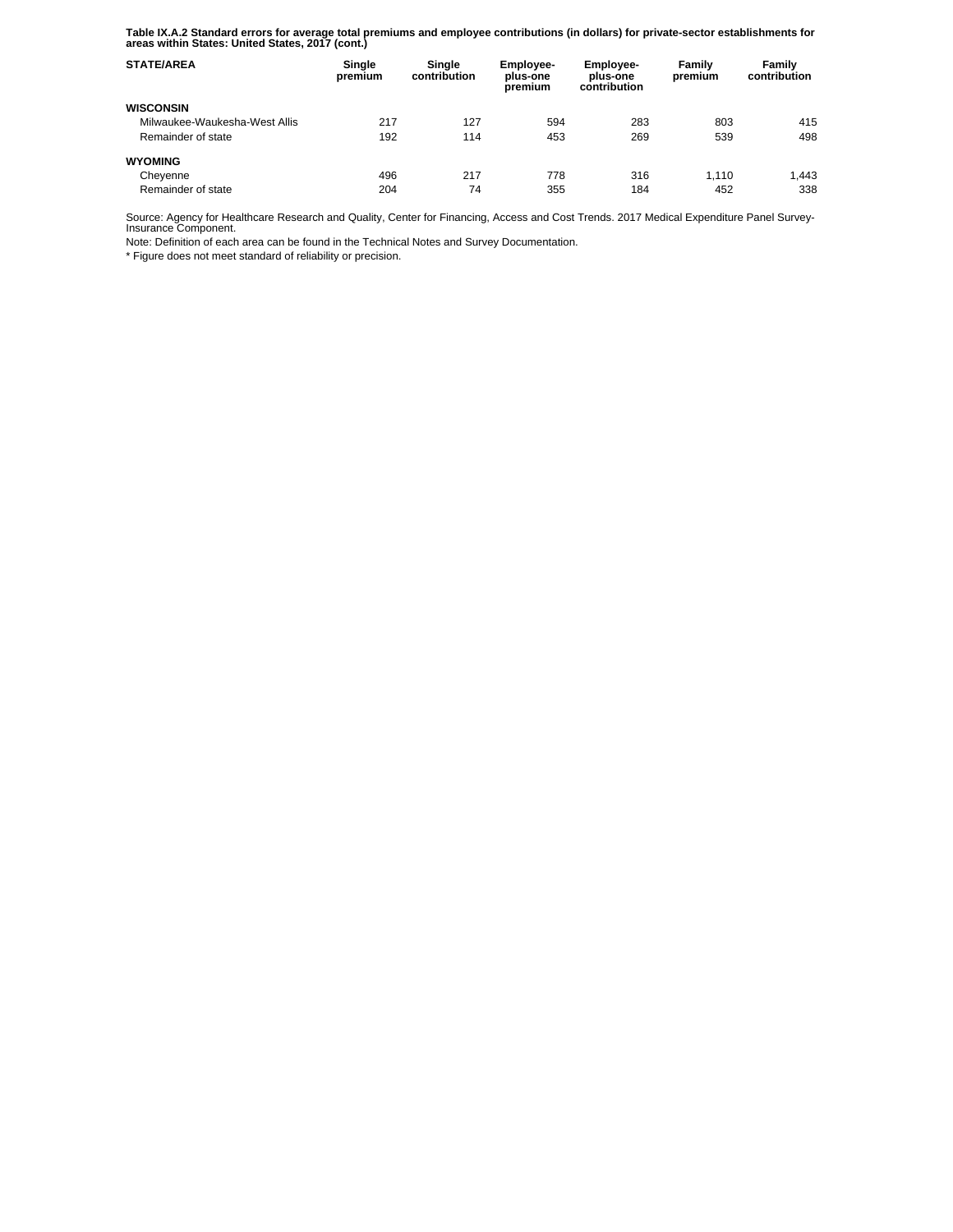**Table IX.B.1 Health insurance offer, eligibility and take up rates for private-sector establishments and employees by firm size for 20 largest metro areas: United States, 2017** 

| <b>METRO AREA</b>                                                               | <b>Percent of</b><br>establishments<br>that offer health<br>insurance | Percent of<br>employees in<br>establishments<br>that offer health<br>insurance | Percent of<br>employees<br>eligible for health<br>insurance in<br>establishments<br>that offer health<br>insurance | Percent of<br>employees<br>eligible for health<br>insurance that<br>are enrolled in<br>health insurance<br>at establishments<br>that offer health<br>insurance | <b>Percent of</b><br>employees that<br>are enrolled in<br>health insurance<br>at establishments<br>that offer health<br>insurance |
|---------------------------------------------------------------------------------|-----------------------------------------------------------------------|--------------------------------------------------------------------------------|--------------------------------------------------------------------------------------------------------------------|----------------------------------------------------------------------------------------------------------------------------------------------------------------|-----------------------------------------------------------------------------------------------------------------------------------|
| New York-Newark-Jersey City, NY-                                                |                                                                       |                                                                                |                                                                                                                    |                                                                                                                                                                |                                                                                                                                   |
| <b>NJ-PA</b><br>Less than 50 employees                                          | 33.6%                                                                 | 56.7%                                                                          | 75.3%                                                                                                              | 59.6%                                                                                                                                                          | 44.9%                                                                                                                             |
| 50 or more employees                                                            | 97.3%                                                                 | 98.5%                                                                          | 76.1%                                                                                                              | 73.7%                                                                                                                                                          | 56.1%                                                                                                                             |
| Total                                                                           | 44.5%                                                                 | 86.6%                                                                          | 76.0%                                                                                                              | 71.1%                                                                                                                                                          | 54.0%                                                                                                                             |
| Los Angeles-Long Beach-Anaheim,<br>CА                                           |                                                                       |                                                                                |                                                                                                                    |                                                                                                                                                                |                                                                                                                                   |
| Less than 50 employees                                                          | 29.2%                                                                 | 47.9%                                                                          | 82.9%                                                                                                              | 74.1%                                                                                                                                                          | 61.4%                                                                                                                             |
| 50 or more employees<br>Total                                                   | 96.7%<br>44.1%                                                        | 94.0%<br>82.0%                                                                 | 74.9%<br>76.1%                                                                                                     | 75.2%<br>75.0%                                                                                                                                                 | 56.3%<br>57.1%                                                                                                                    |
|                                                                                 |                                                                       |                                                                                |                                                                                                                    |                                                                                                                                                                |                                                                                                                                   |
| Chicago-Naperville-Elgin, IL-IN-WI                                              | 28.1%                                                                 | 49.0%                                                                          | 84.0%                                                                                                              | 69.2%                                                                                                                                                          | 58.1%                                                                                                                             |
| Less than 50 employees<br>50 or more employees                                  | 95.2%                                                                 | 97.1%                                                                          | 76.7%                                                                                                              | 73.5%                                                                                                                                                          | 56.4%                                                                                                                             |
| Total                                                                           | 43.6%                                                                 | 86.7%                                                                          | 77.6%                                                                                                              | 73.0%                                                                                                                                                          | 56.6%                                                                                                                             |
| Dallas-Fort Worth-Arlington, TX                                                 |                                                                       |                                                                                |                                                                                                                    |                                                                                                                                                                |                                                                                                                                   |
| Less than 50 employees                                                          | 25.8%                                                                 | 41.8%                                                                          | 74.1%                                                                                                              | 69.4%                                                                                                                                                          | 51.4%                                                                                                                             |
| 50 or more employees                                                            | 95.4%                                                                 | 98.4%                                                                          | 81.6%                                                                                                              | 69.5%                                                                                                                                                          | 56.7%                                                                                                                             |
| Total                                                                           | 43.7%                                                                 | 84.2%                                                                          | 80.6%                                                                                                              | 69.5%                                                                                                                                                          | 56.0%                                                                                                                             |
| Houston-The Woodlands-Sugar Land,<br>ТX                                         |                                                                       |                                                                                |                                                                                                                    |                                                                                                                                                                |                                                                                                                                   |
| Less than 50 employees                                                          | 28.9%                                                                 | 40.0%                                                                          | 88.9%                                                                                                              | 79.1%                                                                                                                                                          | 70.3%                                                                                                                             |
| 50 or more employees<br>Total                                                   | 97.5%<br>50.5%                                                        | 99.8%<br>89.7%                                                                 | 75.4%<br>76.4%                                                                                                     | 71.3%<br>72.0%                                                                                                                                                 | 53.8%<br>55.0%                                                                                                                    |
| Washington-Arlington-Alexandria,                                                |                                                                       |                                                                                |                                                                                                                    |                                                                                                                                                                |                                                                                                                                   |
| <b>DC-VA-MD-WV</b><br>Less than 50 employees                                    | 41.9%                                                                 | 61.5%                                                                          | 83.4%                                                                                                              | 65.8%                                                                                                                                                          | 54.9%                                                                                                                             |
| 50 or more employees                                                            | 99.2%                                                                 | 99.1%                                                                          | 70.8%                                                                                                              | 66.0%                                                                                                                                                          | 46.7%                                                                                                                             |
| Total                                                                           | 61.3%                                                                 | 88.9%                                                                          | 73.1%                                                                                                              | 66.0%                                                                                                                                                          | 48.2%                                                                                                                             |
| Philadelphia-Camden-Wilmington,<br><b>PA-NJ-DE-MD</b><br>Less than 50 employees | 43.3%                                                                 | 60.9%                                                                          | 74.3%                                                                                                              | 66.1%                                                                                                                                                          | 49.2%                                                                                                                             |
| 50 or more employees                                                            | 96.5%                                                                 | 98.1%                                                                          | 72.7%                                                                                                              | 75.6%                                                                                                                                                          | 55.0%                                                                                                                             |
| Total                                                                           | 59.5%                                                                 | 88.3%                                                                          | 73.0%                                                                                                              | 73.8%                                                                                                                                                          | 53.9%                                                                                                                             |
| Miami-Fort Lauderdale-West Palm<br>Beach. FL                                    |                                                                       |                                                                                |                                                                                                                    |                                                                                                                                                                |                                                                                                                                   |
| Less than 50 employees                                                          | 17.3%                                                                 | 33.9%                                                                          | 88.0%                                                                                                              | 76.7%                                                                                                                                                          | 67.5%                                                                                                                             |
| 50 or more employees<br>Total                                                   | 97.0%<br>30.1%                                                        | 98.4%<br>82.6%                                                                 | 79.5%<br>80.4%                                                                                                     | 77.6%<br>77.5%                                                                                                                                                 | 61.7%<br>62.3%                                                                                                                    |
|                                                                                 |                                                                       |                                                                                |                                                                                                                    |                                                                                                                                                                |                                                                                                                                   |
| Atlanta-Sandy Springs-Roswell, GA                                               |                                                                       |                                                                                |                                                                                                                    |                                                                                                                                                                |                                                                                                                                   |
| Less than 50 employees<br>50 or more employees                                  | 23.9%<br>96.8%                                                        | 41.6%<br>97.0%                                                                 | 83.1%<br>74.5%                                                                                                     | 69.3%<br>71.6%                                                                                                                                                 | 57.6%<br>53.4%                                                                                                                    |
| Total                                                                           | 41.3%                                                                 | 83.1%                                                                          | 75.6%                                                                                                              | 71.3%                                                                                                                                                          | 53.9%                                                                                                                             |
|                                                                                 |                                                                       |                                                                                |                                                                                                                    |                                                                                                                                                                |                                                                                                                                   |
| Boston-Cambridge-Newton, MA-NH<br>Less than 50 employees                        | 55.3%                                                                 | 72.4%                                                                          | 72.7%                                                                                                              | 66.4%                                                                                                                                                          | 48.3%                                                                                                                             |
| 50 or more employees                                                            | 98.0%                                                                 | 99.1%                                                                          | 73.7%                                                                                                              | 71.1%                                                                                                                                                          | 52.4%                                                                                                                             |
| Total                                                                           | 64.7%                                                                 | 91.6%                                                                          | 73.5%                                                                                                              | 70.1%                                                                                                                                                          | 51.5%                                                                                                                             |
| San Francisco-Oakland-Hayward, CA                                               |                                                                       |                                                                                |                                                                                                                    |                                                                                                                                                                |                                                                                                                                   |
| Less than 50 employees                                                          | 40.0%                                                                 | 58.3%                                                                          | 86.6%                                                                                                              | 63.3%                                                                                                                                                          | 54.8%                                                                                                                             |
| 50 or more employees                                                            | 94.8%                                                                 | 99.2%                                                                          | 81.0%                                                                                                              | 72.7%                                                                                                                                                          | 58.9%                                                                                                                             |
| Total                                                                           | 50.9%                                                                 | 86.4%                                                                          | 82.2%                                                                                                              | 70.7%                                                                                                                                                          | 58.1%                                                                                                                             |
| Phoenix-Mesa-Scottsdale, AZ                                                     |                                                                       |                                                                                |                                                                                                                    |                                                                                                                                                                |                                                                                                                                   |
| Less than 50 employees                                                          | 34.2%                                                                 | 52.8%                                                                          | 73.2%                                                                                                              | 68.8%                                                                                                                                                          | 50.4%                                                                                                                             |
| 50 or more employees<br>Total                                                   | 99.6%<br>54.4%                                                        | 100.0%<br>91.1%                                                                | 77.8%<br>77.3%                                                                                                     | 72.6%<br>72.2%                                                                                                                                                 | 56.5%<br>55.8%                                                                                                                    |
|                                                                                 |                                                                       |                                                                                |                                                                                                                    |                                                                                                                                                                |                                                                                                                                   |
| Riverside-San Bernardino-Ontario,<br>CА                                         |                                                                       |                                                                                |                                                                                                                    |                                                                                                                                                                |                                                                                                                                   |
| Less than 50 employees                                                          | 35.4%                                                                 | 52.0%                                                                          | 79.3%                                                                                                              | 75.6%                                                                                                                                                          | 59.9%                                                                                                                             |
| 50 or more employees<br>Total                                                   | 97.3%<br>54.7%                                                        | 97.5%<br>88.6%                                                                 | 70.1%<br>71.2%                                                                                                     | 70.6%<br>71.3%                                                                                                                                                 | 49.5%<br>50.7%                                                                                                                    |
|                                                                                 |                                                                       |                                                                                |                                                                                                                    |                                                                                                                                                                |                                                                                                                                   |
| Detroit-Warren-Dearborn, MI                                                     |                                                                       |                                                                                |                                                                                                                    |                                                                                                                                                                |                                                                                                                                   |
| Less than 50 employees<br>50 or more employees                                  | 33.0%<br>99.0%                                                        | 59.6%<br>99.7%                                                                 | 64.6%<br>82.4%                                                                                                     | 74.5%<br>81.9%                                                                                                                                                 | 48.2%<br>67.4%                                                                                                                    |
| Total                                                                           | 48.3%                                                                 | 90.6%                                                                          | 79.7%                                                                                                              | 81.0%                                                                                                                                                          | 64.6%                                                                                                                             |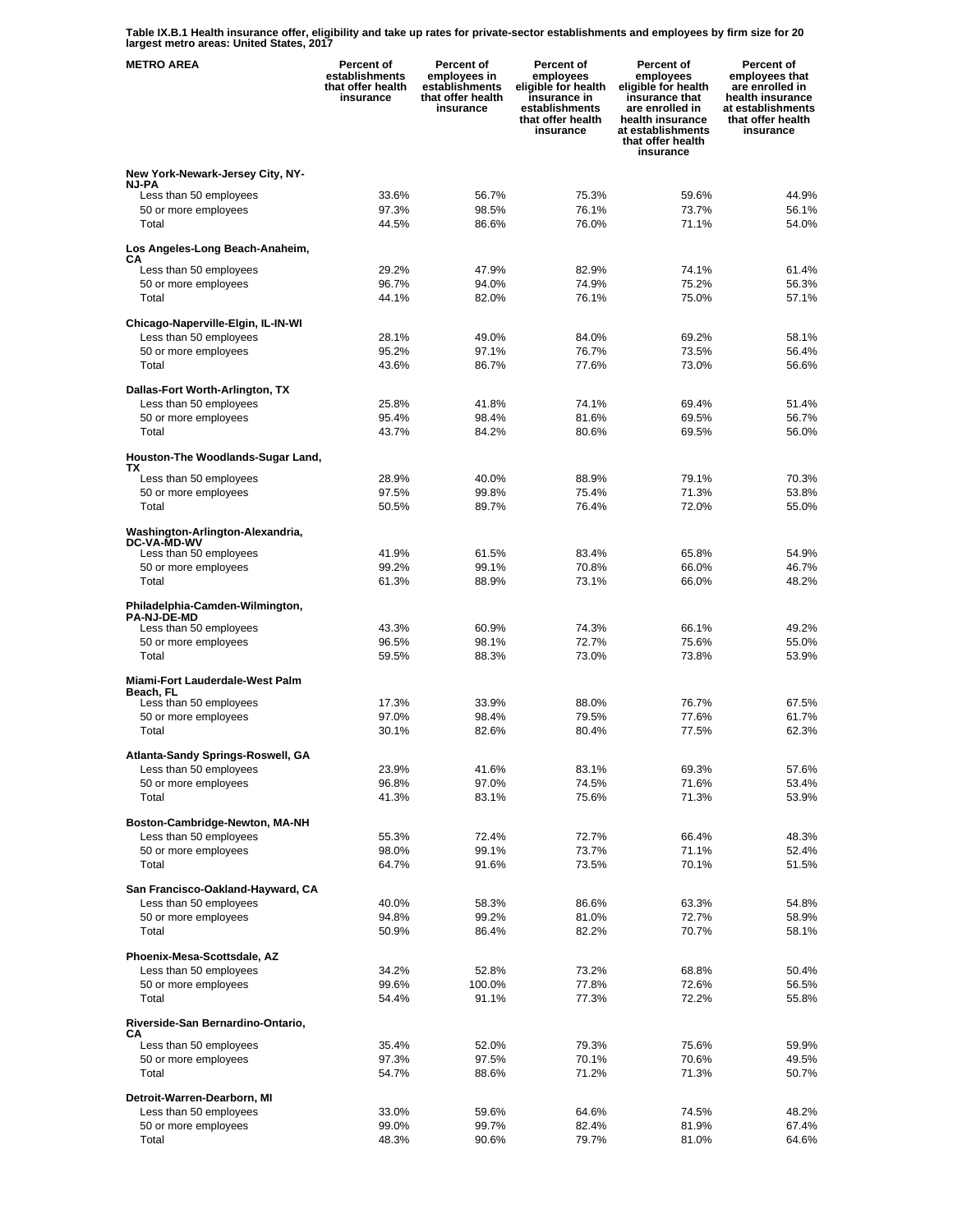**Table IX.B.1 Health insurance offer, eligibility and take up rates for private-sector establishments and employees by firm size for 20 largest metro areas: United States, 2017 (cont.)** 

| <b>METRO AREA</b>                                 | <b>Percent of</b><br>establishments<br>that offer health<br>insurance | Percent of<br>employees in<br>establishments<br>that offer health<br>insurance | Percent of<br>employees<br>eligible for health<br>insurance in<br>establishments<br>that offer health<br>insurance | Percent of<br>employees<br>eligible for health<br>insurance that<br>are enrolled in<br>health insurance<br>at establishments<br>that offer health<br>insurance | Percent of<br>employees that<br>are enrolled in<br>health insurance<br>at establishments<br>that offer health<br>insurance |
|---------------------------------------------------|-----------------------------------------------------------------------|--------------------------------------------------------------------------------|--------------------------------------------------------------------------------------------------------------------|----------------------------------------------------------------------------------------------------------------------------------------------------------------|----------------------------------------------------------------------------------------------------------------------------|
| Seattle-Tacoma-Bellevue, WA                       |                                                                       |                                                                                |                                                                                                                    |                                                                                                                                                                |                                                                                                                            |
| Less than 50 employees                            | 24.5%                                                                 | 52.1%                                                                          | 80.7%                                                                                                              | 86.6%                                                                                                                                                          | 69.9%                                                                                                                      |
| 50 or more employees                              | 96.0%                                                                 | 99.0%                                                                          | 76.8%                                                                                                              | 80.7%                                                                                                                                                          | 62.0%                                                                                                                      |
| Total                                             | 44.0%                                                                 | 88.7%                                                                          | 77.3%                                                                                                              | 81.5%                                                                                                                                                          | 63.1%                                                                                                                      |
| Minneapolis-St. Paul-Bloomington,<br><b>MN-WI</b> |                                                                       |                                                                                |                                                                                                                    |                                                                                                                                                                |                                                                                                                            |
| Less than 50 employees                            | 35.4%                                                                 | 48.1%                                                                          | 71.3%                                                                                                              | 75.3%                                                                                                                                                          | 53.7%                                                                                                                      |
| 50 or more employees                              | 95.2%                                                                 | 96.2%                                                                          | 77.9%                                                                                                              | 78.5%                                                                                                                                                          | 61.2%                                                                                                                      |
| Total                                             | 53.1%                                                                 | 84.9%                                                                          | 77.1%                                                                                                              | 78.1%                                                                                                                                                          | 60.2%                                                                                                                      |
| San Diego-Carlsbad, CA                            |                                                                       |                                                                                |                                                                                                                    |                                                                                                                                                                |                                                                                                                            |
| Less than 50 employees                            | 35.6%                                                                 | 51.8%                                                                          | 84.8%                                                                                                              | 71.8%                                                                                                                                                          | 60.8%                                                                                                                      |
| 50 or more employees                              | 96.8%                                                                 | 97.1%                                                                          | 74.7%                                                                                                              | 77.4%                                                                                                                                                          | 57.8%                                                                                                                      |
| Total                                             | 53.3%                                                                 | 85.7%                                                                          | 76.2%                                                                                                              | 76.5%                                                                                                                                                          | 58.3%                                                                                                                      |
| Tampa-St. Petersburg-Clearwater, FL               |                                                                       |                                                                                |                                                                                                                    |                                                                                                                                                                |                                                                                                                            |
| Less than 50 employees                            | 23.6%                                                                 | 43.3%                                                                          | 88.4%                                                                                                              | 84.4%                                                                                                                                                          | 74.6%                                                                                                                      |
| 50 or more employees                              | 98.3%                                                                 | 96.5%                                                                          | 83.2%                                                                                                              | 71.2%                                                                                                                                                          | 59.2%                                                                                                                      |
| Total                                             | 36.0%                                                                 | 78.8%                                                                          | 84.1%                                                                                                              | 73.7%                                                                                                                                                          | 62.0%                                                                                                                      |
| Denver-Aurora-Lakewood, CO                        |                                                                       |                                                                                |                                                                                                                    |                                                                                                                                                                |                                                                                                                            |
| Less than 50 employees                            | 34.5%                                                                 | 50.9%                                                                          | 79.2%                                                                                                              | 66.3%                                                                                                                                                          | 52.5%                                                                                                                      |
| 50 or more employees                              | 97.9%                                                                 | 97.5%                                                                          | 82.1%                                                                                                              | 68.6%                                                                                                                                                          | 56.3%                                                                                                                      |
| Total                                             | 49.5%                                                                 | 86.0%                                                                          | 81.7%                                                                                                              | 68.3%                                                                                                                                                          | 55.7%                                                                                                                      |
| St. Louis, MO-IL                                  |                                                                       |                                                                                |                                                                                                                    |                                                                                                                                                                |                                                                                                                            |
| Less than 50 employees                            | 34.9%                                                                 | 50.4%                                                                          | 77.3%                                                                                                              | 78.9%                                                                                                                                                          | 61.0%                                                                                                                      |
| 50 or more employees                              | 98.6%                                                                 | 99.5%                                                                          | 76.2%                                                                                                              | 80.4%                                                                                                                                                          | 61.2%                                                                                                                      |
| Total                                             | 52.3%                                                                 | 89.2%                                                                          | 76.3%                                                                                                              | 80.2%                                                                                                                                                          | 61.2%                                                                                                                      |

Source: Agency for Healthcare Research and Quality, Center for Financing, Access and Cost Trends. 2017 Medical Expenditure Panel Survey-Insurance Component.

Note: Definition of each area can be found in the Technical Notes and Survey Documentation.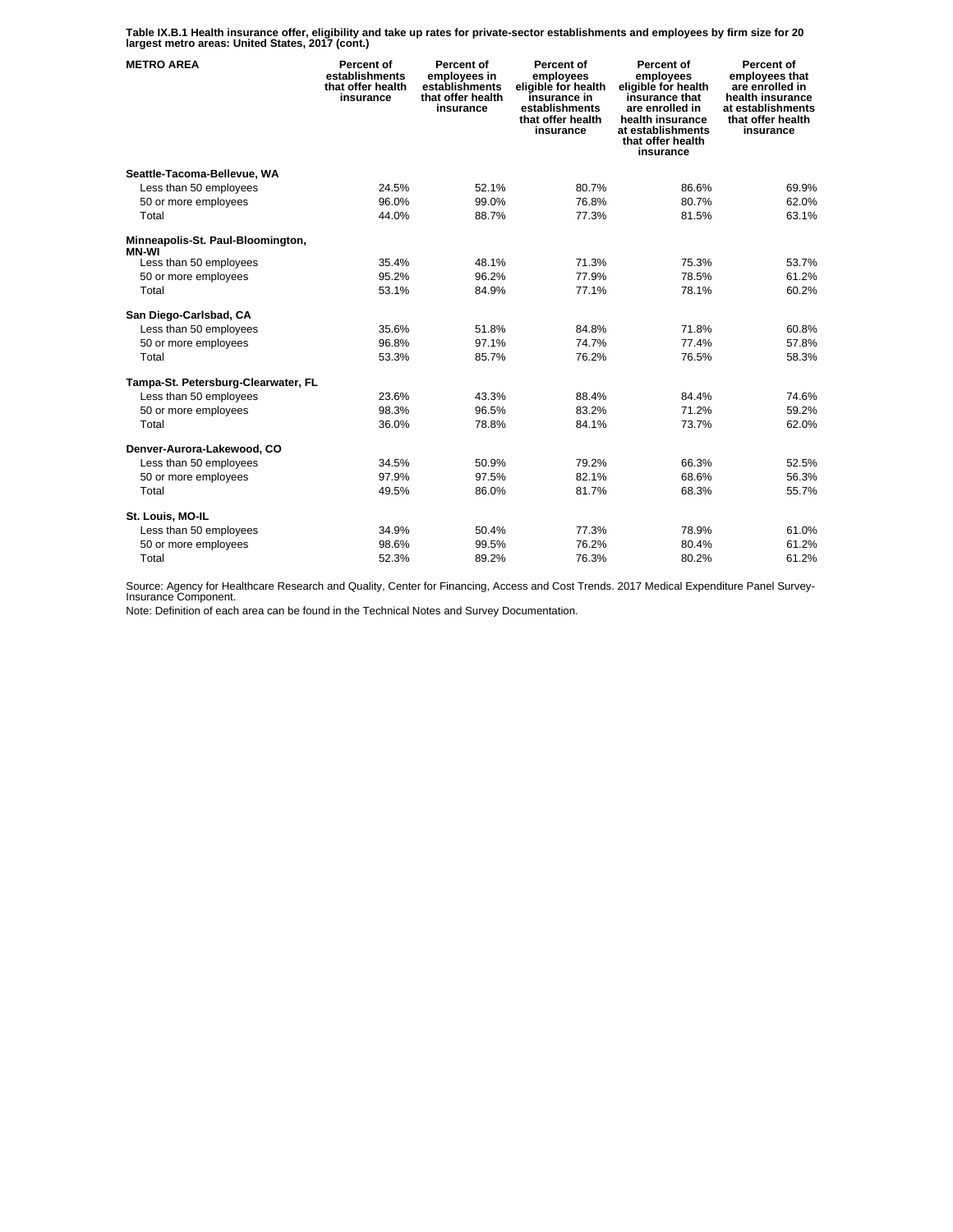**Table IX.B.1 Standard errors for health insurance offer, eligibility, take up rates for private-sector establishments and employees by firm size for 20 largest metro areas: United States, 2017** 

| <b>METRO AREA</b>                                            | Percent of<br>establishments<br>that offer health<br>insurance | Percent of<br>employees in<br>establishments<br>that offer health<br>insurance | Percent of<br>employees<br>eligible for health<br>insurance in<br>establishments<br>that offer health<br>insurance | Percent of<br>employees<br>eligible for health<br>insurance that<br>are enrolled in<br>health insurance<br>at establishments<br>that offer health<br>insurance | Percent of<br>employees that<br>are enrolled in<br>health insurance<br>at establishments<br>that offer health<br>insurance |
|--------------------------------------------------------------|----------------------------------------------------------------|--------------------------------------------------------------------------------|--------------------------------------------------------------------------------------------------------------------|----------------------------------------------------------------------------------------------------------------------------------------------------------------|----------------------------------------------------------------------------------------------------------------------------|
| New York-Newark-Jersey City, NY-                             |                                                                |                                                                                |                                                                                                                    |                                                                                                                                                                |                                                                                                                            |
| <b>NJ-PA</b>                                                 |                                                                |                                                                                |                                                                                                                    |                                                                                                                                                                |                                                                                                                            |
| Less than 50 employees<br>50 or more employees               | 2.46%<br>0.77%                                                 | 2.64%<br>0.48%                                                                 | 2.56%<br>2.33%                                                                                                     | 2.73%<br>1.64%                                                                                                                                                 | 2.49%<br>2.40%                                                                                                             |
| Total                                                        | 2.13%                                                          | 1.03%                                                                          | 1.95%                                                                                                              | 1.51%                                                                                                                                                          | 2.06%                                                                                                                      |
| Los Angeles-Long Beach-Anaheim,                              |                                                                |                                                                                |                                                                                                                    |                                                                                                                                                                |                                                                                                                            |
| CA                                                           |                                                                |                                                                                |                                                                                                                    |                                                                                                                                                                |                                                                                                                            |
| Less than 50 employees<br>50 or more employees               | 3.06%<br>0.97%                                                 | 3.73%<br>1.96%                                                                 | 2.92%<br>3.74%                                                                                                     | 2.95%<br>1.88%                                                                                                                                                 | 3.19%<br>3.33%                                                                                                             |
| Total                                                        | 2.62%                                                          | 1.92%                                                                          | 3.23%                                                                                                              | 1.64%                                                                                                                                                          | 2.88%                                                                                                                      |
|                                                              |                                                                |                                                                                |                                                                                                                    |                                                                                                                                                                |                                                                                                                            |
| Chicago-Naperville-Elgin, IL-IN-WI<br>Less than 50 employees | 4.45%                                                          | 5.25%                                                                          | 3.08%                                                                                                              | 4.79%                                                                                                                                                          | 5.37%                                                                                                                      |
| 50 or more employees                                         | 2.11%                                                          | 1.91%                                                                          | 2.72%                                                                                                              | 3.02%                                                                                                                                                          | 3.27%                                                                                                                      |
| Total                                                        | 3.66%                                                          | 1.91%                                                                          | 2.41%                                                                                                              | 2.71%                                                                                                                                                          | 2.94%                                                                                                                      |
| Dallas-Fort Worth-Arlington, TX                              |                                                                |                                                                                |                                                                                                                    |                                                                                                                                                                |                                                                                                                            |
| Less than 50 employees                                       | 4.81%                                                          | 5.41%                                                                          | 6.53%                                                                                                              | 4.74%                                                                                                                                                          | 6.06%                                                                                                                      |
| 50 or more employees                                         | 2.25%                                                          | 0.88%                                                                          | 3.25%                                                                                                              | 3.62%                                                                                                                                                          | 3.86%                                                                                                                      |
| Total                                                        | 4.05%                                                          | 2.13%                                                                          | 3.00%                                                                                                              | 3.25%                                                                                                                                                          | 3.49%                                                                                                                      |
| Houston-The Woodlands-Sugar Land,                            |                                                                |                                                                                |                                                                                                                    |                                                                                                                                                                |                                                                                                                            |
| ΤХ                                                           |                                                                |                                                                                |                                                                                                                    |                                                                                                                                                                |                                                                                                                            |
| Less than 50 employees<br>50 or more employees               | 5.57%<br>2.09%                                                 | 5.98%<br>0.19%                                                                 | 7.30%<br>4.33%                                                                                                     | 4.73%<br>3.14%                                                                                                                                                 | 6.94%<br>4.19%                                                                                                             |
| Total                                                        | 4.48%                                                          | 1.60%                                                                          | 4.06%                                                                                                              | 2.90%                                                                                                                                                          | 3.94%                                                                                                                      |
| Washington-Arlington-Alexandria,                             |                                                                |                                                                                |                                                                                                                    |                                                                                                                                                                |                                                                                                                            |
| DC-VA-MD-WV                                                  | 4.20%                                                          | 4.48%                                                                          | 3.24%                                                                                                              | 3.12%                                                                                                                                                          | 3.09%                                                                                                                      |
| Less than 50 employees<br>50 or more employees               | 0.39%                                                          | 0.53%                                                                          | 2.78%                                                                                                              | 2.76%                                                                                                                                                          | 2.39%                                                                                                                      |
| Total                                                        | 3.27%                                                          | 1.50%                                                                          | 2.38%                                                                                                              | 2.27%                                                                                                                                                          | 2.05%                                                                                                                      |
| Philadelphia-Camden-Wilmington,                              |                                                                |                                                                                |                                                                                                                    |                                                                                                                                                                |                                                                                                                            |
| <b>PA-NJ-DE-MD</b>                                           |                                                                |                                                                                |                                                                                                                    |                                                                                                                                                                |                                                                                                                            |
| Less than 50 employees                                       | 4.42%                                                          | 4.31%<br>0.82%                                                                 | 3.64%                                                                                                              | 2.53%                                                                                                                                                          | 2.91%                                                                                                                      |
| 50 or more employees<br>Total                                | 1.51%<br>3.44%                                                 | 1.53%                                                                          | 3.64%<br>3.05%                                                                                                     | 1.73%<br>1.52%                                                                                                                                                 | 3.05%<br>2.54%                                                                                                             |
|                                                              |                                                                |                                                                                |                                                                                                                    |                                                                                                                                                                |                                                                                                                            |
| Miami-Fort Lauderdale-West Palm<br>Beach. FL                 |                                                                |                                                                                |                                                                                                                    |                                                                                                                                                                |                                                                                                                            |
| Less than 50 employees                                       | 4.10%                                                          | 5.79%                                                                          | 6.18%                                                                                                              | 5.73%                                                                                                                                                          | 6.62%                                                                                                                      |
| 50 or more employees                                         | 2.34%                                                          | 0.96%                                                                          | 2.89%                                                                                                              | 2.21%<br>2.06%                                                                                                                                                 | 3.26%                                                                                                                      |
| Total                                                        | 3.85%                                                          | 2.34%                                                                          | 2.69%                                                                                                              |                                                                                                                                                                | 3.01%                                                                                                                      |
| Atlanta-Sandy Springs-Roswell, GA                            |                                                                |                                                                                |                                                                                                                    |                                                                                                                                                                |                                                                                                                            |
| Less than 50 employees                                       | 4.26%                                                          | 5.27%                                                                          | 4.56%                                                                                                              | 6.77%                                                                                                                                                          | 5.82%                                                                                                                      |
| 50 or more employees<br>Total                                | 1.88%<br>3.71%                                                 | 1.77%<br>2.14%                                                                 | 3.57%<br>3.19%                                                                                                     | 3.03%<br>2.78%                                                                                                                                                 | 3.70%<br>3.32%                                                                                                             |
|                                                              |                                                                |                                                                                |                                                                                                                    |                                                                                                                                                                |                                                                                                                            |
| Boston-Cambridge-Newton, MA-NH                               |                                                                |                                                                                |                                                                                                                    |                                                                                                                                                                |                                                                                                                            |
| Less than 50 employees<br>50 or more employees               | 4.37%<br>1.03%                                                 | 3.37%<br>0.50%                                                                 | 3.19%<br>2.57%                                                                                                     | 3.16%<br>2.32%                                                                                                                                                 | 3.38%<br>2.45%                                                                                                             |
| Total                                                        | 3.46%                                                          | 1.04%                                                                          | 2.12%                                                                                                              | 1.94%                                                                                                                                                          | 2.06%                                                                                                                      |
|                                                              |                                                                |                                                                                |                                                                                                                    |                                                                                                                                                                |                                                                                                                            |
| San Francisco-Oakland-Hayward, CA<br>Less than 50 employees  | 5.19%                                                          | 5.20%                                                                          | 3.29%                                                                                                              | 4.65%                                                                                                                                                          | 4.24%                                                                                                                      |
| 50 or more employees                                         | 3.07%                                                          | 0.63%                                                                          | 3.53%                                                                                                              | 2.72%                                                                                                                                                          | 3.63%                                                                                                                      |
| Total                                                        | 4.57%                                                          | 2.21%                                                                          | 2.89%                                                                                                              | 2.37%                                                                                                                                                          | 2.99%                                                                                                                      |
| Phoenix-Mesa-Scottsdale, AZ                                  |                                                                |                                                                                |                                                                                                                    |                                                                                                                                                                |                                                                                                                            |
| Less than 50 employees                                       | 5.10%                                                          | 5.72%                                                                          | 6.90%                                                                                                              | 4.93%                                                                                                                                                          | 5.62%                                                                                                                      |
| 50 or more employees                                         | 0.30%                                                          | 0.02%                                                                          | 3.35%                                                                                                              | 3.29%                                                                                                                                                          | 4.45%                                                                                                                      |
| Total                                                        | 3.89%                                                          | 1.40%                                                                          | 3.09%                                                                                                              | 3.01%                                                                                                                                                          | 4.02%                                                                                                                      |
| Riverside-San Bernardino-Ontario,                            |                                                                |                                                                                |                                                                                                                    |                                                                                                                                                                |                                                                                                                            |
| CА<br>Less than 50 employees                                 | 8.17%                                                          | 8.09%                                                                          | 6.48%                                                                                                              | 6.82%                                                                                                                                                          | 6.06%                                                                                                                      |
| 50 or more employees                                         | 1.92%                                                          | 2.09%                                                                          | 5.74%                                                                                                              | 3.26%                                                                                                                                                          | 5.08%                                                                                                                      |
| Total                                                        | 6.26%                                                          | 2.70%                                                                          | 5.13%                                                                                                              | 2.95%                                                                                                                                                          | 4.54%                                                                                                                      |
| Detroit-Warren-Dearborn, MI                                  |                                                                |                                                                                |                                                                                                                    |                                                                                                                                                                |                                                                                                                            |
| Less than 50 employees                                       | 5.78%                                                          | 5.95%                                                                          | 6.35%                                                                                                              | 4.70%                                                                                                                                                          | 5.22%                                                                                                                      |
| 50 or more employees                                         | 1.00%                                                          | 0.33%                                                                          | 2.87%                                                                                                              | 1.85%                                                                                                                                                          | 3.17%                                                                                                                      |
| Total                                                        | 4.81%                                                          | 1.45%                                                                          | 2.71%                                                                                                              | 1.75%                                                                                                                                                          | 2.90%                                                                                                                      |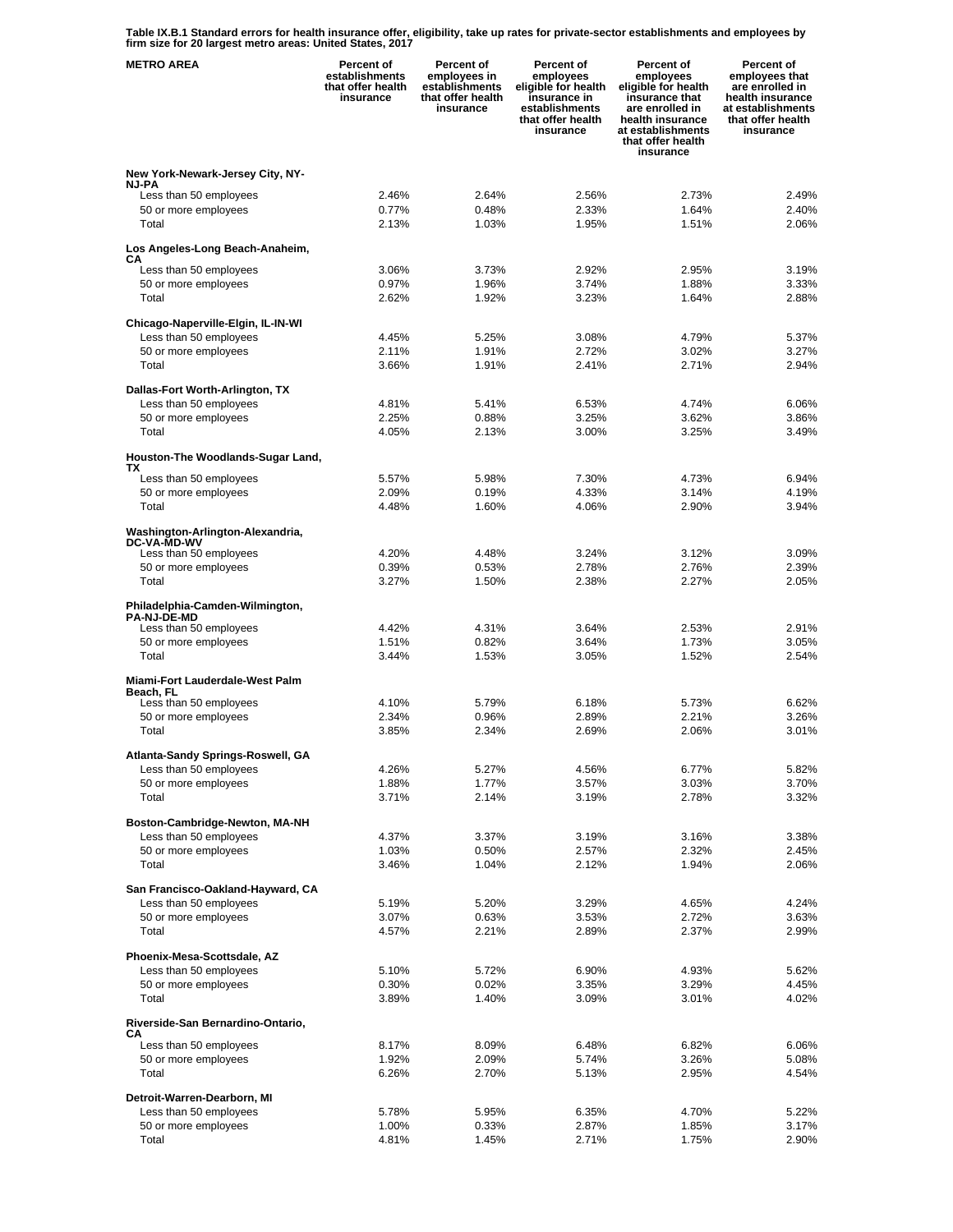**Table IX.B.1 Standard errors for health insurance offer, eligibility, take up rates for private-sector establishments and employees by firm size for 20 largest metro areas: United States, 2017 (cont.)** 

| <b>METRO AREA</b>                                 | Percent of<br>establishments<br>that offer health<br>insurance | Percent of<br>employees in<br>establishments<br>that offer health<br>insurance | Percent of<br>employees<br>eligible for health<br>insurance in<br>establishments<br>that offer health<br>insurance | Percent of<br>employees<br>eligible for health<br>insurance that<br>are enrolled in<br>health insurance<br>at establishments<br>that offer health<br>insurance | Percent of<br>employees that<br>are enrolled in<br>health insurance<br>at establishments<br>that offer health<br>insurance |
|---------------------------------------------------|----------------------------------------------------------------|--------------------------------------------------------------------------------|--------------------------------------------------------------------------------------------------------------------|----------------------------------------------------------------------------------------------------------------------------------------------------------------|----------------------------------------------------------------------------------------------------------------------------|
| Seattle-Tacoma-Bellevue, WA                       |                                                                |                                                                                |                                                                                                                    |                                                                                                                                                                |                                                                                                                            |
| Less than 50 employees                            | 4.02%                                                          | 5.86%                                                                          | 4.05%                                                                                                              | 3.05%                                                                                                                                                          | 5.11%                                                                                                                      |
| 50 or more employees                              | 2.27%                                                          | 0.57%                                                                          | 3.35%                                                                                                              | 2.39%                                                                                                                                                          | 3.51%                                                                                                                      |
| Total                                             | 3.51%                                                          | 1.59%                                                                          | 2.97%                                                                                                              | 2.12%                                                                                                                                                          | 3.15%                                                                                                                      |
| Minneapolis-St. Paul-Bloomington,<br><b>MN-WI</b> |                                                                |                                                                                |                                                                                                                    |                                                                                                                                                                |                                                                                                                            |
| Less than 50 employees                            | 5.24%                                                          | 5.13%                                                                          | 5.50%                                                                                                              | 3.99%                                                                                                                                                          | 5.22%                                                                                                                      |
| 50 or more employees                              | 1.85%                                                          | 1.55%                                                                          | 2.56%                                                                                                              | 2.06%                                                                                                                                                          | 2.91%                                                                                                                      |
| Total                                             | 3.93%                                                          | 1.81%                                                                          | 2.34%                                                                                                              | 1.88%                                                                                                                                                          | 2.63%                                                                                                                      |
| San Diego-Carlsbad, CA                            |                                                                |                                                                                |                                                                                                                    |                                                                                                                                                                |                                                                                                                            |
| Less than 50 employees                            | 6.90%                                                          | 7.57%                                                                          | 4.83%                                                                                                              | 3.34%                                                                                                                                                          | 4.80%                                                                                                                      |
| 50 or more employees                              | 1.86%                                                          | 1.76%                                                                          | 3.94%                                                                                                              | 3.59%                                                                                                                                                          | 4.28%                                                                                                                      |
| Total                                             | 5.75%                                                          | 2.86%                                                                          | 3.46%                                                                                                              | 3.05%                                                                                                                                                          | 3.71%                                                                                                                      |
| Tampa-St. Petersburg-Clearwater, FL               |                                                                |                                                                                |                                                                                                                    |                                                                                                                                                                |                                                                                                                            |
| Less than 50 employees                            | 6.70%                                                          | 8.05%                                                                          | 5.07%                                                                                                              | 5.00%                                                                                                                                                          | 7.86%                                                                                                                      |
| 50 or more employees                              | 1.67%                                                          | 1.92%                                                                          | 5.08%                                                                                                              | 2.67%                                                                                                                                                          | 3.85%                                                                                                                      |
| Total                                             | 6.47%                                                          | 4.07%                                                                          | 4.23%                                                                                                              | 2.49%                                                                                                                                                          | 3.45%                                                                                                                      |
| Denver-Aurora-Lakewood, CO                        |                                                                |                                                                                |                                                                                                                    |                                                                                                                                                                |                                                                                                                            |
| Less than 50 employees                            | 5.59%                                                          | 5.43%                                                                          | 4.62%                                                                                                              | 4.99%                                                                                                                                                          | 5.18%                                                                                                                      |
| 50 or more employees                              | 1.09%                                                          | 1.41%                                                                          | 3.60%                                                                                                              | 2.94%                                                                                                                                                          | 3.38%                                                                                                                      |
| Total                                             | 4.50%                                                          | 1.92%                                                                          | 3.14%                                                                                                              | 2.62%                                                                                                                                                          | 2.98%                                                                                                                      |
| St. Louis, MO-IL                                  |                                                                |                                                                                |                                                                                                                    |                                                                                                                                                                |                                                                                                                            |
| Less than 50 employees                            | 6.80%                                                          | 6.59%                                                                          | 6.96%                                                                                                              | 4.59%                                                                                                                                                          | 6.58%                                                                                                                      |
| 50 or more employees                              | 1.01%                                                          | 0.47%                                                                          | 4.79%                                                                                                              | 2.12%                                                                                                                                                          | 4.39%                                                                                                                      |
| Total                                             | 5.41%                                                          | 2.22%                                                                          | 4.29%                                                                                                              | 1.95%                                                                                                                                                          | 3.95%                                                                                                                      |

Source: Agency for Healthcare Research and Quality, Center for Financing, Access and Cost Trends. 2017 Medical Expenditure Panel Survey-Insurance Component.

Note: Definition of each area can be found in the Technical Notes and Survey Documentation.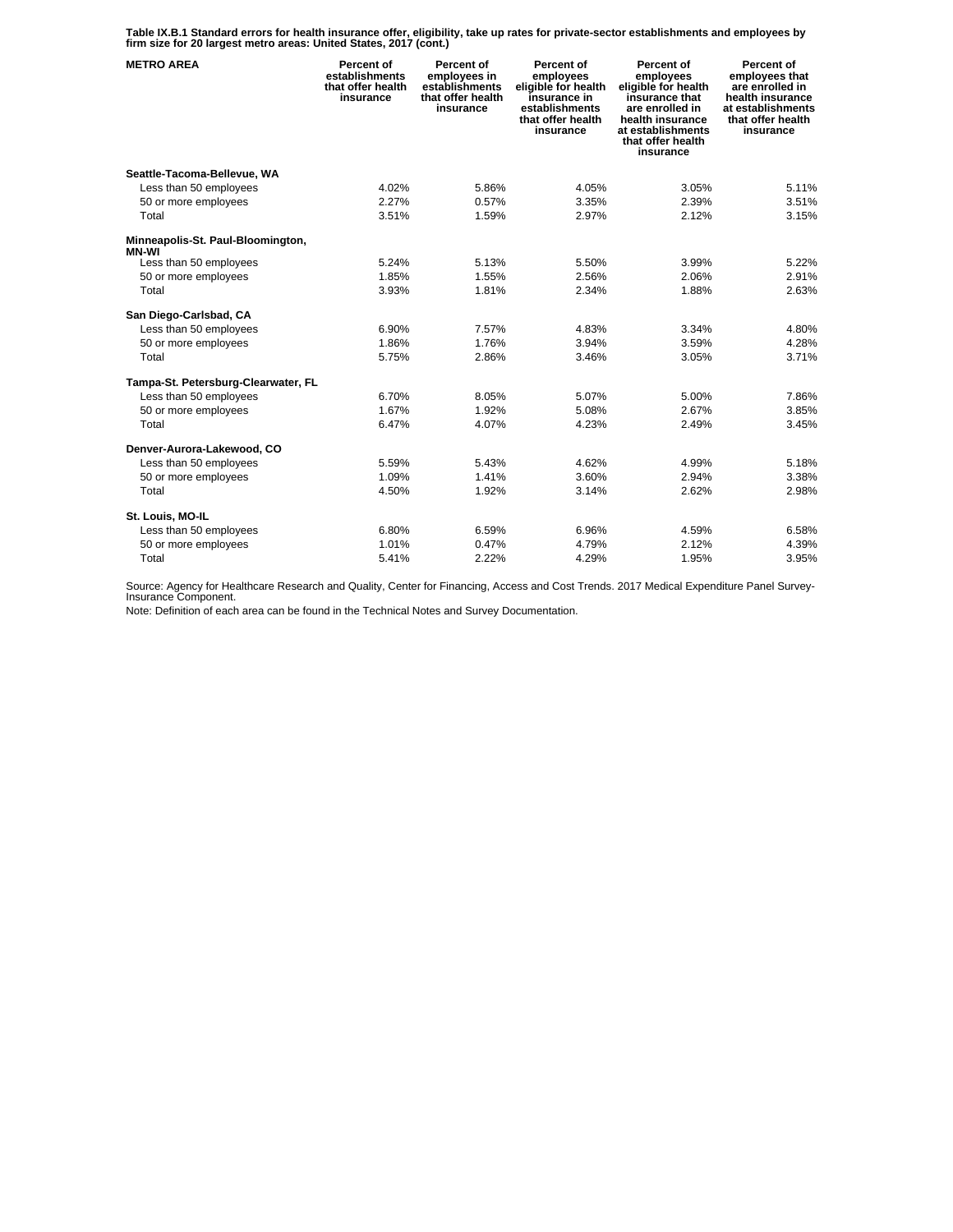**Table IX.B.2 Average total premiums and employee contributions (in dollars) for private-sector establishments by firm size for 20 largest metro areas: United States, 2017** 

| <b>METRO AREA</b>                                            | Single<br>premium | Single<br>contribution | <b>Employee-</b><br>plus-one<br>premium | Employee-<br>plus-one<br>contribution | Family<br>premium | Family<br>contribution |
|--------------------------------------------------------------|-------------------|------------------------|-----------------------------------------|---------------------------------------|-------------------|------------------------|
| New York-Newark-Jersey City, NY-                             |                   |                        |                                         |                                       |                   |                        |
| NJ-PA<br>Less than 50 employees                              | 7,949             | 1,806                  | 16,264                                  | 4,489                                 | 21,781            | 6,104                  |
| 50 or more employees                                         | 7,288             | 1,525                  | 14,293                                  | 3,632                                 | 21.600            | 5.877                  |
| Total                                                        | 7.403             | 1,574                  | 14,550                                  | 3,744                                 | 21,625            | 5,908                  |
| Los Angeles-Long Beach-Anaheim,<br>СA                        |                   |                        |                                         |                                       |                   |                        |
| Less than 50 employees                                       | 6,044             | 1,371                  | 12,586                                  | 4,016 $*$                             | 16,249            | 3,525                  |
| 50 or more employees<br>Total                                | 6,008<br>6,015    | 1,556<br>1,520         | 12,009<br>12,061                        | 3,788<br>3,809                        | 18.666<br>18,310  | 6,009<br>5,643         |
|                                                              |                   |                        |                                         |                                       |                   |                        |
| Chicago-Naperville-Elgin, IL-IN-WI<br>Less than 50 employees |                   |                        |                                         | $3,816*$                              |                   | 3,914                  |
| 50 or more employees                                         | 6,394<br>6,413    | 1,324<br>1,552         | 15,114<br>12,991                        | 3,648                                 | 18,841<br>19,165  | 5,280                  |
| Total                                                        | 6,410             | 1,520                  | 13,233                                  | 3,667                                 | 19,130            | 5,131                  |
| Dallas-Fort Worth-Arlington, TX                              |                   |                        |                                         |                                       |                   |                        |
| Less than 50 employees                                       | 7,303             | 1,248                  | 13,672                                  | 4,498                                 | 17,359            | 7,512                  |
| 50 or more employees                                         | 6,176             | 1,435                  | 12,518                                  | 3,611                                 | 17,920            | 5,639                  |
| Total                                                        | 6,347             | 1,407                  | 12,582                                  | 3,660                                 | 17,872            | 5,799                  |
| Houston-The Woodlands-Sugar Land,<br>ΤХ                      |                   |                        |                                         |                                       |                   |                        |
| Less than 50 employees                                       | 6,302             | 990                    | 12,354                                  | 4,195                                 | 17,273            | 2,930                  |
| 50 or more employees                                         | 6,145             | 1,419                  | 12,674                                  | 3,665                                 | 20.625            | 6,054                  |
| Total                                                        | 6,164             | 1,367                  | 12,656                                  | 3,695                                 | 20,363            | 5,810                  |
| Washington-Arlington-Alexandria,<br><b>DC-VA-MD-WV</b>       |                   |                        |                                         |                                       |                   |                        |
| Less than 50 employees                                       | 5,892             | 1,752                  | 12,519                                  | 4,403                                 | 18,183            | 7,278                  |
| 50 or more employees<br>Total                                | 6,697             | 1,581                  | 12,876                                  | 3,901                                 | 19,884            | 6,182                  |
|                                                              | 6,514             | 1,620                  | 12,806                                  | 3,999                                 | 19,552            | 6,396                  |
| Philadelphia-Camden-Wilmington,<br><b>PA-NJ-DE-MD</b>        |                   |                        |                                         |                                       |                   |                        |
| Less than 50 employees                                       | 6,298             | 1,081                  | 13,689                                  | 3,802                                 | 19,608            | 6,553                  |
| 50 or more employees<br>Total                                | 7,099<br>6,950    | 1,713                  | 13,857                                  | 3,805                                 | 20,381<br>20,253  | 5,895<br>6,004         |
|                                                              |                   | 1,596                  | 13,838                                  | 3,804                                 |                   |                        |
| Miami-Fort Lauderdale-West Palm<br>Beach, FL                 |                   |                        |                                         |                                       |                   |                        |
| Less than 50 employees                                       | 6,340             | 1,419                  | 13,017                                  | $4,941$ *                             | 19,499            | 6,273                  |
| 50 or more employees<br>Total                                | 5,562<br>5,663    | 1,471<br>1,464         | 12,033<br>12,123                        | 4,047<br>4,128                        | 16,417<br>16,657  | 5,352<br>5,424         |
|                                                              |                   |                        |                                         |                                       |                   |                        |
| Atlanta-Sandy Springs-Roswell, GA                            | 6,808             |                        |                                         |                                       |                   | 7,257                  |
| Less than 50 employees<br>50 or more employees               | 5,649             | 1,352<br>1,214         | 12,900<br>12,147                        | 3,309<br>3,666                        | 18,152<br>18,129  | 5,393                  |
| Total                                                        | 5,819             | 1,235                  | 12,200                                  | 3,641                                 | 18,133            | 5,677                  |
| Boston-Cambridge-Newton, MA-NH                               |                   |                        |                                         |                                       |                   |                        |
| Less than 50 employees                                       | 7,917             | 1,405                  | 14,549                                  | 3,198                                 | 20,996            | 3,860                  |
| 50 or more employees                                         | 6,865             | 1,705                  | 14,067                                  | 3,821                                 | 21,435            | 5,947                  |
| Total                                                        | 7,094             | 1,640                  | 14,158                                  | 3,704                                 | 21,344            | 5,516                  |
| San Francisco-Oakland-Hayward, CA                            |                   |                        |                                         |                                       |                   |                        |
| Less than 50 employees<br>50 or more employees               | 6,682<br>7,113    | 1,537<br>1,252         | 13,015<br>12,376                        | 4,970<br>2,828                        | 18,965<br>19,432  | 8,330<br>4,799         |
| Total                                                        | 7,014             | 1,317                  | 12,457                                  | 3,102                                 | 19,345            | 5,459                  |
| Phoenix-Mesa-Scottsdale, AZ                                  |                   |                        |                                         |                                       |                   |                        |
| Less than 50 employees                                       | 5,659             | 1,218                  | 11,251                                  | 4,959                                 | 16,348            | 8,114                  |
| 50 or more employees                                         | 6,322             | 1,658                  | 11,499                                  | 3,588                                 | 18,430            | 5,758                  |
| Total                                                        | 6,231             | 1,598                  | 11,484                                  | 3,670                                 | 18,311            | 5,893                  |
| Riverside-San Bernardino-Ontario,                            |                   |                        |                                         |                                       |                   |                        |
| CА<br>Less than 50 employees                                 | 6,664             | $1,380$ *              | 14,497                                  | 4,791 *                               | 14,930            | 4,294 *                |
| 50 or more employees                                         | 6,365             | 1,878                  | 12,076                                  | 3,922                                 | 18,679            | 7,120                  |
| Total                                                        | 6,411             | 1,801                  | 12,362                                  | 4,025                                 | 18,253            | 6,799                  |
| Detroit-Warren-Dearborn, MI                                  |                   |                        |                                         |                                       |                   |                        |
| Less than 50 employees<br>50 or more employees               | 6,616<br>6,345    | 1,682<br>1,513         | 10,831<br>14,411                        | $2,023$ *<br>3,035                    | 17,076<br>19,771  | 2,756 *<br>3,618       |
| Total                                                        | 6,382             | 1,536                  | 14,106                                  | 2,949                                 | 19,530            | 3,541                  |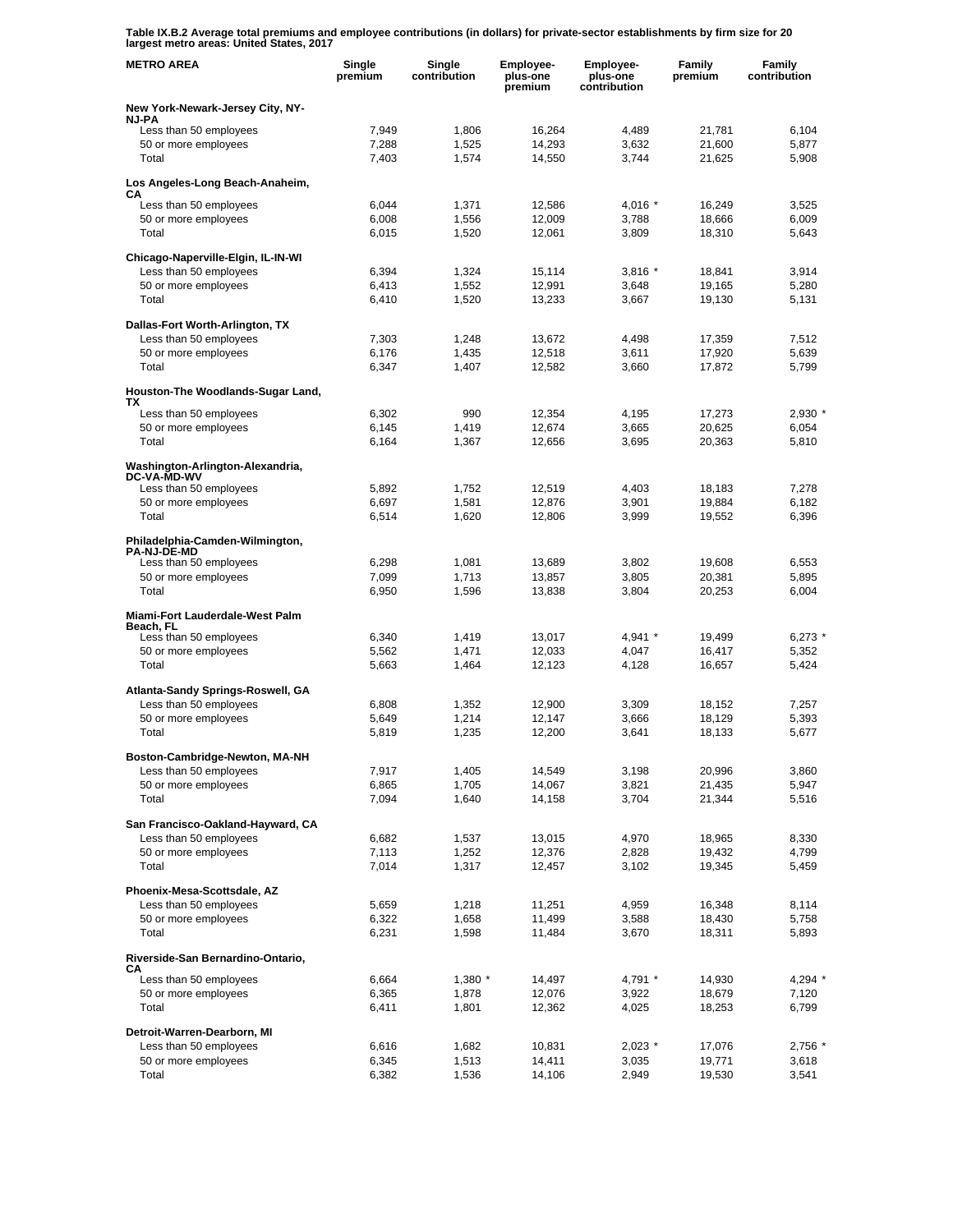**Table IX.B.2 Average total premiums and employee contributions (in dollars) for private-sector establishments by firm size for 20 largest metro areas: United States, 2017 (cont.)** 

| <b>METRO AREA</b>                          | Single<br>premium | Single<br>contribution | <b>Employee-</b><br>plus-one<br>premium | <b>Employee-</b><br>plus-one<br>contribution | Family<br>premium | Family<br>contribution |
|--------------------------------------------|-------------------|------------------------|-----------------------------------------|----------------------------------------------|-------------------|------------------------|
| Seattle-Tacoma-Bellevue, WA                |                   |                        |                                         |                                              |                   |                        |
| Less than 50 employees                     | 6,234             | 723                    | 12.640                                  | $2,246$ *                                    | 21.945            | $3,351$ *              |
| 50 or more employees                       | 6,756             | 910                    | 12.544                                  | 2,714                                        | 19,421            | 4,545                  |
| Total                                      | 6,670             | 879                    | 12.554                                  | 2.663                                        | 19.734            | 4.397                  |
| Minneapolis-St. Paul-Bloomington,<br>MN-WI |                   |                        |                                         |                                              |                   |                        |
| Less than 50 employees                     | 5,836             | 1,297                  | 8,486                                   | 3,204                                        | 16.001            | 6,423                  |
| 50 or more employees                       | 6,280             | 1,359                  | 12,837                                  | 3,243                                        | 18,124            | 4,838                  |
| Total                                      | 6,218             | 1.351                  | 12,419                                  | 3,239                                        | 17,917            | 4,993                  |
| San Diego-Carlsbad, CA                     |                   |                        |                                         |                                              |                   |                        |
| Less than 50 employees                     | 5,698             | 1,706                  | 13,135                                  | $3,142$ *                                    | 10,835            | 5,583                  |
| 50 or more employees                       | 5,819             | 1,250                  | 11,827                                  | 3,490                                        | 17,446            | 4,428                  |
| Total                                      | 5,797             | 1,335                  | 12,007                                  | 3,442                                        | 16,675            | 4,563                  |
| Tampa-St. Petersburg-Clearwater, FL        |                   |                        |                                         |                                              |                   |                        |
| Less than 50 employees                     | 6,706             | $1,035$ *              | 12,098                                  | 5,492                                        | 16,687            | 7,936 *                |
| 50 or more employees                       | 5,444             | 1.548                  | 9.997                                   | 5.072                                        | 14.895            | 5,663                  |
| Total                                      | 5,756             | 1,421                  | 10,238                                  | 5,120                                        | 15,294            | 6,169                  |
| Denver-Aurora-Lakewood, CO                 |                   |                        |                                         |                                              |                   |                        |
| Less than 50 employees                     | 6,240             | 1,810                  | 12,253                                  | 5,312                                        | 21,518            | $6,814*$               |
| 50 or more employees                       | 6,434             | 1.367                  | 13.393                                  | 3.652                                        | 19.216            | 5,386                  |
| Total                                      | 6,401             | 1,441                  | 13,269                                  | 3,832                                        | 19,422            | 5,513                  |
| St. Louis, MO-IL                           |                   |                        |                                         |                                              |                   |                        |
| Less than 50 employees                     | 5,275             | 878                    | 10,868                                  | 2,301                                        | 15,137            | 4,934                  |
| 50 or more employees                       | 6,555             | 1,453                  | 12,849                                  | 2,855                                        | 19,039            | 4,539                  |
| Total                                      | 6,380             | 1,375                  | 12,612                                  | 2,789                                        | 18,733            | 4,570                  |

Source: Agency for Healthcare Research and Quality, Center for Financing, Access and Cost Trends. 2017 Medical Expenditure Panel Survey-Insurance Component.

Note: Definition of each area can be found in the Technical Notes and Survey Documentation.

\* Figure does not meet standard of reliability or precision.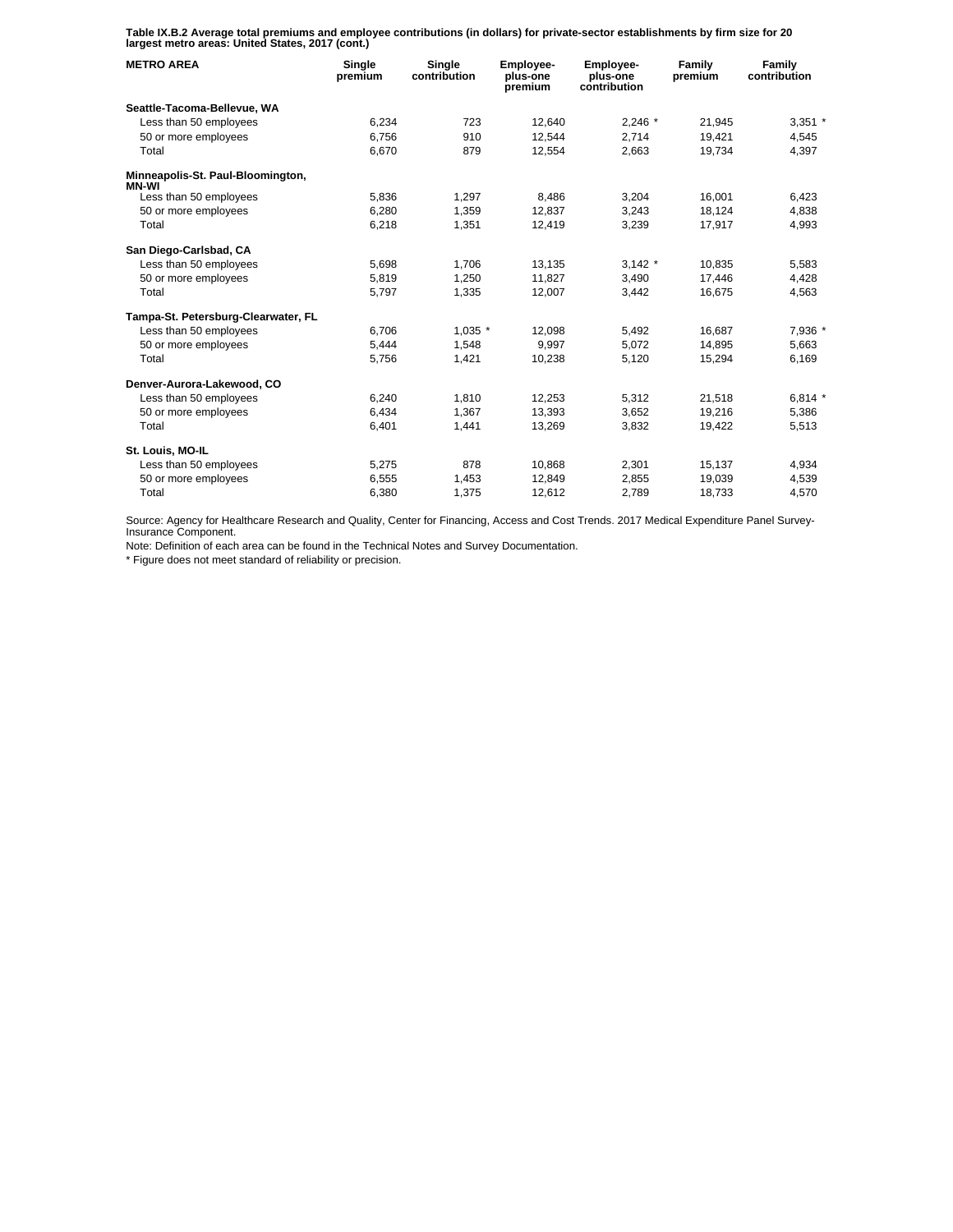**Table IX.B.2 Standard errors for average total premiums and employee contributions (in dollars) for private-sector establishments by firm size for 20 largest metro areas: United States, 2017** 

| <b>METRO AREA</b>                                            | Single<br>premium | Single<br>contribution | Employee-<br>plus-one<br>premium | Employee-<br>plus-one<br>contribution | Family<br>premium | Family<br>contribution |
|--------------------------------------------------------------|-------------------|------------------------|----------------------------------|---------------------------------------|-------------------|------------------------|
| New York-Newark-Jersey City, NY-                             |                   |                        |                                  |                                       |                   |                        |
| <b>NJ-PA</b><br>Less than 50 employees                       | 329               | 183                    | 918                              | 653                                   | 821               | 1,104                  |
| 50 or more employees                                         | 168               | 67                     | 334                              | 181                                   | 444               | 220                    |
| Total                                                        | 150               | 65                     | 320                              | 178                                   | 399               | 241                    |
| Los Angeles-Long Beach-Anaheim,<br>CА                        |                   |                        |                                  |                                       |                   |                        |
| Less than 50 employees                                       | 419               | 233                    | 1,152                            | $1,293$ $*$                           | 807               | 835                    |
| 50 or more employees<br>Total                                | 180<br>166        | 143<br>125             | 564<br>524                       | 309<br>303                            | 660<br>580        | 570<br>520             |
|                                                              |                   |                        |                                  |                                       |                   |                        |
| Chicago-Naperville-Elgin, IL-IN-WI<br>Less than 50 employees | 468               | 195                    | 1,025                            | 1,586 *                               | 1,064             | 850                    |
| 50 or more employees                                         | 189               | 93                     | 408                              | 314                                   | 975               | 469                    |
| Total                                                        | 175               | 85                     | 377                              | 332                                   | 879               | 425                    |
| Dallas-Fort Worth-Arlington, TX                              |                   |                        |                                  |                                       |                   |                        |
| Less than 50 employees                                       | 519               | 294                    | 1,027                            | 877                                   | 1,575             | 1,392                  |
| 50 or more employees<br>Total                                | 181<br>177        | 125<br>115             | 398<br>377                       | 346<br>335                            | 492<br>468        | 602<br>582             |
|                                                              |                   |                        |                                  |                                       |                   |                        |
| Houston-The Woodlands-Sugar Land,<br>TХ                      |                   |                        |                                  |                                       |                   |                        |
| Less than 50 employees                                       | 781               | 275                    | 1,703                            | 992                                   | 2,117             | 1,008                  |
| 50 or more employees<br>Total                                | 240<br>232        | 103<br>96              | 386<br>377                       | 252<br>246                            | 735<br>712        | 384<br>370             |
|                                                              |                   |                        |                                  |                                       |                   |                        |
| Washington-Arlington-Alexandria,<br><b>DC-VA-MD-WV</b>       |                   |                        |                                  |                                       |                   |                        |
| Less than 50 employees<br>50 or more employees               | 273<br>162        | 219<br>71              | 685<br>334                       | 537<br>185                            | 810<br>453        | 816<br>294             |
| Total                                                        | 144               | 74                     | 300                              | 183                                   | 395               | 290                    |
| Philadelphia-Camden-Wilmington,                              |                   |                        |                                  |                                       |                   |                        |
| <b>PA-NJ-DE-MD</b>                                           |                   |                        |                                  |                                       | 767               |                        |
| Less than 50 employees<br>50 or more employees               | 334<br>205        | 169<br>90              | 957<br>391                       | 631<br>233                            | 429               | 998<br>369             |
| Total                                                        | 181               | 82                     | 364                              | 219                                   | 381               | 348                    |
| Miami-Fort Lauderdale-West Palm                              |                   |                        |                                  |                                       |                   |                        |
| Beach, FL<br>Less than 50 employees                          | 562               | 388                    | 1,757                            | $1,524$ *                             | 3,827             | 2,138'                 |
| 50 or more employees                                         | 135               | 80                     | 398                              | 185                                   | 423               | 240                    |
| Total                                                        | 142               | 86                     | 401                              | 222                                   | 510               | 276                    |
| Atlanta-Sandy Springs-Roswell, GA                            |                   |                        |                                  |                                       |                   |                        |
| Less than 50 employees                                       | 483               | 398                    | 712                              | 681                                   | 760               | 1,480                  |
| 50 or more employees<br>Total                                | 189<br>184        | 101<br>105             | 429<br>402                       | 205<br>197                            | 403<br>361        | 370<br>389             |
|                                                              |                   |                        |                                  |                                       |                   |                        |
| Boston-Cambridge-Newton, MA-NH<br>Less than 50 employees     | 439               | 182                    | 639                              | 630                                   | 1,118             | 636                    |
| 50 or more employees                                         | 160               | 100                    | 339                              | 199                                   | 744               | 382                    |
| Total                                                        | 163               | 88                     | 301                              | 204                                   | 634               | 338                    |
| San Francisco-Oakland-Hayward, CA                            |                   |                        |                                  |                                       |                   |                        |
| Less than 50 employees                                       | 447               | 247                    | 1,365                            | 891                                   | 1,371             | 1,315                  |
| 50 or more employees<br>Total                                | 379<br>310        | 123<br>111             | 471<br>449                       | 242<br>260                            | 608<br>557        | 610<br>589             |
|                                                              |                   |                        |                                  |                                       |                   |                        |
| Phoenix-Mesa-Scottsdale, AZ<br>Less than 50 employees        | 550               | 246                    | 1,053                            | 931                                   | 1,741             | 1,014                  |
| 50 or more employees                                         | 329               | 139                    | 447                              | 250                                   | 656               | 337                    |
| Total                                                        | 294               | 125                    | 424                              | 245                                   | 625               | 331                    |
| Riverside-San Bernardino-Ontario,                            |                   |                        |                                  |                                       |                   |                        |
| CА<br>Less than 50 employees                                 | 701               | 463 *                  | 1,038                            | $1,451$ *                             | 2,002             | $1,436$ $*$            |
| 50 or more employees                                         | 305               | 536                    | 457                              | 543                                   | 703               | 975                    |
| Total                                                        | 279               | 463                    | 448                              | 522                                   | 687               | 887                    |
| Detroit-Warren-Dearborn, MI                                  |                   |                        |                                  |                                       |                   |                        |
| Less than 50 employees<br>50 or more employees               | 357<br>206        | 385<br>110             | 1,579<br>690                     | $1,021$ *<br>295                      | 1,726<br>724      | $904$ $*$<br>453       |
| Total                                                        | 185               | 109                    | 678                              | 289                                   | 685               | 416                    |